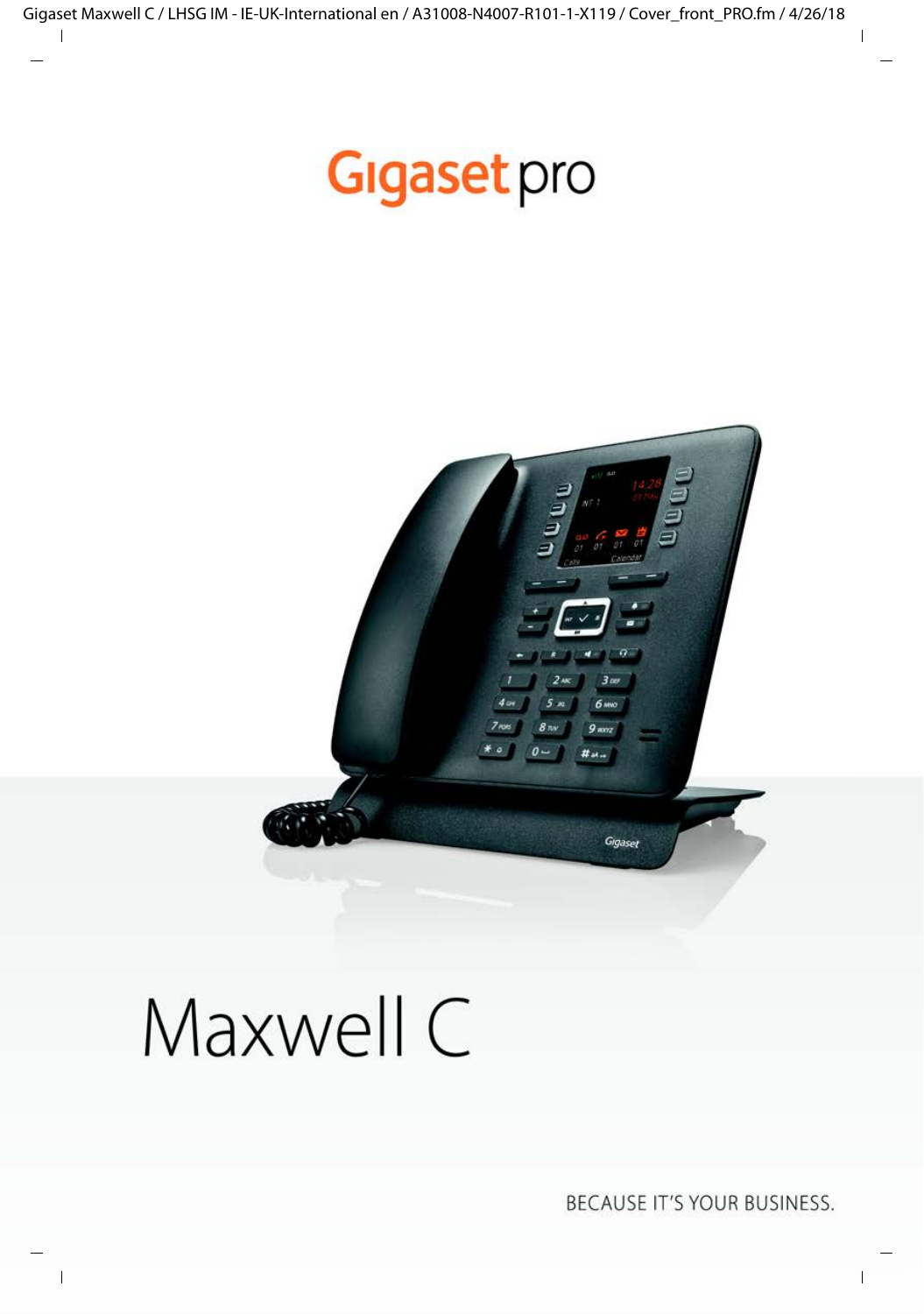#### **Maxwell C – versatile in use**

With your **Maxwell C**, you have purchased a high-quality, multifunctional and future-proof device.

The **Maxwell C** is a new addition to Gigaset's tried and trusted DECT handset portfolio and offers a solution for people who prefer to use a traditional telephone handset.

You can use your **Maxwell C** on many different DECT bases and DECT-enabled gateways.

#### **On a Gigaset base**

Connect your **Maxwell C** to a Gigaset base and use the many features with the quality you would expect from Gigaset.

If your Gigaset base is IP-enabled (e.g. N510 IP PRO) you can also use your **Maxwell C** to make wideband calls in excellent quality.

All the functions that are available for your **Maxwell C** are detailed/described in this guide. All the functions offered by Gigaset bases are described in the guide relevant to your Gigaset system.

All the Gigaset user guides are available

- in an online format at  $\rightarrow$  [gigasetpro.com](http://www.gigasetpro.com)
- as pdf files at  $\rightarrow$  [wiki.gigasetpro.com](http://wiki.gigasetpro.com)

#### **On a DECT/GAP base or router from another manufacturer**

The **Maxwell C** also functions on DECT/GAP bases from other manufacturers and on DECT routers. For more detailed information please go to  $\rightarrow$  [wiki.gigasetpro.com](http://wiki.gigasetpro.com)

#### **On DECT routers with CAT-iq 2.0**

Your Gigaset **Maxwell C** is certified in accordance with the DECT/CAT-iq 2.0 standard. As a result, operation with a DECT router with CAT-iq functionality is possible.

**Maxwell C** functions on a CAT-iq router (amongst others):

- full access to the central directory on the router as well as the local directory integrated in the device,
- convenient calling and use of call lists,
- using several lines and call numbers<sup>\*</sup>,
- broadband calls in guaranteed/certified HD-Voice™ quality.

**→** Details can be found in the user quide for your router.

Detailed information on the functionality of the **Maxwell C** on various bases and routers can be found at  $\rightarrow$  [wiki.gigasetpro.com](http://wiki.gigasetpro.com)

The relevant scope of the function is dependent on the country, network and router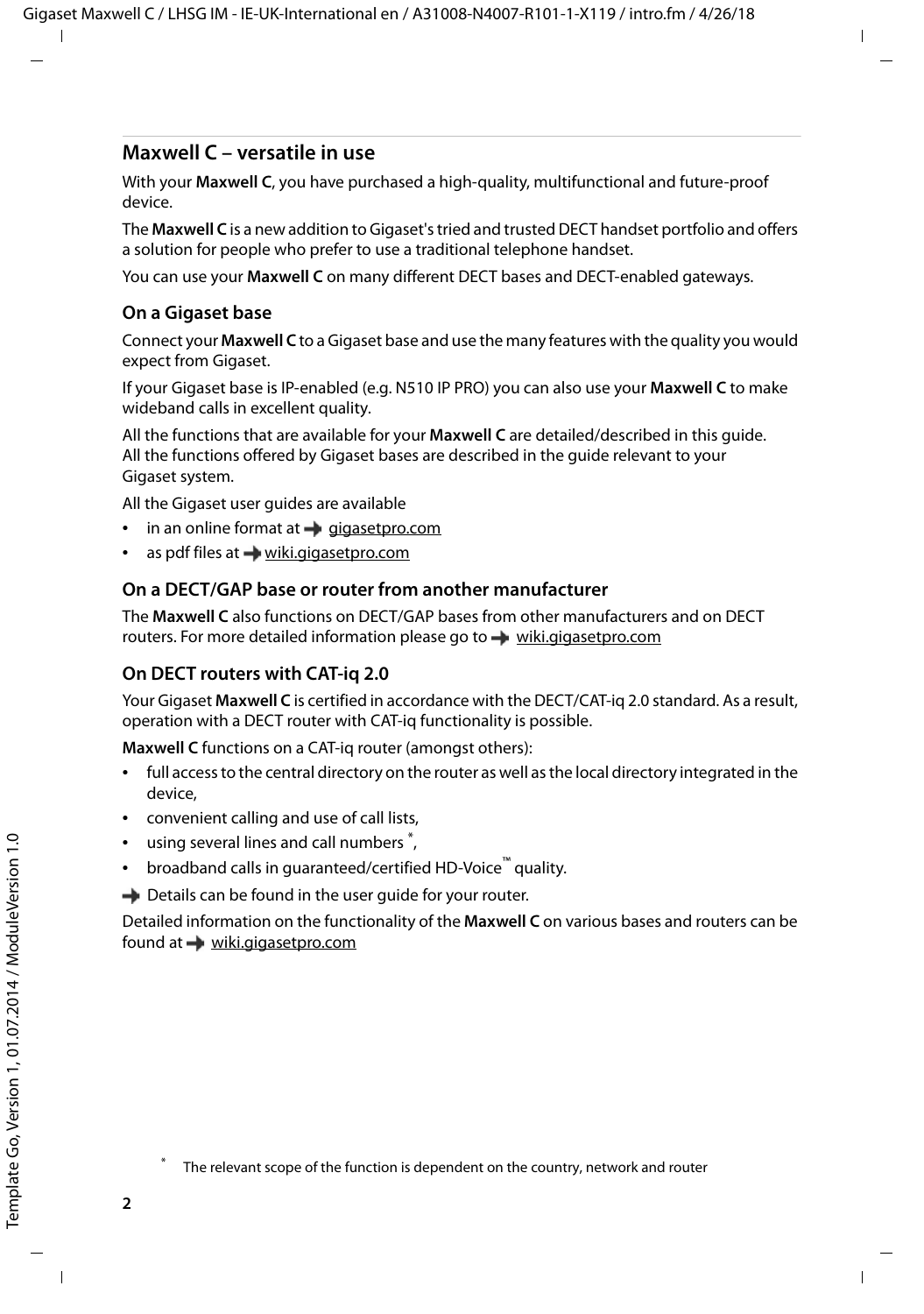### **Overview**

<span id="page-2-0"></span>



**3**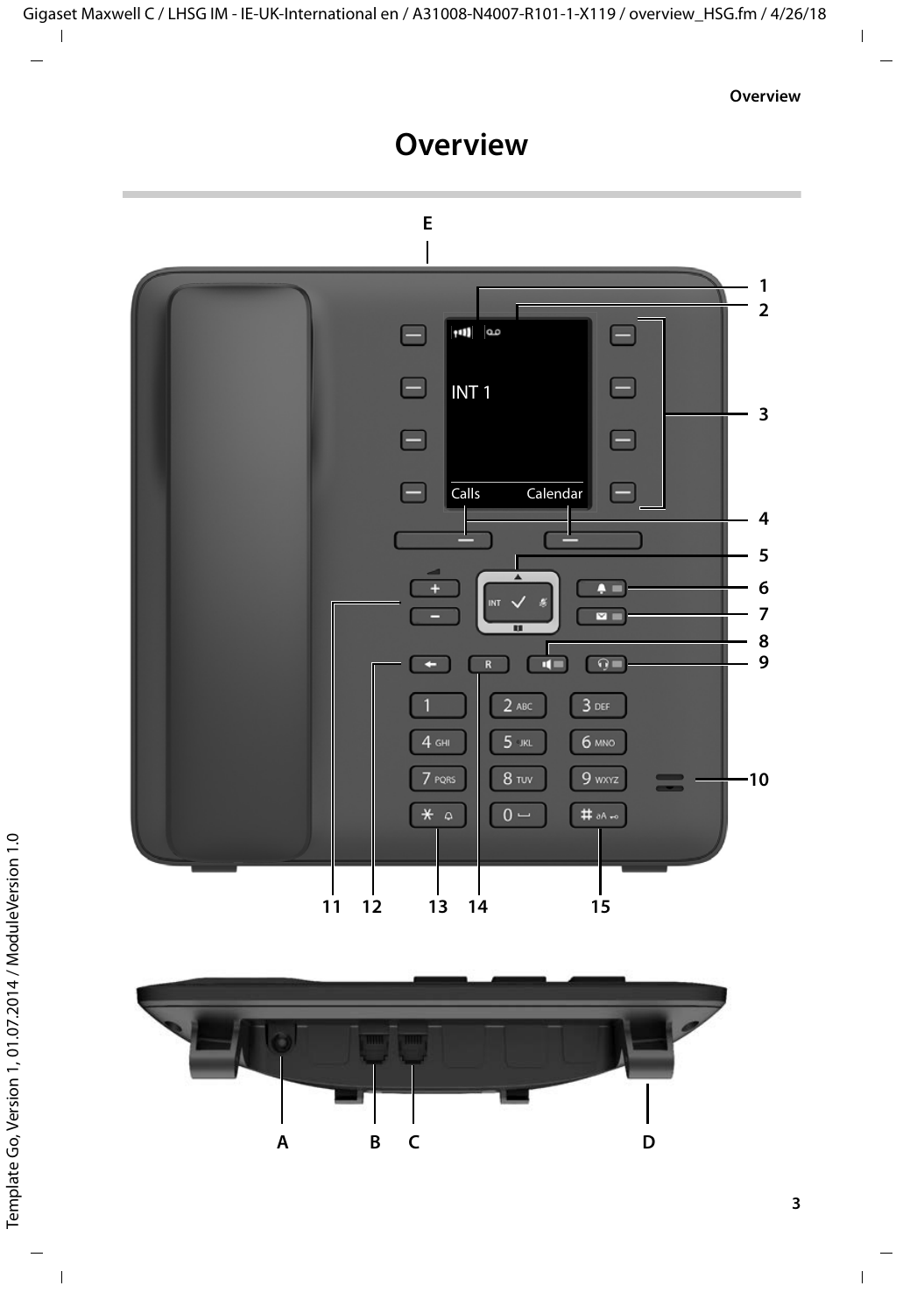#### **Keys**

<span id="page-3-16"></span><span id="page-3-14"></span><span id="page-3-11"></span><span id="page-3-10"></span><span id="page-3-7"></span><span id="page-3-5"></span><span id="page-3-4"></span><span id="page-3-3"></span><span id="page-3-2"></span>**1 Status bar (** $\rightarrow$  **[p. 54\)](#page-53-0)** Icons display current settings and operating status of the telephone **2 Display 3** Quick dial keys ( $\rightarrow$  [p. 15\)](#page-14-0) **4** Display keys ( $\rightarrow$  [p. 15](#page-14-1)) Various functions, depending on the operating situation **5** Control key / Menu key ( $\rightarrow$  [p. 14](#page-13-0)) Open a menu; navigate in menus and entry fields; access functions (depending on the situation) **6** Profile key ( $\rightarrow$  [p. 29\)](#page-28-0) Switch between sound profiles **lit up**: Do not disturb function activated **7** Message key ( $\rightarrow$  [p. 26\)](#page-25-0) Access to the call and message lists **flashes**: new message or new call **8 Handsfree key** Accept call through the handsfree function; switch from handset to handsfree mode In idle status: Start dialling ¥ Press **briefly lit up**: Call is being made via the handsfree function **9 Headset key**  Make a call via the headset; switch between handset and handsfree mode **lit up**: Call is being made via the headset **10 Microphone 11 Volume keys** During a call: Adjust the volume of the speaker, handset or headset **12 End/Back key** Cancel function; go back one menu level  $\overrightarrow{P}$  Press **briefly**<br>Return to idle status **Return to idle status 13 Star key Disable ringtone** ★ Press and **hold** Open special characters table (when inputting text) → Press **briefly** Switch from pulse dialling to tone dialling (for the existing connection) **Fig. 2** Press **briefly 14 Recall key** Consultation call (flash) ¥ Press and **hold 15 Hash key / Lock key** Enable/disable keypad lock (in idle status) ¥ Press and **hold** Toggle between upper/lower case and digits (for text entry) **Accord 1999 Field Field Press briefly**<br>Insert a dialling pause **by Press and hold** Insert a dialling pause

#### <span id="page-3-13"></span><span id="page-3-12"></span><span id="page-3-9"></span><span id="page-3-8"></span><span id="page-3-6"></span><span id="page-3-0"></span>**Connectors**

- **A**  $\mathbf{D}$  Socket for power adapter
- <span id="page-3-1"></span>**B**  $\bigcap$  Socket for headset with RJ9 plug
- **C** Socket for handset
- <span id="page-3-15"></span>**D** Brackets for attaching the base stand
- **E** Micro USB for connecting a data cable
- [Getting started,](#page-8-0) [p.](#page-8-0) 9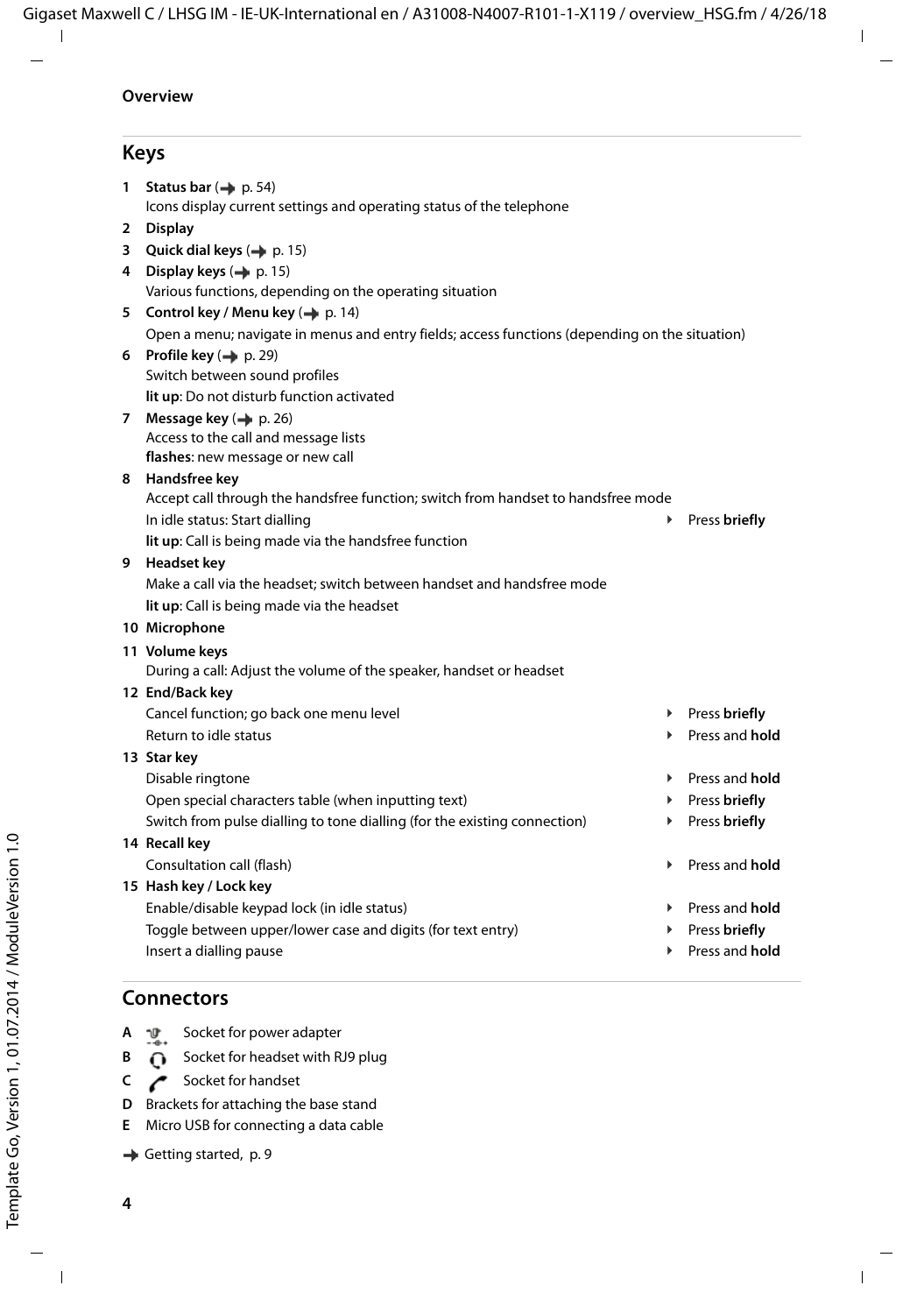### **Contents**



From a technical point of view, Gigaset Maxwell C is a DECT handset. In order to be able to make calls with it, it requires a connection to a DECT base station, e.g. to a router with CAT-iq functionality or a Gigaset base. Once the connection is established, you can set up Gigaset Maxwell C at any location within the reach of the base.

Hereinafter, Gigaset Maxwell C is referred to as handset.



Not all functions described in the user guide are available in all countries or from all network providers.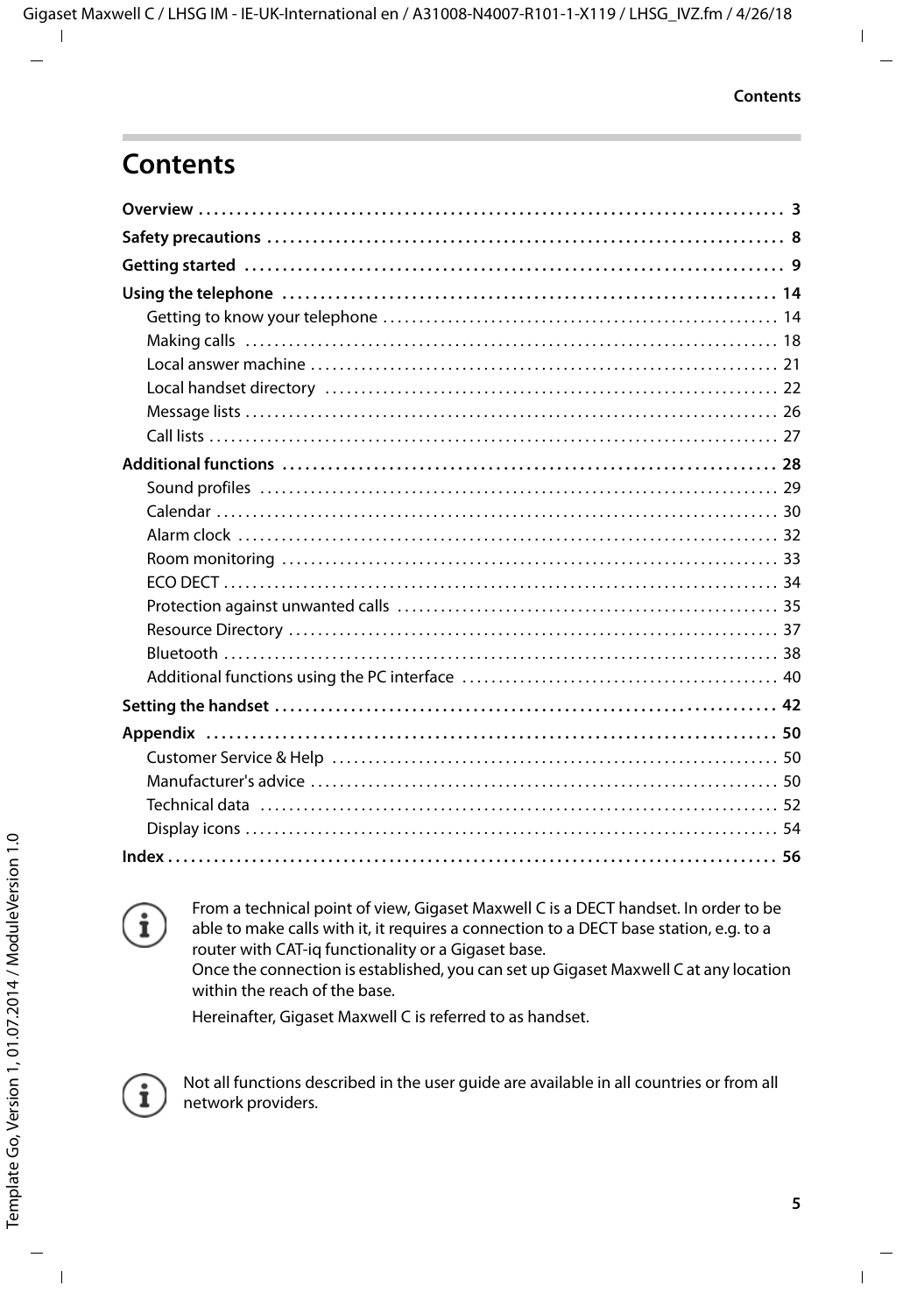#### **Additional information**



You can obtain all Gigaset user guides

in PDF format:

online:

 [wiki.gigasetpro.com](http://wiki.gigasetpro.com) [gigasetpro.com](http://www.gigasetpro.com)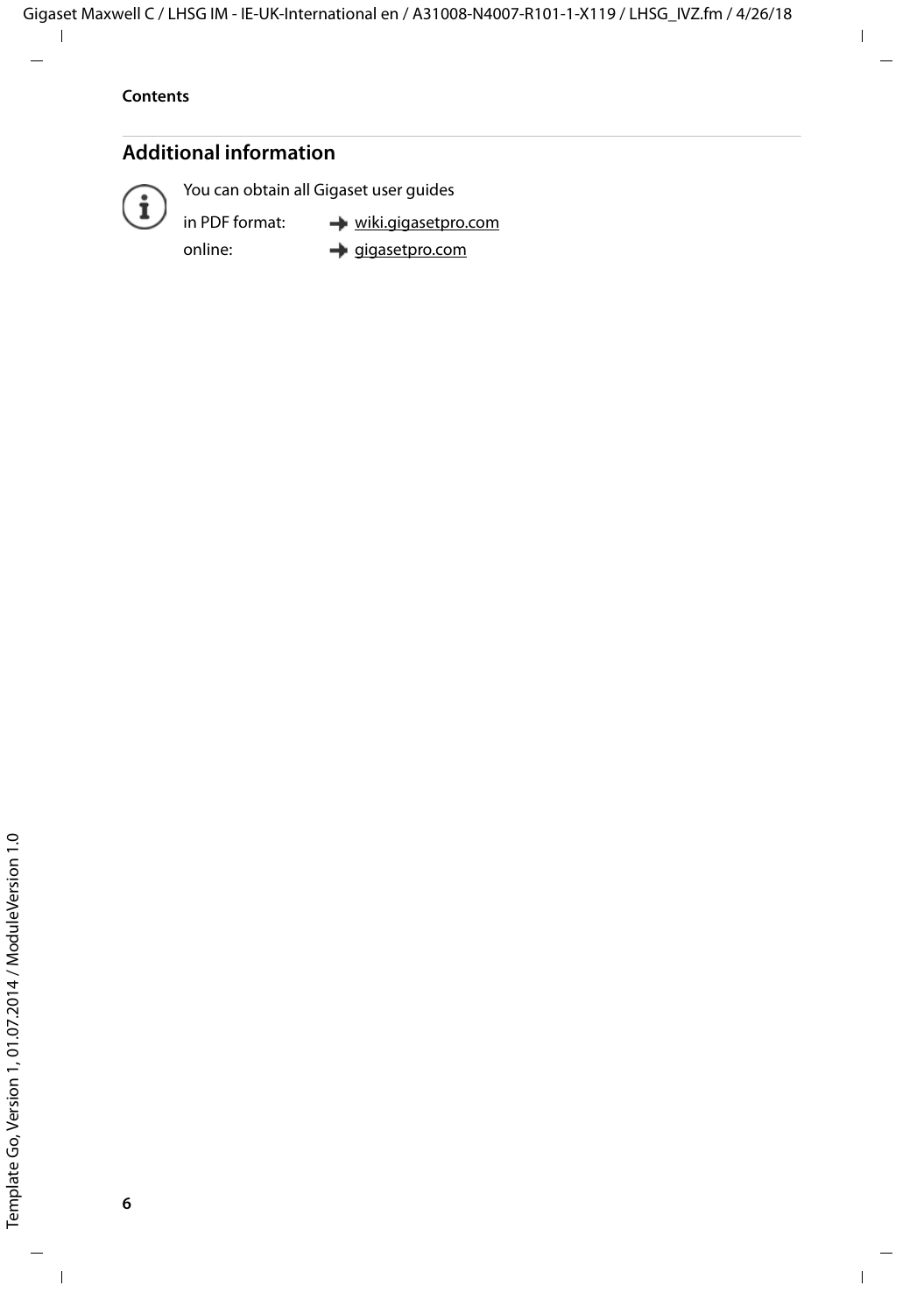### **Illustration in the user guide**



#### **Keys**

| $\mathbf{F}$                    | Control key rim / centre | $ 0 $ – to $ 9 $ | Digit/letter keys |
|---------------------------------|--------------------------|------------------|-------------------|
| $+$                             | Volume keys              |                  | Profile key       |
| M                               | Message key              |                  | End/Back key      |
| R                               | Recall key               |                  | Handsfree key     |
|                                 | Headset key              | $*$ $\circ$      | Star key          |
| <b>II</b> +0                    | Hash key                 |                  |                   |
| OK, Back, Select, Change, Save, |                          | Display keys     |                   |

#### **Procedures**

**Example:** Activating/deactivating radiation-free

**▶ ■ ▶ ... use Co** to select  $\bullet$  Settings ▶ OK ▶  $\bullet$  ECO DECT ▶ OK ▶  $\bullet$  No **Radiation Change** ( $\mathbf{V} = \text{on}$ )

| Step                                                  | <b>Actions required</b>                                                                                                  |
|-------------------------------------------------------|--------------------------------------------------------------------------------------------------------------------------|
|                                                       | Press the middle of the control key when the handset is in idle<br>mode. The main menu is opened.                        |
| <b>SERIO</b><br>OK                                    | Navigate to the $\bullet$ icon using the control key $\bullet$ .<br>Press OK to confirm. The Settings submenu is opened. |
| $\triangleright$ $\lceil \frac{1}{2} \rceil$ ECO DECT | Select the <b>ECO DECT</b> entry using the control key $\begin{bmatrix} 1 \\ 2 \end{bmatrix}$ .                          |
| OK                                                    | Press OK to confirm. The ECO DECT submenu is opened.                                                                     |
| <b>No Radiation</b>                                   | Select the No Radiation entry using the control key $\lceil \cdot \rceil$ .                                              |
| Change                                                | Enable or disable it using Change.<br>Function is activated $\blacksquare$ /deactivated $\blacksquare$ .                 |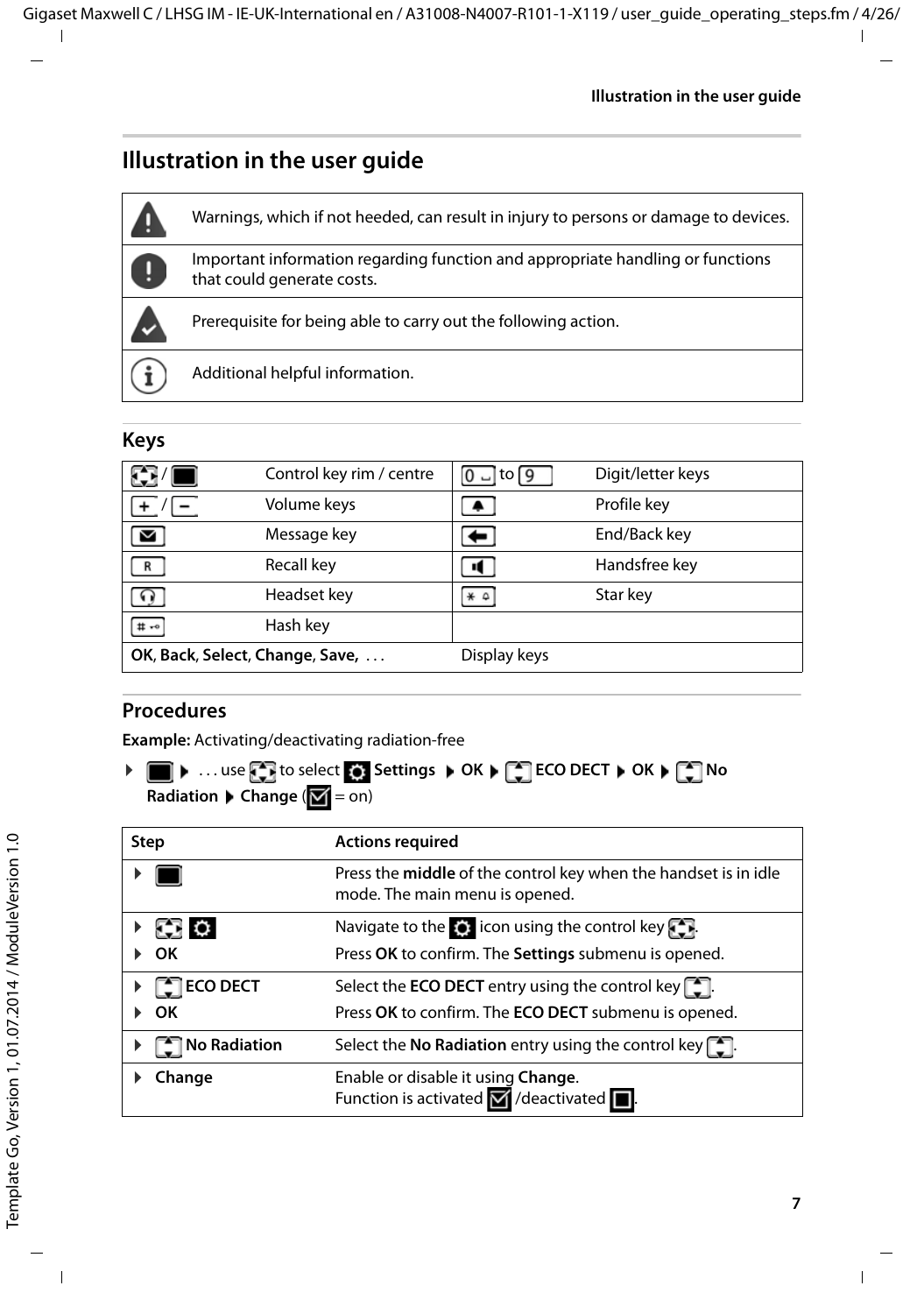|   | Read the safety precautions and the user quide before use.                                                                                                                                                                                                                                                                                                                                                                                                      |
|---|-----------------------------------------------------------------------------------------------------------------------------------------------------------------------------------------------------------------------------------------------------------------------------------------------------------------------------------------------------------------------------------------------------------------------------------------------------------------|
|   | Comprehensive user guides for all telephones and telephone systems as well as for<br>accessories can be found online at gigasetpro.com in the Support category.<br>We thereby help to save paper while providing fast access to the complete<br>up-to-date documentation at any time.                                                                                                                                                                           |
|   | The device cannot be used in the event of a power failure. In case of a power failure it<br>is also not possible to make emergency calls.                                                                                                                                                                                                                                                                                                                       |
|   | Emergency numbers cannot be dialled if the keypad/display lock is activated!                                                                                                                                                                                                                                                                                                                                                                                    |
|   | Do not use the devices in environments with a potential explosion hazard<br>(e.g. paint shops).                                                                                                                                                                                                                                                                                                                                                                 |
| K | The devices are not splashproof. For this reason do not install them in a damp environ-<br>ment such as bathrooms or shower rooms.                                                                                                                                                                                                                                                                                                                              |
|   | Use only the power adapter indicated on the device.                                                                                                                                                                                                                                                                                                                                                                                                             |
|   | Remove faulty devices from use or have them repaired by our Service team, as these<br>could interfere with other wireless services.                                                                                                                                                                                                                                                                                                                             |
|   | Using your telephone may affect nearby medical equipment. Be aware of the techni-<br>cal conditions in your particular environment, e.g. doctor's surgery. If you use a medi-<br>cal device (e.g. a pacemaker), please contact the device manufacturer. They will be<br>able to advise you regarding the susceptibility of the device to external sources of<br>high frequency energy (for the specifications of your Gigaset product see "Technical<br>data"). |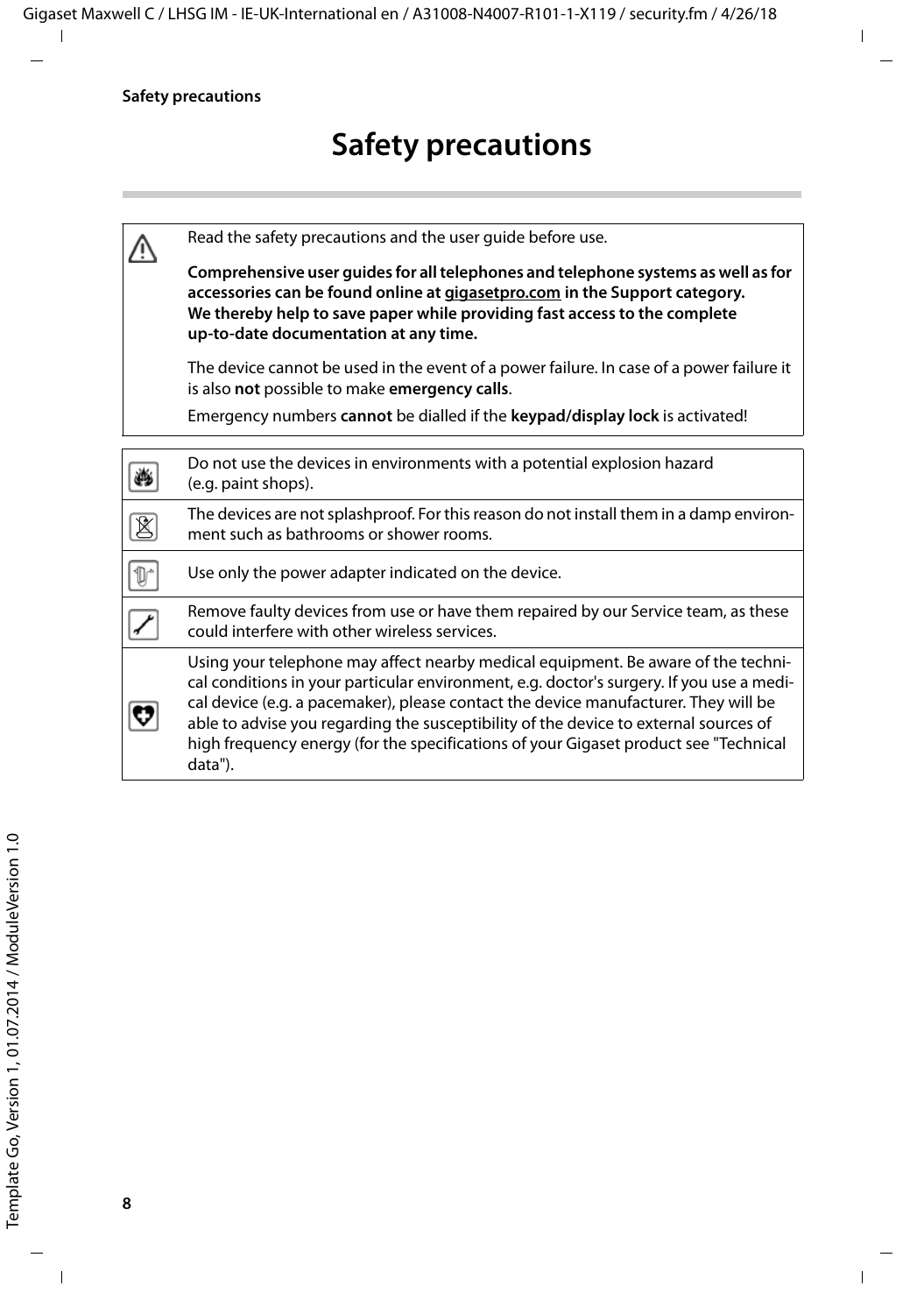### <span id="page-8-2"></span><span id="page-8-1"></span><span id="page-8-0"></span>**Contents of the package**

- 1 x telephone
- 1 x handset
- 1 x handset connecting cable
- 1 x base stand
- 1 x support panel
- 1 x power adapter
- 1 x user quide

The device is designed for use in enclosed, dry rooms within a temperature range of +5 °C to +45 °C.

The device's feet do not usually leave any marks on surfaces. However, due to the multitude of different varnishes and polishes used on furniture, contact marks on the surfaces cannot be completely ruled out.

Never expose the telephone to heat sources, direct sunlight or other electrical devices.

Protect your telephone from moisture, dust, corrosive liquids and vapours.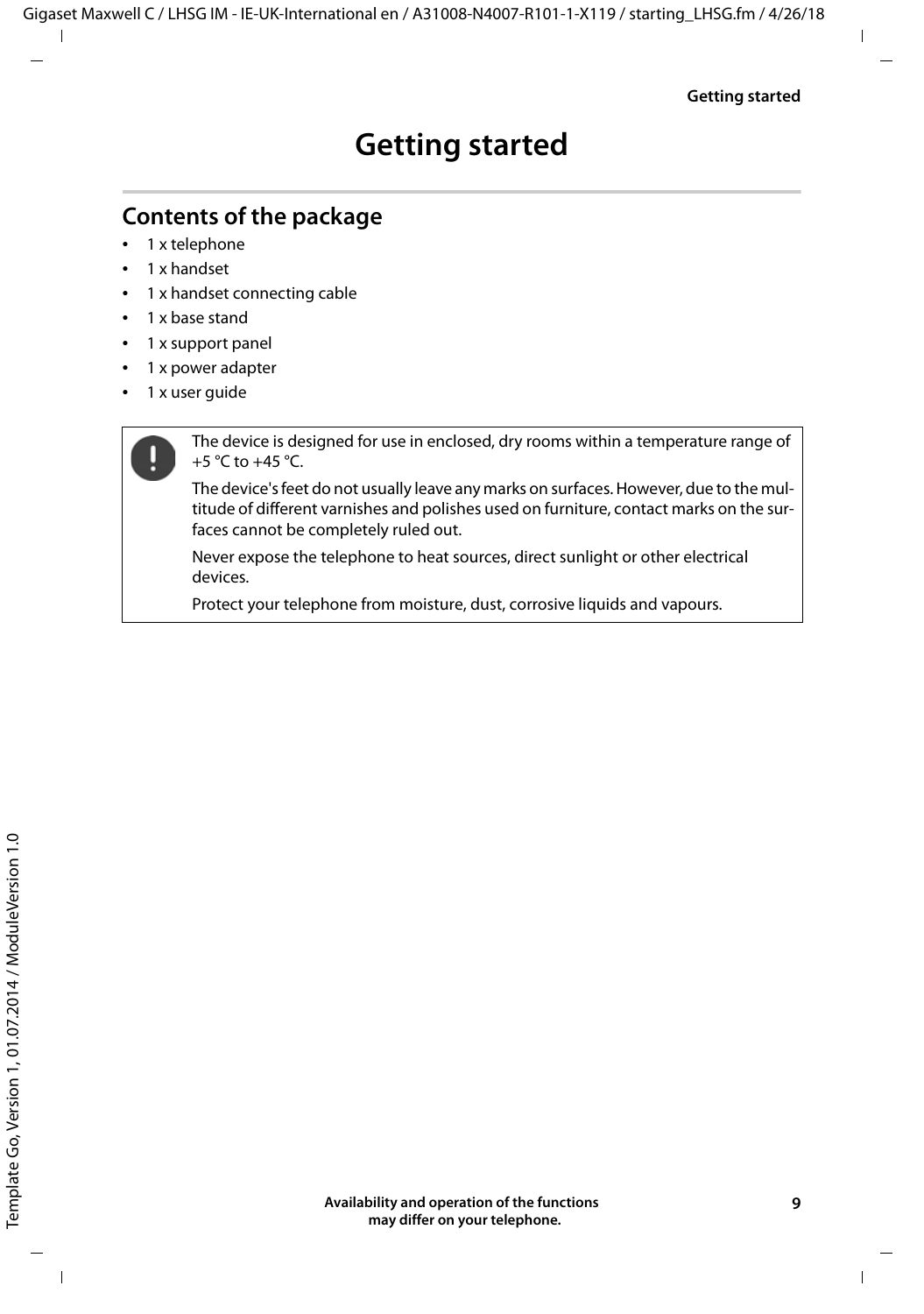### **Setting up the telephone for use**

#### <span id="page-9-4"></span>**Connecting the telephone**



- <span id="page-9-1"></span> $\triangleright$  Connect the handset connecting cable to the handset  $\boxed{1}$ .
- Insert the other end of the handset connecting cable into the socket marked with  $\curvearrowleft$  on the telephone . **2**
- <span id="page-9-2"></span><span id="page-9-0"></span>**I** Insert the power cable from the power adapter into the socket marked with  $\frac{10}{26}$ ,  $\frac{13}{2}$ .
- **EXECUTE:** Connect the power adapter 4.

The power adapter must **always be connected** during operation, as the device will not operate without a power supply.

#### <span id="page-9-5"></span>**Setting up the telephone**

- $\blacktriangleright$  Press the brackets on the right and left at the bottom of the telephone  $\left(\mathbf{A}\right)$  onto the corresponding openings on the base stand until they click into place  $|1|$ .
- $\triangleright$  Thread the cables on the right or left through the recesses on the bottom of the base stand 2.
- $\blacktriangleright$  Attach the support panel to the back of the  $t$ elephone  $3$  and insert it into one of the slits on the base stand  $\vert$  4.

<span id="page-9-3"></span>Which slit you use determines the angle of the telephone.



**Availability and operation of the functions may differ on your telephone.**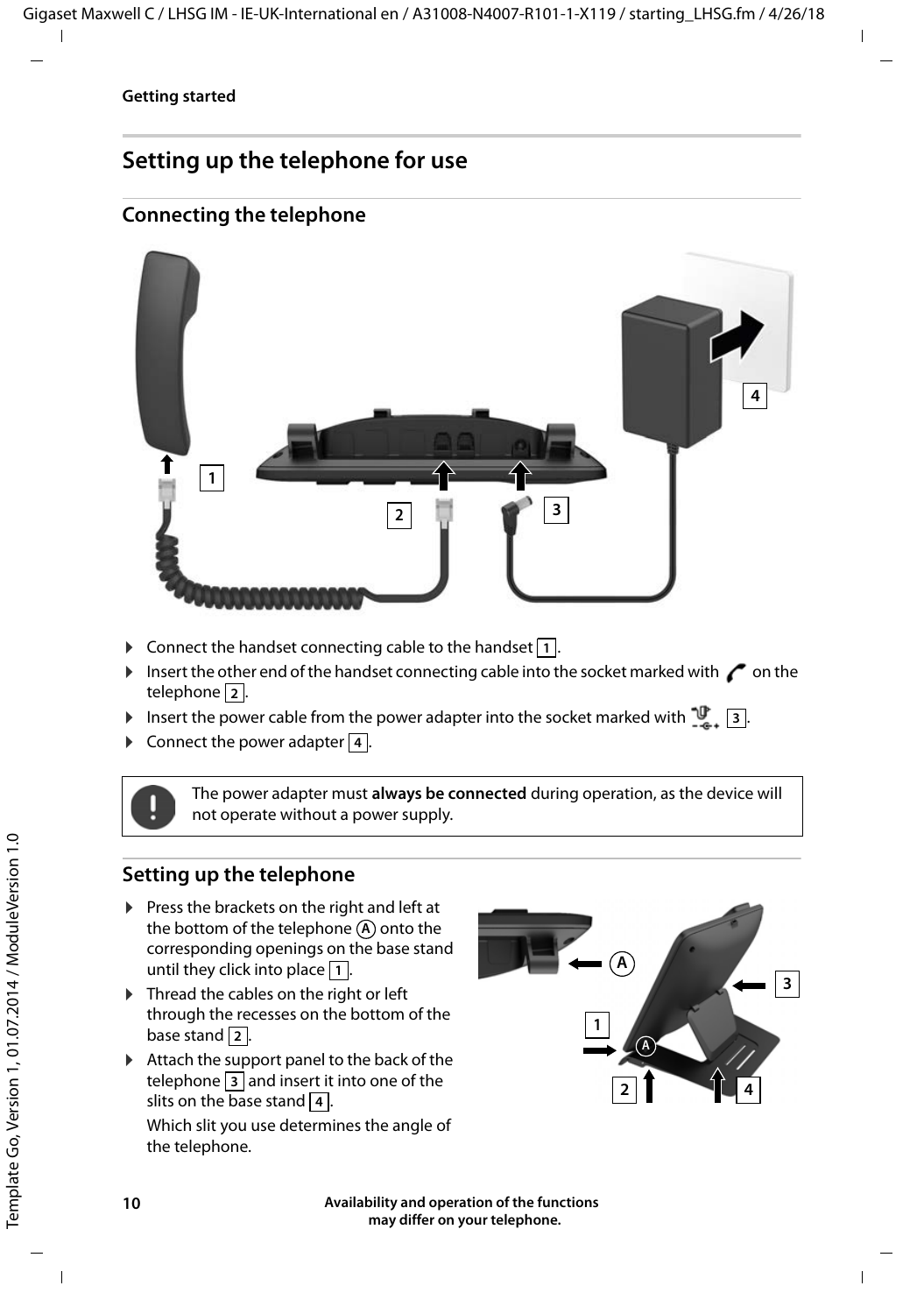#### **Setting the display language**

<span id="page-10-1"></span>Press the control key  $\Box$  until the language required is selected on the display, e.g. **English** press the display key **OK**

You can also change the display language later on in the **Settings** menu.

| Deutsch  |  |
|----------|--|
| English  |  |
| Francais |  |
|          |  |

#### <span id="page-10-2"></span>**Registering the handset (depending on the base)**



From a technical point of view, Gigaset Maxwell C is a DECT handset. In order to be able to make calls with it, it requires a connection to a DECT base station, e.g. to a router with CAT-iq functionality or a Gigaset base. Once the connection is established, you can set up Gigaset Maxwell C at any location within the reach of the base.

Hereinafter, Gigaset Maxwell C is referred to as handset.



Registration must be initiated on the base station **and** on the handset. Both must be carried out **within 60 secs**.

#### **On the base / router**

Press and **hold** the Registration/Paging key on the base station (approx. 3 sec.).

Other base station/ router:

 $\blacktriangleright$  Information regarding the registration procedure  $\blacktriangleright$  Documentation regarding your base/your router

#### **On the handset**

**▶ Register** . . . an available base is searched ▶ . . . if requested: enter the system PIN (default setting on Gigaset bases: **0000**) **OK**

Once registration is complete, the handset returns to idle status. The internal number of the handset appears in the display, e.g. **INT 1**.

A handset can be registered to up to four base stations.

|                                                           |    | ▶ ■ ▶  use < No select < Settings ▶ OK ▶ < Registration ▶ OK ▶                                                                                                                                                                                                                                                                         |
|-----------------------------------------------------------|----|----------------------------------------------------------------------------------------------------------------------------------------------------------------------------------------------------------------------------------------------------------------------------------------------------------------------------------------|
| Registering the<br>handset:                               |    | <b>Register Handset ▶ OK </b> an available base is sought ▶  if<br>required: enter system PIN (default setting on Gigaset bases: 0000) ▶<br>ОΚ                                                                                                                                                                                         |
| Change of base:                                           |    | ▶ Select Base ▶ OK ▶  use [1] to select base or Best Base ▶ Select<br>$\overline{O}$ = selected)<br><b>Best Base:</b> The handset chooses the base station with the best<br>reception as soon as it loses connection to the current base station.                                                                                      |
| De-registering the<br>handset (depending<br>on the base): | Þ. | De-register Handset ▶ OK  the handset being used is selected ▶<br>use $\Box$ to select another handset if required $\triangleright$ OK  enter<br>system PIN if required ▶ OK ▶  Confirm de-registration with Yes<br>If the handset is still registered to other bases, it switches to the base<br>with the best reception (Best Base). |
|                                                           |    | Availability and operation of the functions<br>11                                                                                                                                                                                                                                                                                      |

<span id="page-10-0"></span> **may differ on your telephone.**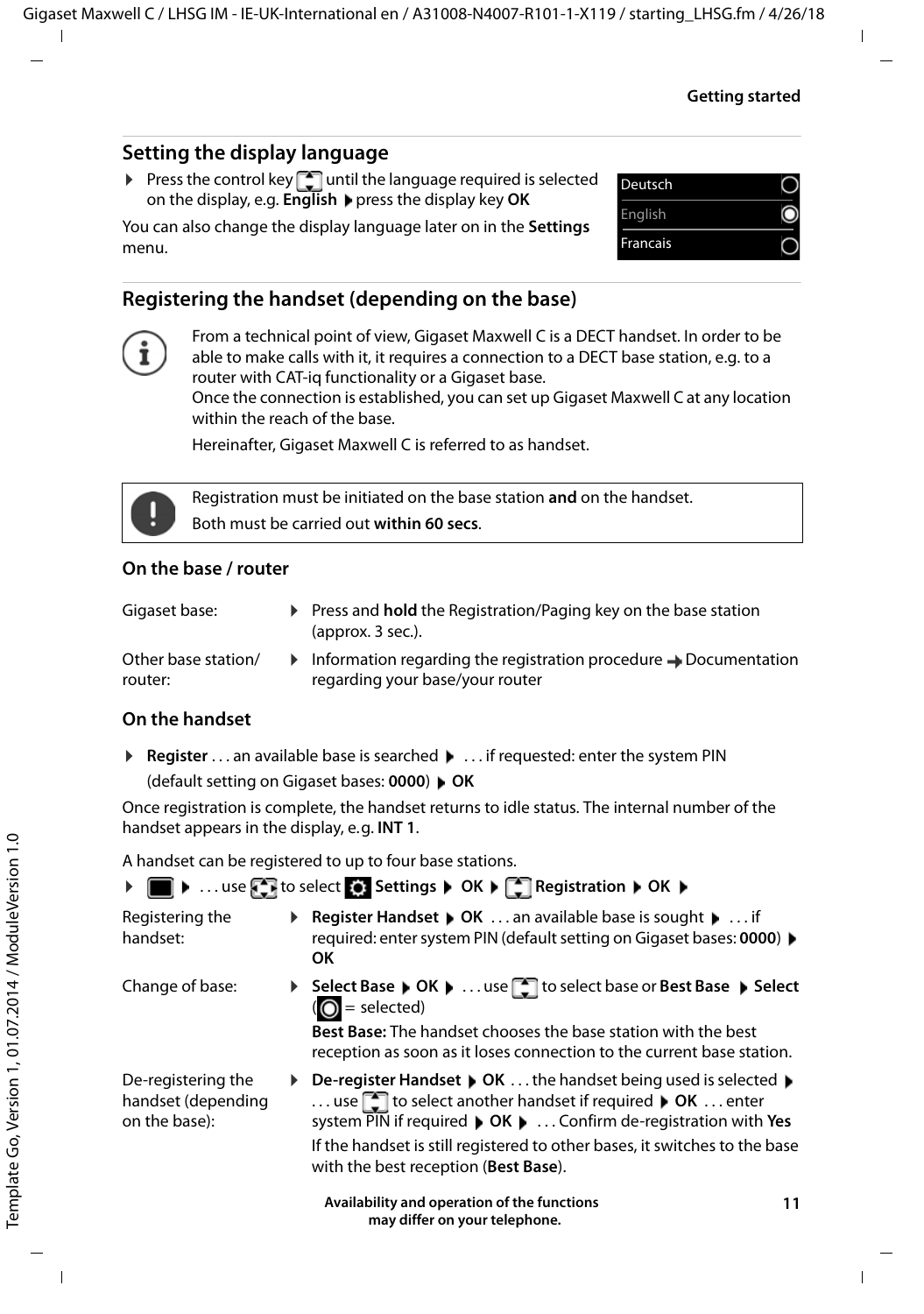#### **Data protection**

If the product is connected to the Internet via an IP base station or router, it will automatically connect to the Gigaset support server sending regular product specific information. This information will for example be used for firmware updates or to provide internet services. For more information regarding the stored data, please visit  $\rightarrow$  [gigaset.com](www.gigaset.com)

#### <span id="page-11-1"></span>**Setting the date and time**

Set the date/time so that the correct date and time can be assigned to incoming calls and to enable the alarm to be used.



Date and time are set using the base. The date and time can also be set on an IP-compatible base via a time server on the network.

If the base permits it, you can set the date and time manually using the handset.

#### $\bullet$  ... use **FB** to select **S** Settings  $\bullet$  OK  $\bullet$  Date/Time  $\bullet$  OK

The active cursor position flashes  $\blacktriangleright$  ... change cursor position with

 $\blacksquare$   $\blacksquare$  ... switch between cursor positions with  $\blacksquare$ 

Enter date:

 $\triangleright$  ... using  $\mathbb{F}$  enter the day, month and year in 8-digit format.

Enter time:

 $\triangleright$  ... using  $\mathbb{F}_2$  enter hours and minutes in 4-digit format.

Save settings:

▶ Press the display key Save. . . . Saved is shown in the display and a confirmation tone sounds.

Return to idle status:

**Press and hold** the Back key

**The telephone is now ready for use.** 

#### **Connecting the headset**

<span id="page-11-0"></span>▶ Connect the headset with the RJ9 plug to the socket labelled  $\bigcap_{n=1}^{\infty}$ .

or

 $\triangleright$  Connect headset via Bluetooth ( $\rightarrow$  [p. 38\)](#page-37-1).

The headset volume corresponds to the setting for the handset volume  $($   $\rightarrow$  p. [44\)](#page-43-0).

#### **Accept a call on the headset**

Press the headset key  $\Omega$ 

If two headsets are connected:  $\triangleright$  select the required headset by pressing the display key (**Bluetooth** or **Corded**)



Date/Time

Back Save

Date: 15.08.2018 Time: 00:00

| Availability and operation of the functions |
|---------------------------------------------|
| may differ on your telephone.               |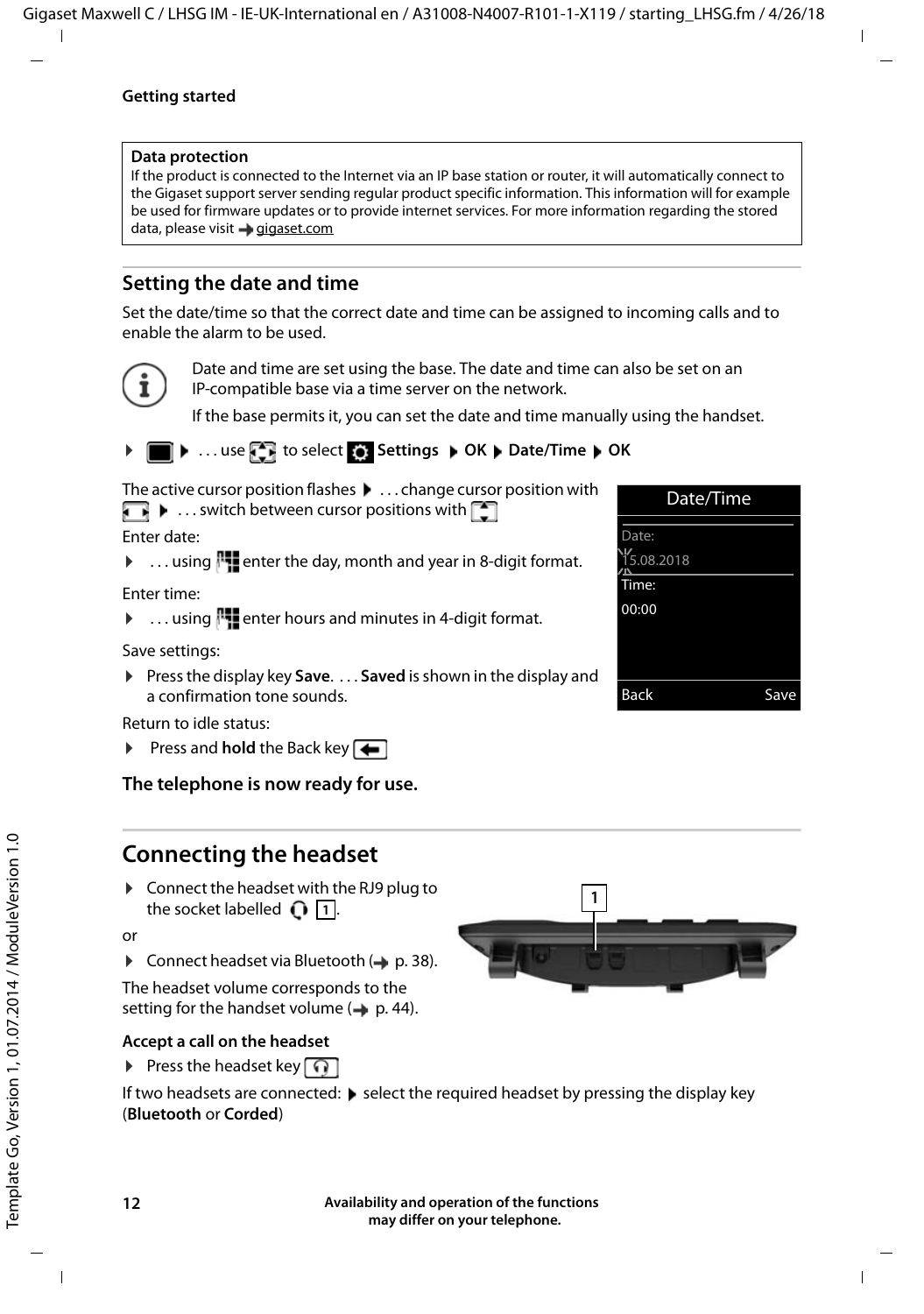### <span id="page-12-0"></span>**Connecting the USB data cable**

For data exchange between the handset and PC:

▶ Insert the USB cable with the micro-USB plug into the USB socket on the top of the handset <mark>1.</mark>.



Use **Gigaset QuickSync** to transfer data, e.g. ringtones, directory entries or new firmware from the PC to the handset  $($   $\rightarrow$  [p. 40\)](#page-39-1).





Connect the handset **directly** to the PC and **not** via a USB hub.

Use a fully wired USB cable. Cables which are wired for charging only, for example, cannot be used for transmitting data.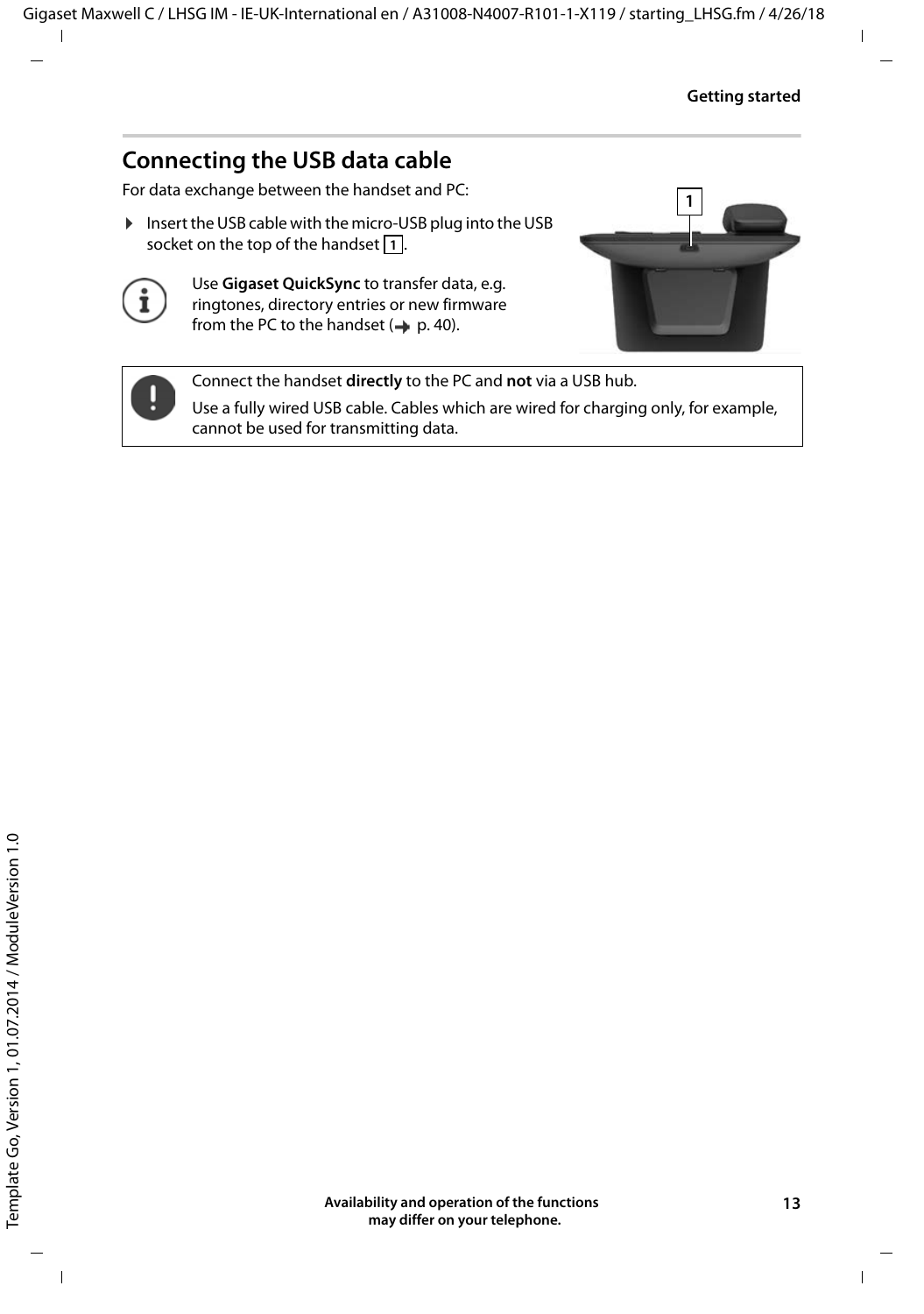### <span id="page-13-5"></span>**Using the telephone**

### <span id="page-13-2"></span><span id="page-13-1"></span>**Getting to know your telephone**

### <span id="page-13-4"></span>**Lock/unlock the keypad**

The keypad lock prevents any accidental use of the telephone.

- 
- Locking the keypad:  $\triangleright$  Press and **hold**  $\overline{a} \cdot \overline{b}$
- 
- 
- Unlocking the keypad:  $\longrightarrow$  Press and **hold**  $\begin{bmatrix} + & \cdot \\ + & \cdot \end{bmatrix}$ ... use  $\begin{bmatrix} + & \cdot \\ + & \cdot \end{bmatrix}$  to enter the handset pin (if it is not 0000) **OK**

Handset PIN: + p. [48](#page-47-0)

Keypad lock activated: the following symbol appears  $\bullet$ 

If a call is indicated on the handset, the keypad automatically unlocks and you can accept the call. It then locks again when the call is finished.

It is not possible to call emergency numbers either when keypad lock is activated.

### <span id="page-13-0"></span>**Control key**



The control key enables you to navigate the menus and input fields, and also to call up certain functions depending on the situation.

In the description below, the side of the control key (up, down, right, left) that you have to press in the different operating situations is marked in black, e. g.  $\Box$  for "press right on the control  $key"$  or  $f$  for "press the centre of the control key".

#### **In idle status**

Open the directory **Press briefly** 

Open the list of available online directories (Gigaset Base) or central directory of the base (e.g. CAT-iq base)

<span id="page-13-3"></span>Open the main menu

Open the list of handsets

#### **In submenus, selection and entry fields**

Confirm a function

#### **During a conversation**

Open the directory **Press briefly** 

Open the list of available online directories (Gigaset Base) or central directory of the base (e.g. CAT-iq base)

Mute the microphone

Initiate an internal consultation call

Adjust the loudspeaker volume for receiver and handsfree mode









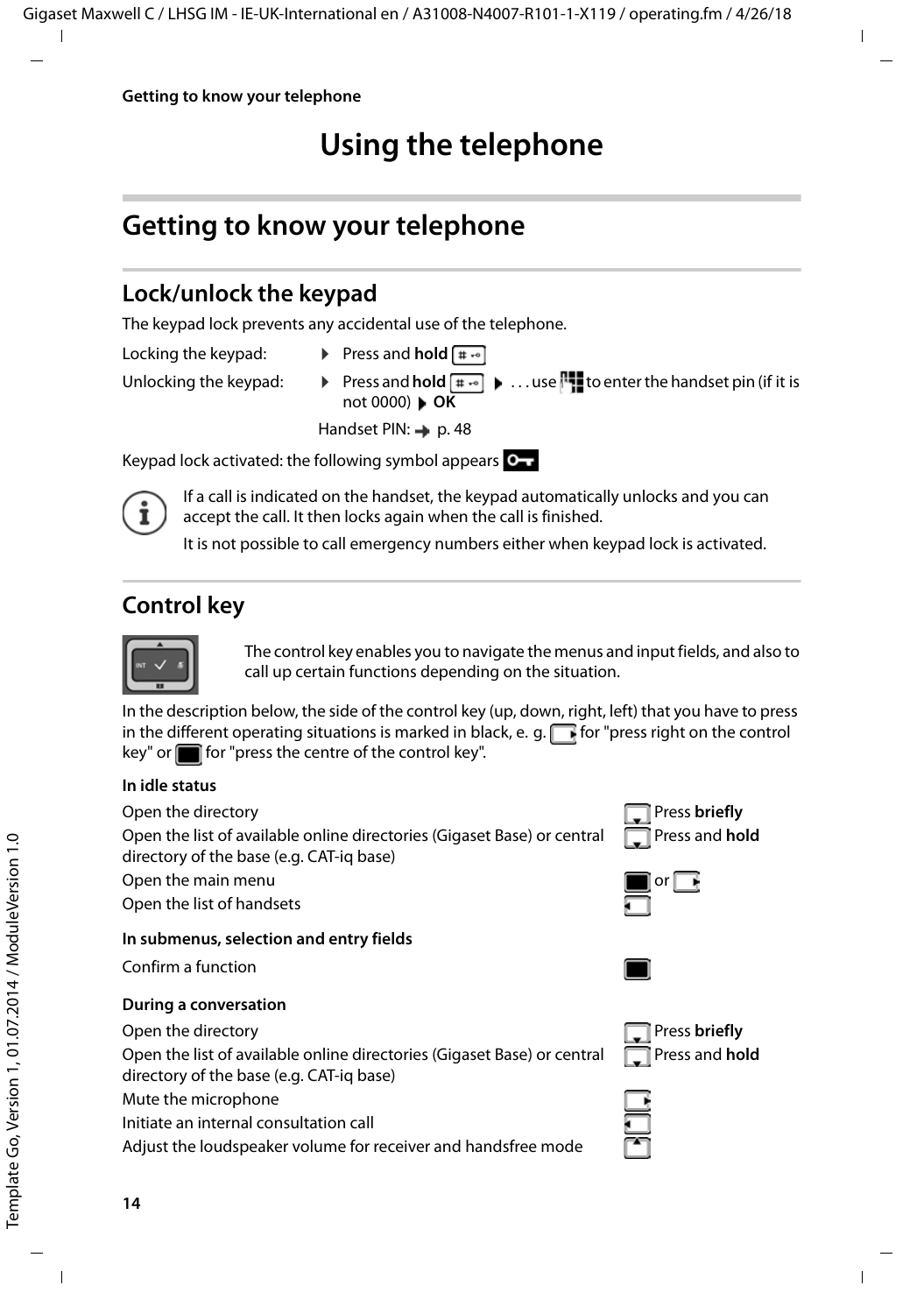#### <span id="page-14-2"></span>**Volume keys**

Set the volume for the **receiver/headset**, **handsfree mode** and **appointment reminders**: Press the volume keys  $\boxed{+}$  / $\boxed{-}$ 

### <span id="page-14-1"></span>**Display keys**

The display keys perform a range of functions depending on the operating situation.



Display key icons  $\rightarrow$  [p. 54](#page-53-2).

### <span id="page-14-0"></span>**Quick dial keys**

<span id="page-14-3"></span>Programmable keys offer rapid access to frequently used numbers.



#### **Assigning a quick dial key**

<span id="page-14-4"></span>Quick dial key not yet assigned: **Example 1 Briefly** press the key

Quick dial key is already assigned:  $\triangleright$  Press and **hold** the key  $\triangleright$  **Edit entry** 

 $\triangleright$  ... use  $\mathbb{F}_1$  to enter the first name and/or last name and number  $\triangleright$  ... use  $\Box$  to toggle between the entry fields **Save** 

or transfer a number from the directory:

▶ scroll to the **Number** entry field ▶ T ... the local directory is opened ▶ ... use to select an entry  $\triangleright$  OK  $\triangleright$  ... or use **the select a number**  $\triangleright$  **OK**  $\triangleright$  Save



Entries without numbers are not possible.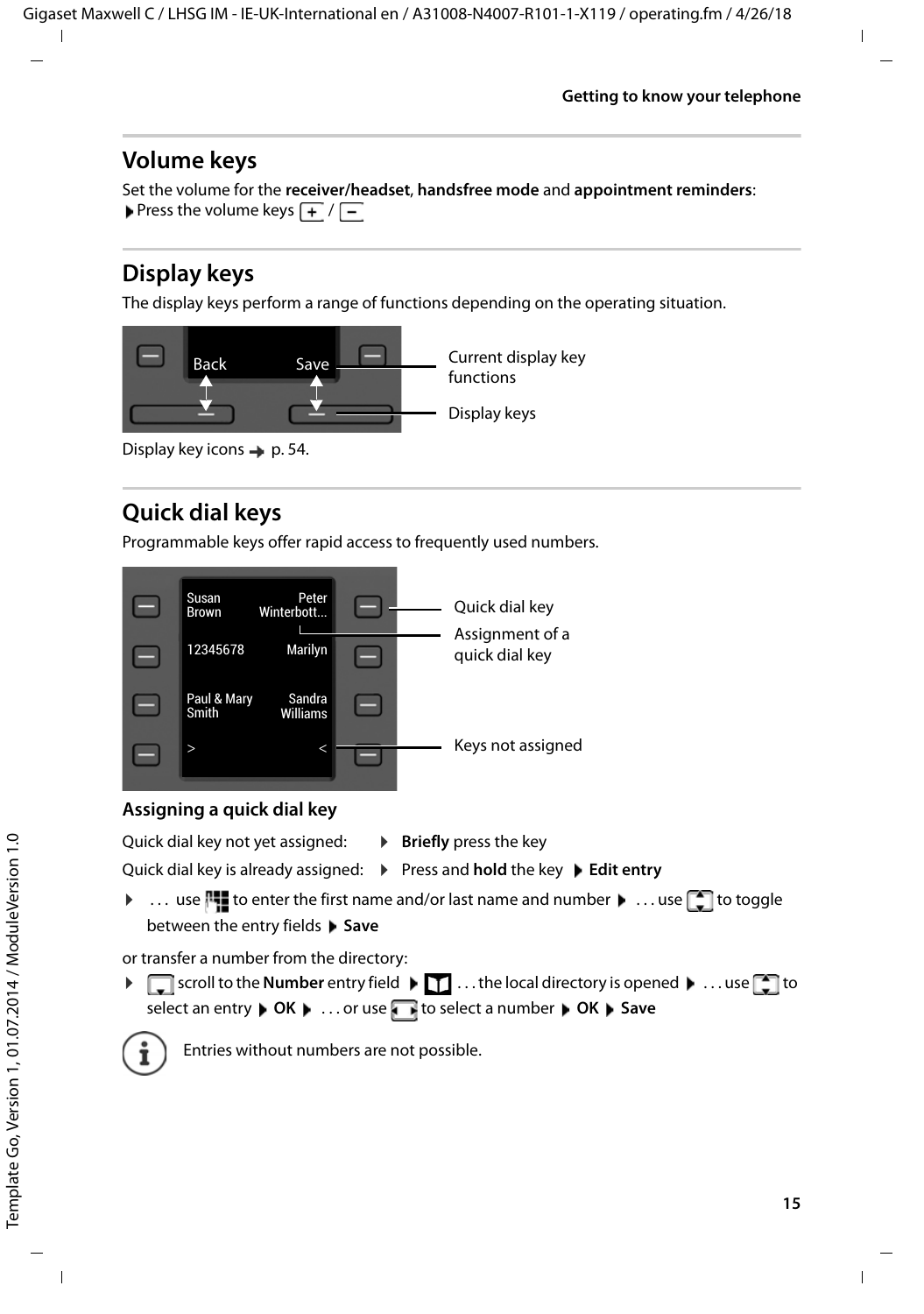#### <span id="page-15-1"></span>**Displaying current value**

 $\blacktriangleright$  In idle status press

or

▶ Select **Quick dial screen** as screensaver (→ [p. 42\)](#page-41-1).



<span id="page-15-0"></span>If a name (first or last name) is specified, it is displayed next to the key. If not, the number is displayed.

#### **Deleting the assignment of the quick dial key**

▶ Press and **hold** the quick dial key ▶ □ **Delete entry ▶ OK** 

### **Menu guidance**

The functions of your telephone are displayed in a menu that consists of several levels.



The menu guidance depends on the base. Depending on the number and type of available functions, these may be provided in different menus, e.g. at top level or in a submenu.

Examples: **Audio Settings** may be in the top-level menu or in the **Settings** submenu, while **Calendar** may be in the **Organizer** menu or the **Additional Features** menu.

#### **Selecting/confirming functions**



the control key **the select** a submenu **DK** 

The main menu functions are shown in the display as icons. The icon for the selected function is highlighted in colour and the name of the associated function appears in the display header.

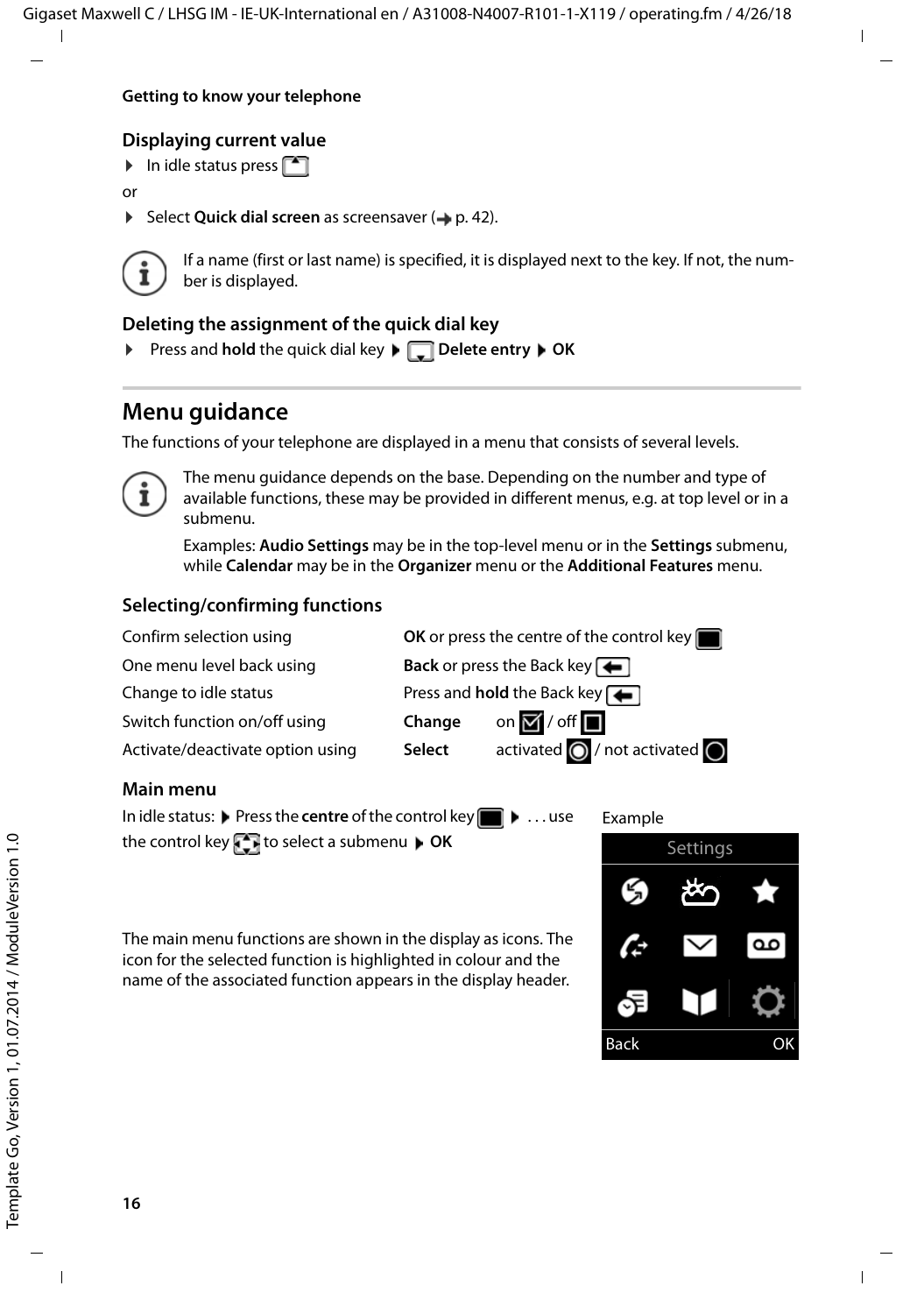**17**

#### **Getting to know your telephone**

#### **Submenus**

The functions in the submenus are displayed as lists.

To access a function:  $\blacktriangleright$  ... use the control key  $\lceil \cdot \rceil$  to select a function **OK**

Return to the previous menu level:

▶ Press the display key **Back** 

or

 $\triangleright$  **Briefly** press the Back key

#### <span id="page-16-4"></span>**Returning to idle status**

**Press and hold** the Back key  $\leftarrow$ 

<span id="page-16-1"></span>If a key is not pressed, after 2 minutes the display will **automatically** change to idle status.

### **Entering text**

#### **Input position**

- $\triangleright$  Use  $\lceil \cdot \cdot \rceil$  to select an entry field. A field is activated when the cursor is blinking inside it.
- $\triangleright$  Use  $\blacksquare$  to move the position of the cursor.

#### <span id="page-16-0"></span>**Correcting incorrect entries**

- **Delete characters** to the left of the cursor:  $\triangleright$  < < Press briefly
- **Delete words** to the left of the cursor:  $\blacktriangleright$  <<< Press and **hold**

#### **Entering letters/characters**

Multiple letters and numbers are assigned to each key between  $\boxed{2}$  and  $\boxed{9}$  and the  $\boxed{0}$   $\boxed{0}$  key. As soon as a key is pressed, the possible characters are displayed at the bottom of the display. The selected character is highlighted.

- Selecting letters/numbers: Press the key **briefly** several times in succession
- <span id="page-16-6"></span><span id="page-16-5"></span>Switch between lower case, upper case and number entry mode:  $\triangleright$  Press the hash key  $\sharp \rightarrow$ When editing a directory entry, the first letter and each letter following a space is automatically in upper case.
- <span id="page-16-2"></span>Entering special characters:  $\blacktriangleright$  Press the star key  $\blacktriangleright$   $\ldots$  use  $\blacktriangleright$  to navigate to the desired character **Insert**

<span id="page-16-3"></span>



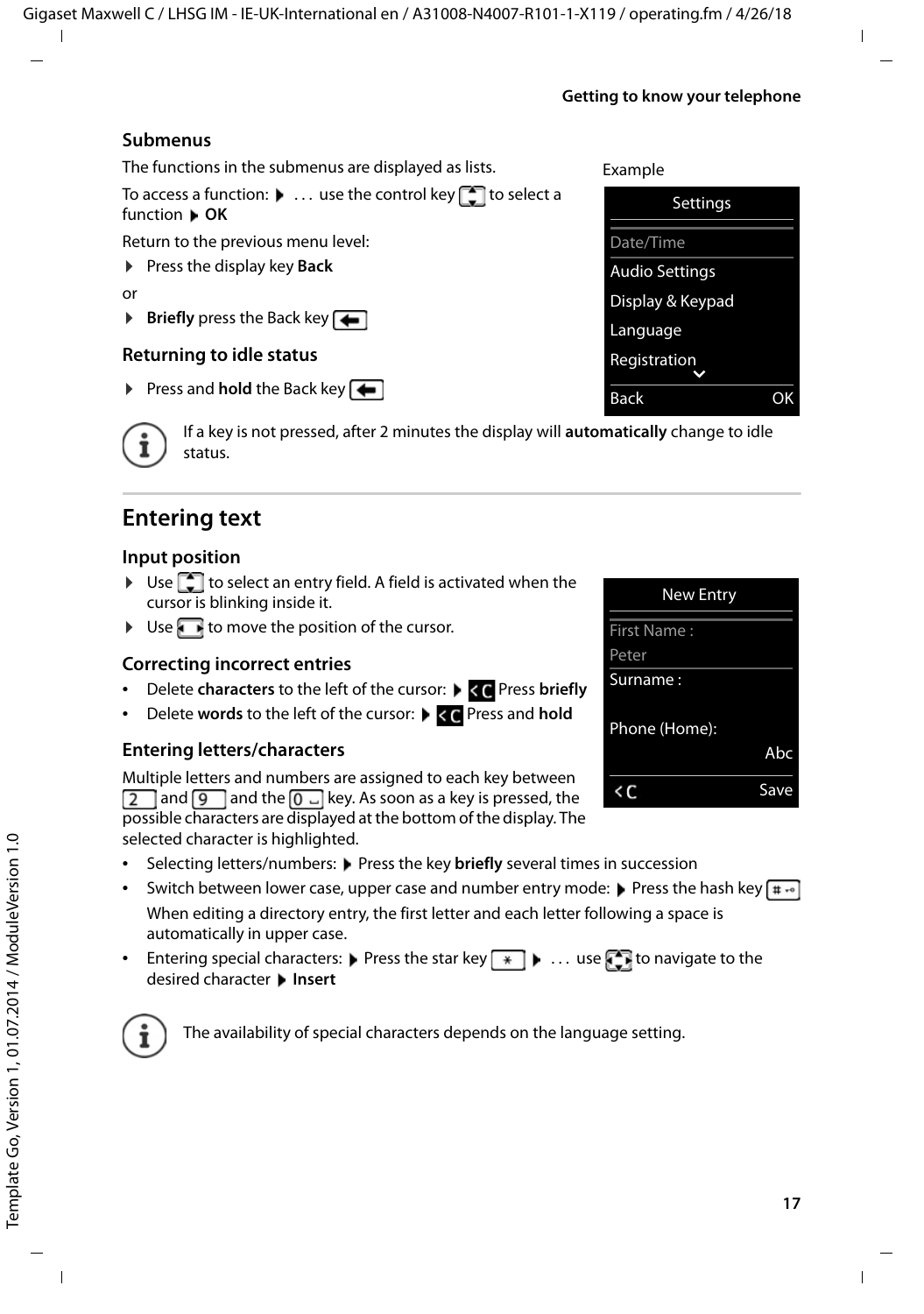### <span id="page-17-0"></span>**Making calls**

### <span id="page-17-1"></span>**Making a call**

- ▶ ... use  $\mathbb{F}$  to enter a number  $\blacktriangleright$  lift the handset
- or
- ▶ lift the handset ... use **the fillul** to enter a number

or

<span id="page-17-3"></span>▶ press the handsfree key  $\blacksquare$  ▶ ... use  $\blacksquare$  to enter a number

Cancel dialling:  $\blacktriangleright$  Replace the handset  $\blacktriangleright$  or press the handsfree key  $\blacksquare$ 

#### **On an IP-compatible Gigaset base (e.g. a Gigaset N510 IP PRO)**

The connection is selected via the send connection (line) set for the handset. To use another line:

**▶** Lift the handset  $\rightarrow$   $\cdots$  use  $\begin{bmatrix} 1 \end{bmatrix}$  to select a line  $\rightarrow$  Dial  $\cdots$  use  $\begin{bmatrix} 1 \end{bmatrix}$  to enter a number  $\cdots$ the number is dialled approximately 3 seconds after the last digit has been entered

#### <span id="page-17-2"></span>**Dialling a number from the local directory**

▶ ...use do open the directory ▶ ...use do select an entry ▶ lift the handset

If multiple numbers are entered:

... use to select a number  $\blacktriangleright$  lift the handset  $\blacktriangleright$  ... the number is dialled



<span id="page-17-4"></span>For fast access (quick dial): Assign numbers from the directory to the digit, display or quick dial keys.

#### **Dialling from a public/central directory**

Depending on the base to which the handset is connected, you can dial from a public directory or a central directory on a CAT-iq base.

 $\triangleright$  Press and **hold**  $\triangleright$ 

Further information  $\rightarrow$  in the detailed user guide for your base/router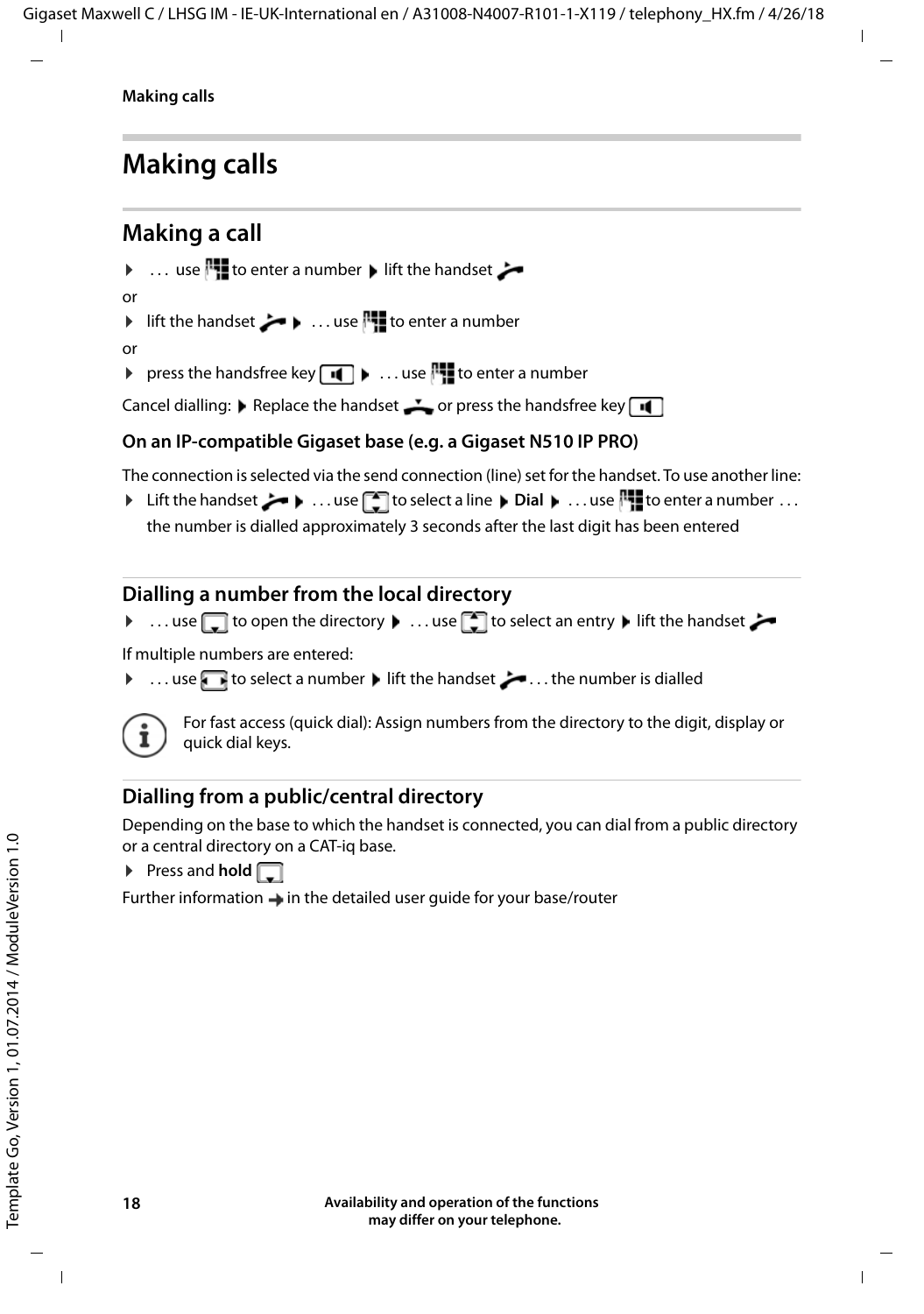#### <span id="page-18-1"></span>**Dialling from a call list**

<span id="page-18-0"></span>The call lists  $(4)$  p. [27\)](#page-26-1) contain the most recent accepted, outgoing (redial list) and missed calls.

 $\triangleright \blacksquare$  ... use **T** to select *C* Call Lists  $\triangleright$  OK  $\triangleright$  ... use **to select a list ▶ OK ▶ ... use the select an entry ▶ lift** the handset



The call lists can be displayed directly by pressing the display key **Calls** if the relevant function has been assigned to the display key.

The **Missed calls** list can also be opened by pressing the Message key  $\boxed{\blacksquare}$ .



View Options

#### **One touch call**

A predefined number is dialled by pressing **any** key. This allows children who are not yet able to enter a number to call a certain number, for example.

Activate one touch call mode:

**▶ ■ ▶ ...use to select Additional Features ▶ OK ▶ Come Touch Call**  $\triangleright$  **OK**  $\triangleright$  ... use to activate **Activation**  $\blacktriangleright \Box$  **Call to**  $\blacktriangleright \ldots$  use  $\blacktriangleright \blacksquare$  to enter the number  $\blacktriangleright$ **Save** . . . activated One Touch Mode is shown in the idle display

Make a one touch call:  $\blacktriangleright$  Press any key ... the saved number is dialled

 $\triangleright$  Conduct a call over the handsfree function

or

 $\blacktriangleright$  Lift the handset  $\blacktriangleright$ 

Cancel dialling:  $\blacktriangleright$  Press the handsfree key  $\blacksquare$ 

End one touch call: **P** Press and **hold** the  $\left[\begin{array}{cc} \text{#} & \text{-} \\ \text{#} & \text{-} \end{array}\right]$  key

Example

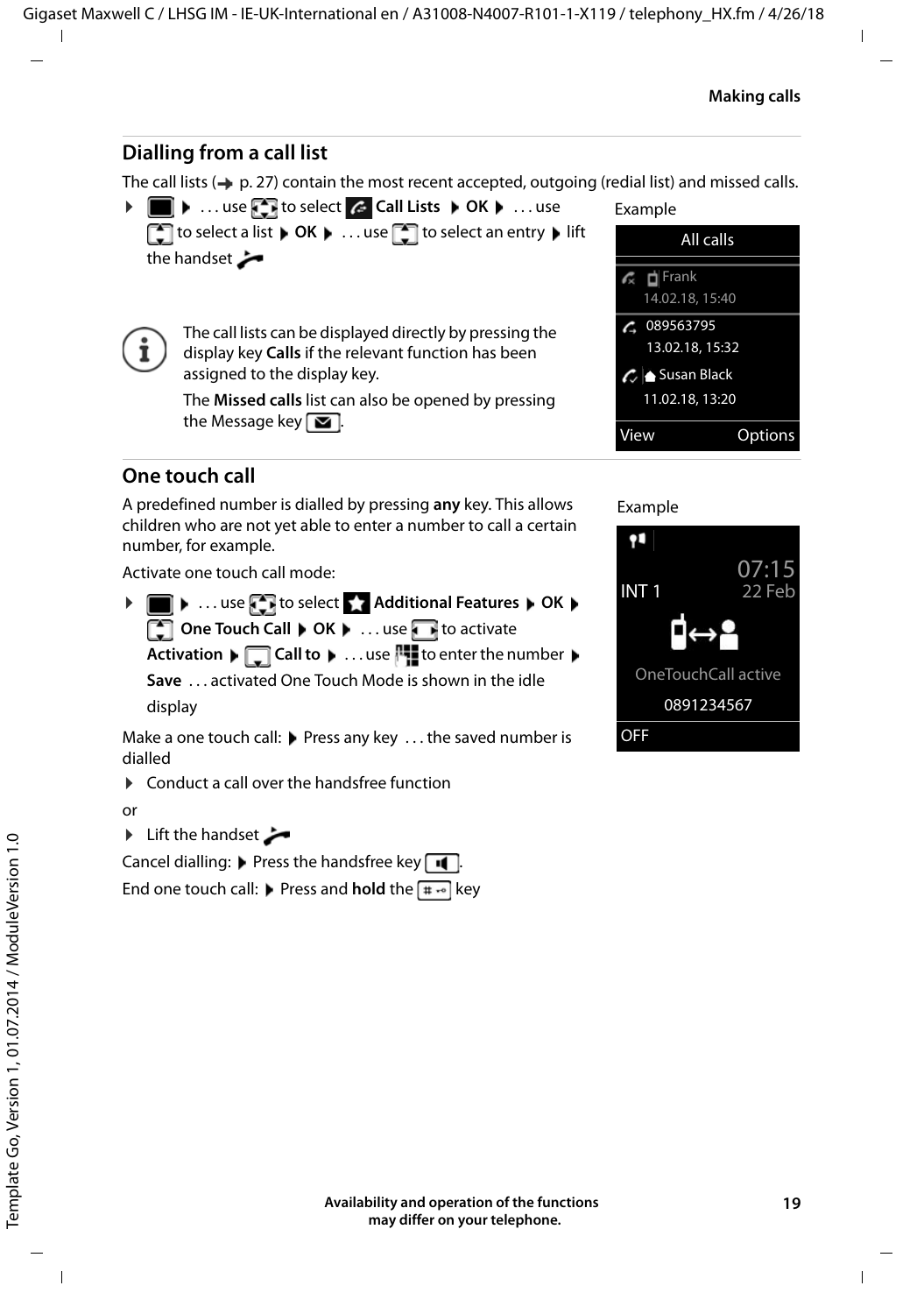### **Incoming calls**

An incoming call is indicated by ringing and in the display.

Accept the call:

- on the handset:  $\longrightarrow$  Lift the handset
- 
- through the loudspeaker:  $\rightarrow$  Press the handsfree key
	- ▶ or **Accept** (on a base without an answer machine)

through a headset: **•** Press the headset key  $\widehat{\mathbb{Q}}$ 

If two headsets are connected:  $\blacktriangleright$  select the required headset by pressing the display key (**Bluetooth** or **Corded**)

Divert a call to the answer machine:  $\rightarrow \infty$  (on a base with an answer machine)

Switch the ringtone off: **Silence** . . . the call can be accepted for as long as it is shown on the display

#### **On an IP-compatible Gigaset base with an answer machine**

Forward to the answer machine: **GAP Online Divert to AM** 

Reject the call: **GAP Online**  Reject call

### **During a conversation**

#### <span id="page-19-3"></span>**Handsfree mode**

Activating/deactivating handsfree mode during a call, when establishing a connection and when listening to the answer machine:

<span id="page-19-2"></span>**Press the handsfree key**  $\boxed{1}$ 

#### <span id="page-19-0"></span>**Call volume**

Applies to the current mode (handsfree, receiver or headset if the handset has a headset connection):

**▶** Press the volume keys  $\frac{+}{+}$  /  $\frac{ }{ }$  or  $\boxed{\bullet}$  **.** . . Use  $\frac{+}{+}$  /  $\frac{ }{ }$  or  $\boxed{\bullet}$  to set the volume ▶ Save



The setting is automatically saved after around 3 seconds, even if **Save** is not pressed.

#### <span id="page-19-1"></span>**Muting the microphone**

When the microphone is switched off, callers will no longer hear you.

Switch the microphone on/off during a call: Press  $\Box$ .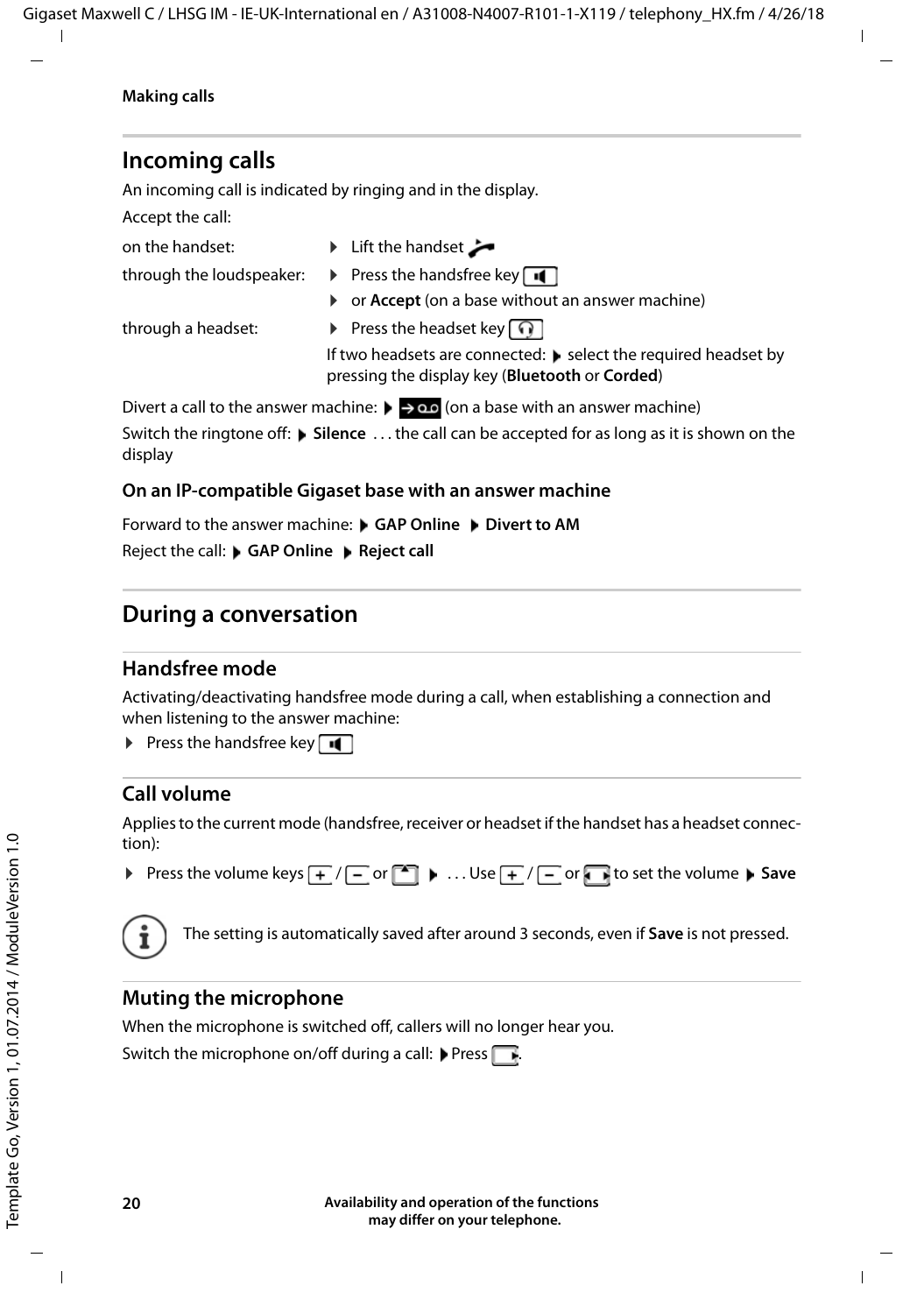### <span id="page-20-1"></span><span id="page-20-0"></span>**Local answer machine**

(only on Gigaset bases with local answer machine)

#### **Switching the answer machine on/off:**

**▶ ■ ▶ ... use to select or Answer Machine ▶ OK ▶ 【 】 Activation ▶ OK ▶ ... use** to select an answer machine (if there are several) **Change b** ... use **the** to select **On or Off ▶ Save** 

#### **Playing back messages:**

Press the Message key  $\boxed{\bullet}$  ... use  $\boxed{\bullet}$  to select an answer machine (if there are messages for several answer machines) **OK**

**Recording a personal announcement/advisory message:**

**▶ ■ ▶ ...use to select on Answer Machine ▶ OK ▶ ■ Announcements ▶ OK ▶ ...** use **the select Record Announcem.** or **Rec. Advisory Msg.**  $\triangleright$  **OK**  $\triangleright$  ... use **the select** an answer machine (if there are several)  $\triangleright$  OK  $\triangleright$  OK  $\triangleright$  ... record an announcement (at least 3 seconds) . . . possible options

Complete the recording and save:

- ▶ End . . . the announcement is played back for you to check
- 
- Cancel the recording:  $\rightarrow$  Replace the handset  $\rightarrow$  or **Back**
- Resume the recording:  $\rightarrow$  **OK**

Repeat the recording:  $\rightarrow$  **New** 

**Availability and operation of the functions may differ on your telephone.**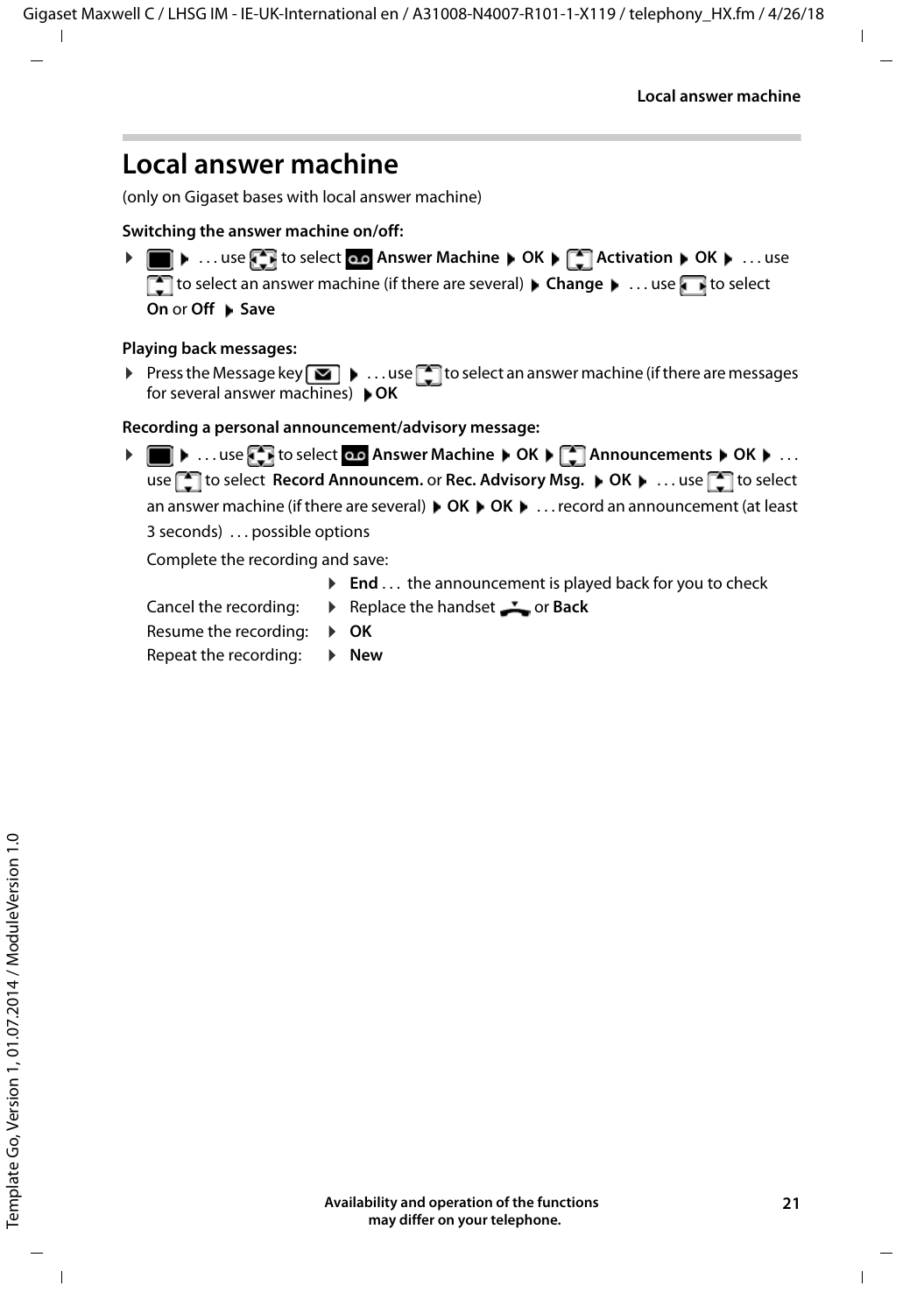### <span id="page-21-0"></span>**Local handset directory**

<span id="page-21-1"></span>The local directory is unique to the handset. However, it is possible to send entries to other handsets.



Information on online directories (e.g. on on a Gigaset N510 IP PRO) or central directories on CAT-iq bases  $\rightarrow$  User quide for the base.

#### <span id="page-21-3"></span>**Opening the directory**

**Briefly** press in idle status

### <span id="page-21-2"></span>**Directory entries**

| Number of entries:     | up to $500$                                                                                                                                |
|------------------------|--------------------------------------------------------------------------------------------------------------------------------------------|
| Information:           | First name and surname, up to three telephone numbers, e-mail<br>address, anniversary with alert, VIP ringtone with VIP icon, CLIP-picture |
| Length of the entries: | Numbers: max. 32 digits<br>First name, surname: max. 16 characters<br>E-mail address: max. 64 characters                                   |

#### <span id="page-21-4"></span>**Creating an entry**

$$
\blacktriangleright \Box \blacktriangleright \Box \negthinspace\negthinspace \triangleright \Box \negthinspace\negthinspace \triangle \negthinspace \ulcorner \negthinspace \triangle \negthinspace \triangle \negthinspace \triangle \negthinspace \triangle \negthinspace \triangle \negthinspace \triangle \negthinspace \triangle \negthinspace \triangle \negthinspace \triangle \negthinspace \triangle \negthinspace \triangle \negthinspace \triangle \negthinspace \triangle \negthinspace \triangle \negthinspace \triangle \negthinspace \triangle \negthinspace \triangle \negthinspace \triangle \negthinspace \triangle \negthinspace \triangle \negthinspace \triangle \negthinspace \triangle \negthinspace \triangle \negthinspace \triangle \negthinspace \triangle \negthinspace \triangle \negthinspace \triangle \negthinspace \triangle \negthinspace \triangle \negthinspace \triangle \negthinspace \triangle \negthinspace \triangle \negthinspace \triangle \negthinspace \triangle \negthinspace \triangle \negthinspace \triangle \negthinspace \triangle \negthinspace \triangle \negthinspace \triangle \negthinspace \triangle \negthinspace \triangle \negthinspace \triangle \negthinspace \triangle \negthinspace \triangle \negthinspace \triangle \negthinspace \triangle \negthinspace \triangle \negthinspace \triangle \negthinspace \triangle \negthinspace \triangle \negthinspace \triangle \negthinspace \triangle \negthinspace \triangle \negthinspace \triangle \negthinspace \triangle \negthinspace \triangle \negthinspace \triangle \negthinspace \triangle \negthinspace \triangle \negthinspace \triangle \negthinspace \triangle \negthinspace \triangle \negthinspace \triangle \negthinspace \triangle \negthinspace \triangle \negthinspace \triangle \negthinspace \triangle \negthinspace \triangle \negthinspace \triangle \negthinspace \triangle \negthinspace \triangle \negthinspace \triangle \negthinspace \triangle \negthinspace \triangle \negthinspace \triangle \negthinspace \triangle \negthinspace \triangle \negthinspace \triangle \negthinspace \triangle \negthinspace \triangle \negthinspace \triangle \negthinspace \triangle \negthinspace \triangle \negthinspace \triangle \negthinspace \triangle \negthinspace \triangle \negthinspace \triangle \negthinspace \triangle \negthinspace \triangle \negthinspace \triangle \negthinspace \triangle \negthinspace \triangle \negthinspace \triangle \negthinspace \triangle \negthinspace \triangle \negthinspace \triangle \negthinspace \triangle \negthinspace \triangle \negthinspace \triangle \negthinspace \triangle \negthinspace \triangle \negthinspace \triangle \negthinspace \triangle \negthinspace \triangle \negthinspace \triangle \negthinspace \triangle \negthinspace \triangle \negthinspace \triangle \negthinspace \triangle \negthinspace \triangle \negthinspace \triangle \negthinspace \triangle \negthinspace \triangle \negthinspace \triangle \negthinspace \triangle \negthinspace \triangle \negthinspace \triangle \negthinspace \triangle \negthinspace \triangle \
$$

Name:

▶ ...Use **the tot toggle between the entry fields First Name** /**Surname** Use  $\mathbb{F}$  to enter the first and/or last name

Numbers:

**▶ □ Tel.1 - Type ▶ ... Use dect a number type (Home, Office or Mobile) ▶ ┌ ▶ ... Use**  $\mathbb{F}_1$  **to enter a** number

Enter more numbers: Use to toggle between the entry fields **Tel.1 - Type** /**Tel.2 - Type** /**Tel.3 - Type** . . . Use to enter a number

#### **Anniversary**:

▶ ...use to activate/deactivate **Anniversary ▶** ...use

<span id="page-21-5"></span>to enter date and time  $\blacktriangleright$  ... use **the select type of alert (Visual only** or a ringtone) **Caller Melody (VIP)** :

▶ ...use **the select the ringtone that will indicate a call from the participant ... if a <b>Caller Melody (VIP)** has been assigned, the entry will appear in the directory with the **VIP** icon.

#### Save entry: **Save**



The entry is only valid if it contains at least one number.

#### Example

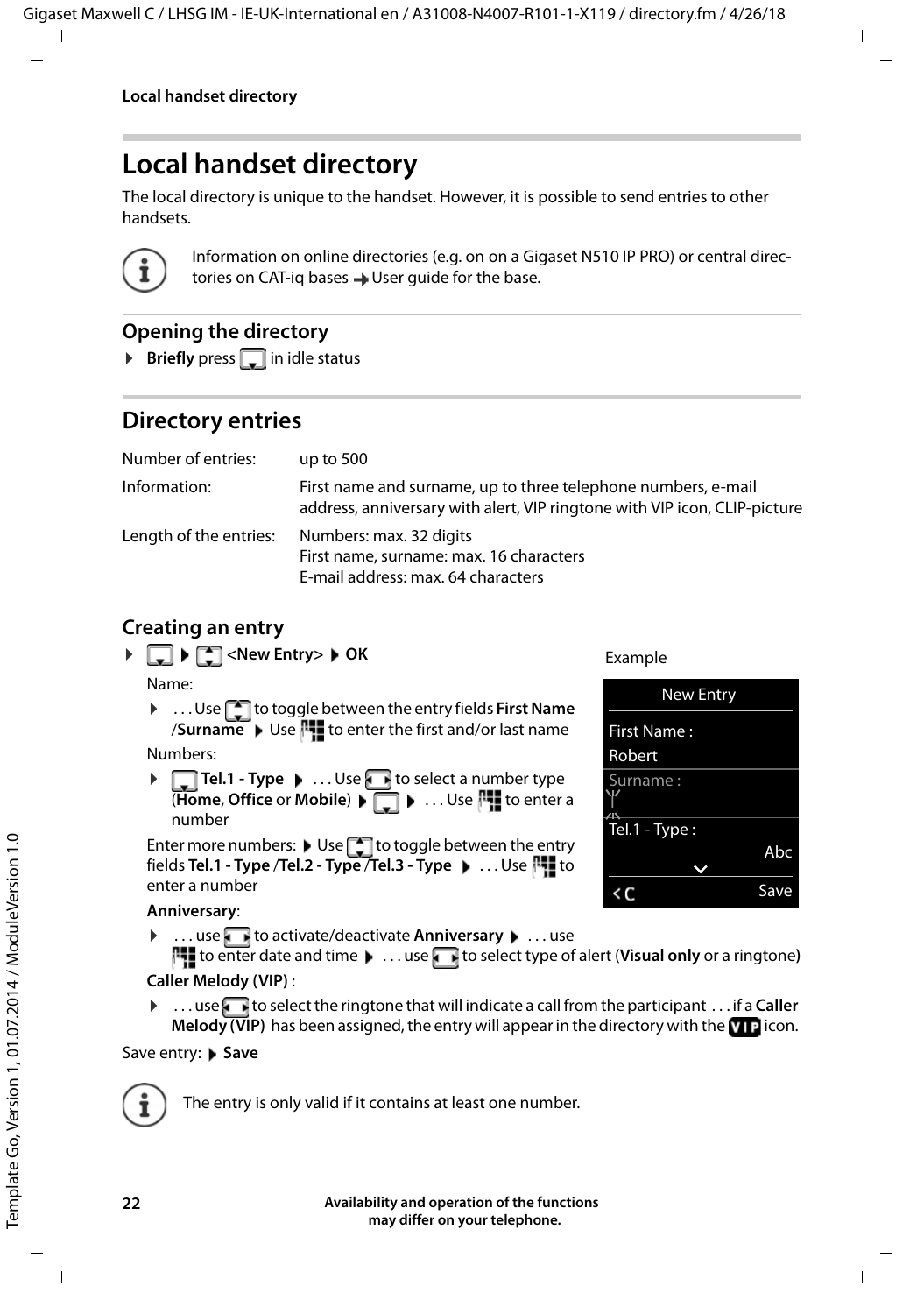## <span id="page-22-2"></span>**Searching for/selecting a directory entry**

- $\blacktriangleright \Box \blacktriangleright \ldots$  use  $\Box$  to browse searched names
- $\blacktriangleright \Box \blacktriangleright \ldots$  use  $\Box$  to enter initial letters (max. 8 letters)  $\ldots$  the display jumps to the first name starting with these initial letters  $\blacktriangleright \ldots$  use  $\blacktriangleright$  to continue browsing to the desired entry, if needed

Scroll through directory:  $\blacktriangleright$  **Press and hold**  $\blacktriangleright$ 

#### **Displaying/changing an entry**

**▶**  $\Box$  **▶** ... use  $\Box$  to select entry ▶ View ▶ ... use  $\Box$  to select the field to be changed **Edit**

or

or

**▶**  $\Box$  **▶** ... use  $\Box$  to select an entry ▶ Options ▶ Edit entry ▶ OK

#### **Deleting entries**

| Delete the selected entry: $\blacktriangleright \Box$ $\blacktriangleright$ use $\Box$ to select an entry $\blacktriangleright$ Options $\blacktriangleright \Box$ Delete<br>entry $\triangleright$ OK |  |
|--------------------------------------------------------------------------------------------------------------------------------------------------------------------------------------------------------|--|
| Delete all entries: $\bullet$ $\bullet$ $\bullet$ Options $\bullet$ $\bullet$ Delete all $\bullet$ OK $\bullet$ Yes                                                                                    |  |

#### <span id="page-22-1"></span>**Setting the order of the directory entries**

Directory entries can be sorted by first name or surname.

#### **▶ □ ▶ Options ▶ ■ Sort by Surname / Sort by First Name**

If no name was entered, the default telephone number is shown in the surname field. These entries appear at the beginning of the list, regardless of how the entries are sorted.

The sort order is as follows:

Space **|** Digits (0-9) **|** Letters (alphabetically) **|** Other characters.

#### <span id="page-22-0"></span>**Displaying the number of entries available in the directory**

**▶**  $\Box$  ▶ Options ▶  $\Box$  Available Memory ▶ OK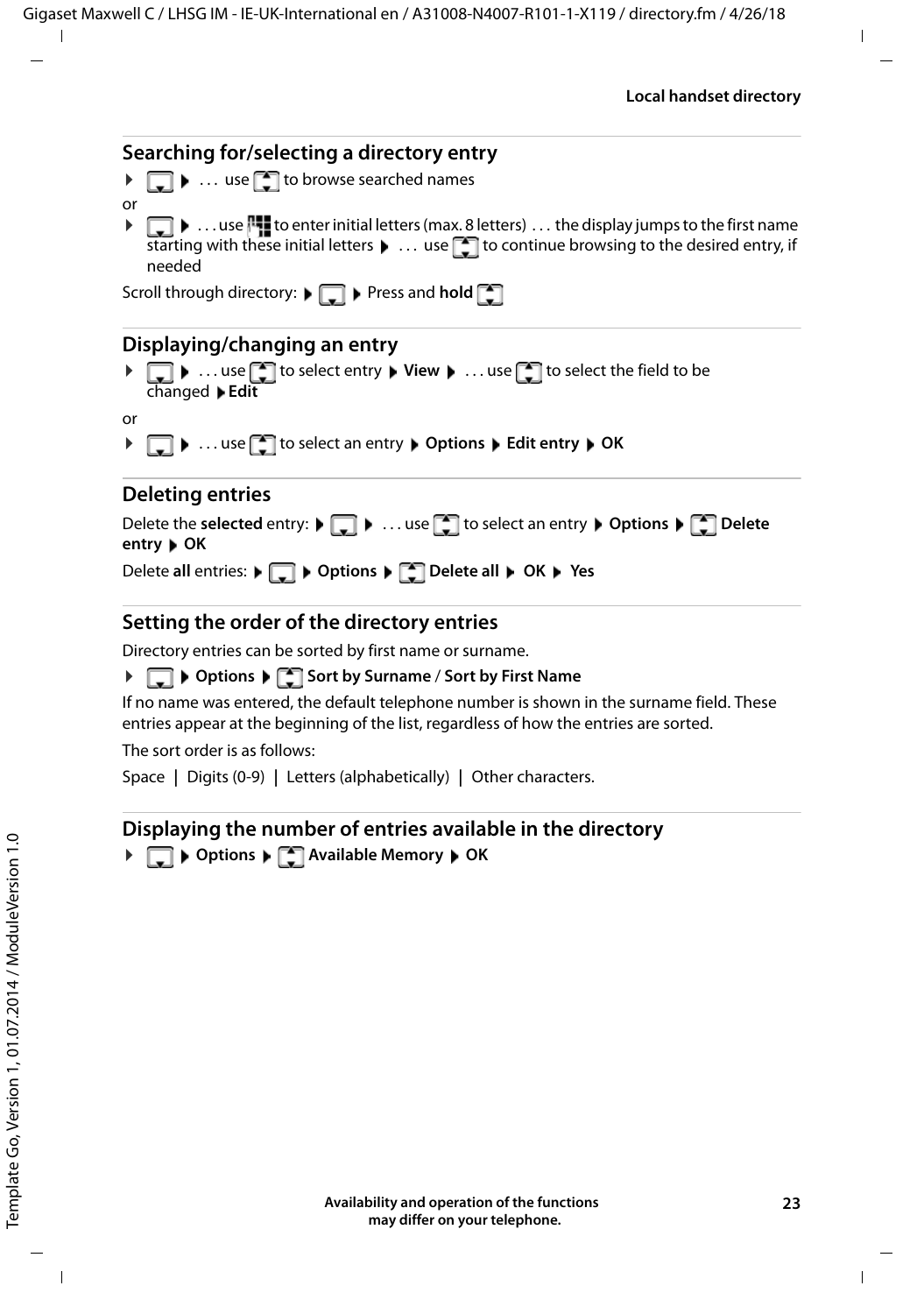#### <span id="page-23-0"></span>**Copying number to the directory**

Copy numbers to the directory:

- From a list e.g. the call list or the redial list
- When dialling a number

The number is displayed or highlighted.

▶ Press the display key **OUT OPTIONS** ▶ **COPY to Directory** ▶ OK . . . possible options: Create a new entry:

**▶** <New Entry> ▶ OK ▶ ... use to select number type ▶ OK ▶ complete entry ▶ Save Add number to an existing entry:

**▶** ... use **the select an entry ▶** OK ▶ ... use to select number type ▶ OK ... the number is entered or a prompt to overwrite an existing number is displayed  $\blacktriangleright$  ... if required, answer the prompt with **Yes**/**No Save**

### <span id="page-23-1"></span>**Copying an entry/directory**

<span id="page-23-2"></span>The sending and receiving handset must both be registered to the same base station. The other handset and the base station are able to send and receive directory entries.



An external call interrupts the transfer.

Only the date is transferred for an anniversary.

#### **Both handsets support vCards:**

- No entry with the name is available: a new entry is created.
- An entry with the name is already available: The entry is expanded to include the new numbers. If the entry contains more numbers than allowed by the recipient handset, a second entry is created with the same name.

#### **The recipient handset does not support vCards:**

A separate entry is created and sent for each number.

#### **The sending handset does not support vCards:**

A new entry is created on the receiving handset and the transferred number is added to the **Phone (Home)** field. If an entry with this number already exists, the copied number is discarded.

#### **Copying individual entries**

**▶**  $\Box$  **▶** ... use  $\Box$  to select the desired entry ▶ Options ▶  $\Box$  Copy entry ▶ OK ▶  $\Box$  to **Internal** ▶OK ▶ ... use to select the receiving handset ▶OK ... the entry is copied

Copy the next entry after successful transfer: Press **Yes** or **No**

#### **Copying the entire directory**

**▶ □ ▶ Options ▶ ■ Copy all ▶ OK ▶ ■ to Internal ▶ OK ▶ ... use ■ to select the** receiving handset **OK** . . . the entries are copied one after the other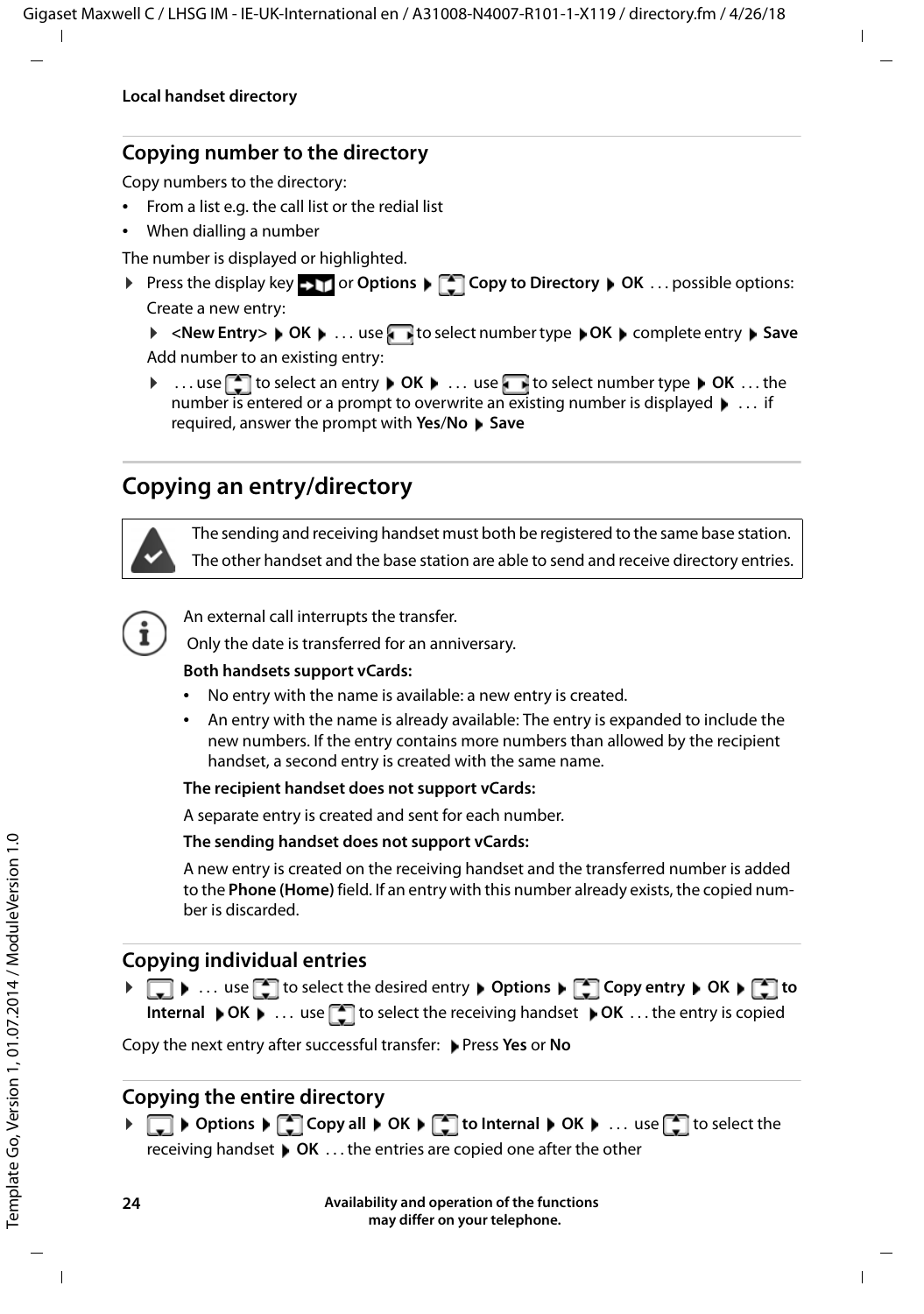#### <span id="page-24-0"></span>**Copying a vCard using Bluetooth**

Copy directory entries in vCard format, e.g. to exchange entries with a mobile phone.



Bluetooth mode is activated

The other handset/mobile phone supports Bluetooth.

**□ ▶** ... use **ि** to select an entry if needed ▶ Options ▶ ● Copy entry / Copy all **F** vCard via Bluetooth . . . the Known Devices list is displayed  $\blacksquare$  ... use  $\blacksquare$  to select device **OK**

#### **Receiving a vCard using Bluetooth**

If a device in the **Known Devices** list sends a vCard to your handset, a directory entry is automatically created and a message is shown in the display.

If the sending device is not in the list:  $\blacktriangleright$  ... use  $\lVert \cdot \rVert$  to enter the PIN of the **sending** Bluetooth device **OK** . . . the copied vCard is available as a directory entry

#### <span id="page-24-1"></span>**Synchronising the phonebook with the PC address book (Gigaset QuickSync)**

The Gigaset QuickSync programme has been installed on the computer.

The handset is connected via Bluetooth or via a USB data cable to the computer.

Free download and further information at  $\rightarrow$  [gigaset.com/quicksync](http://www.gigaset.com/quicksync)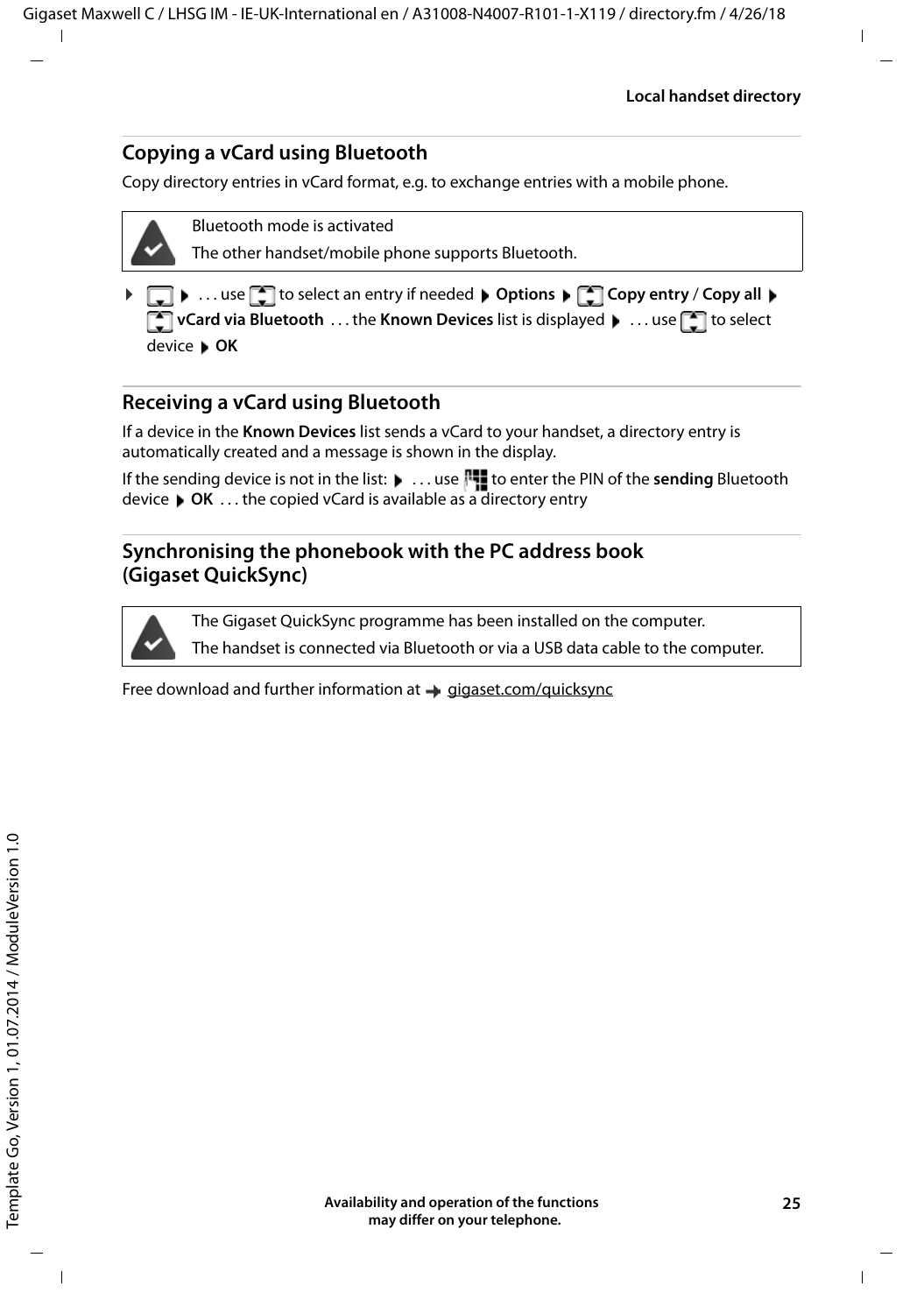### <span id="page-25-1"></span><span id="page-25-0"></span>**Message lists**

Notifications about missed calls, messages on the answer machine/network mailbox and missed alarms are saved in the messages list.

As soon as a **new message** arrives, an advisory tone will sound. The Message key  $\Box$  also flashes (if activated). Activation from the handset is only possible on Gigaset bases. Use the web interface as required for CAT-iq routers. Information  $\rightarrow$  user quide of the base/ router.

Icons for message types and the number of new messages are shown on the idle display.

Notification for the following message types is available:

- on the answer machine/network mailbox
	- in the missed calls list



<span id="page-25-3"></span>

<span id="page-25-2"></span>The icon for the network mailbox is always displayed, provided the number is stored in the telephone. The other lists are only displayed if they contain messages.

 $\triangleright$  Display messages: Press the Message key  $\triangleright$  ... Messages lists that contain messages are displayed, **Mailbox:** is always displayed

An entry is marked in **bold**: new messages are available. The number of new messages is shown in brackets.

An entry is **not** marked in bold: no new messages. The number of old messages is shown in brackets.

**▶ ... use [** $\bigcap$  **to select a list ▶ OK ... the calls or messages are** listed

Network mailbox: The network mailbox number is dialled.

#### Example





The message list contains an entry for every answer machine assigned to the handset, e.g. for the local answer machine on a Gigaset base / CAT-iq router or for a network mailbox.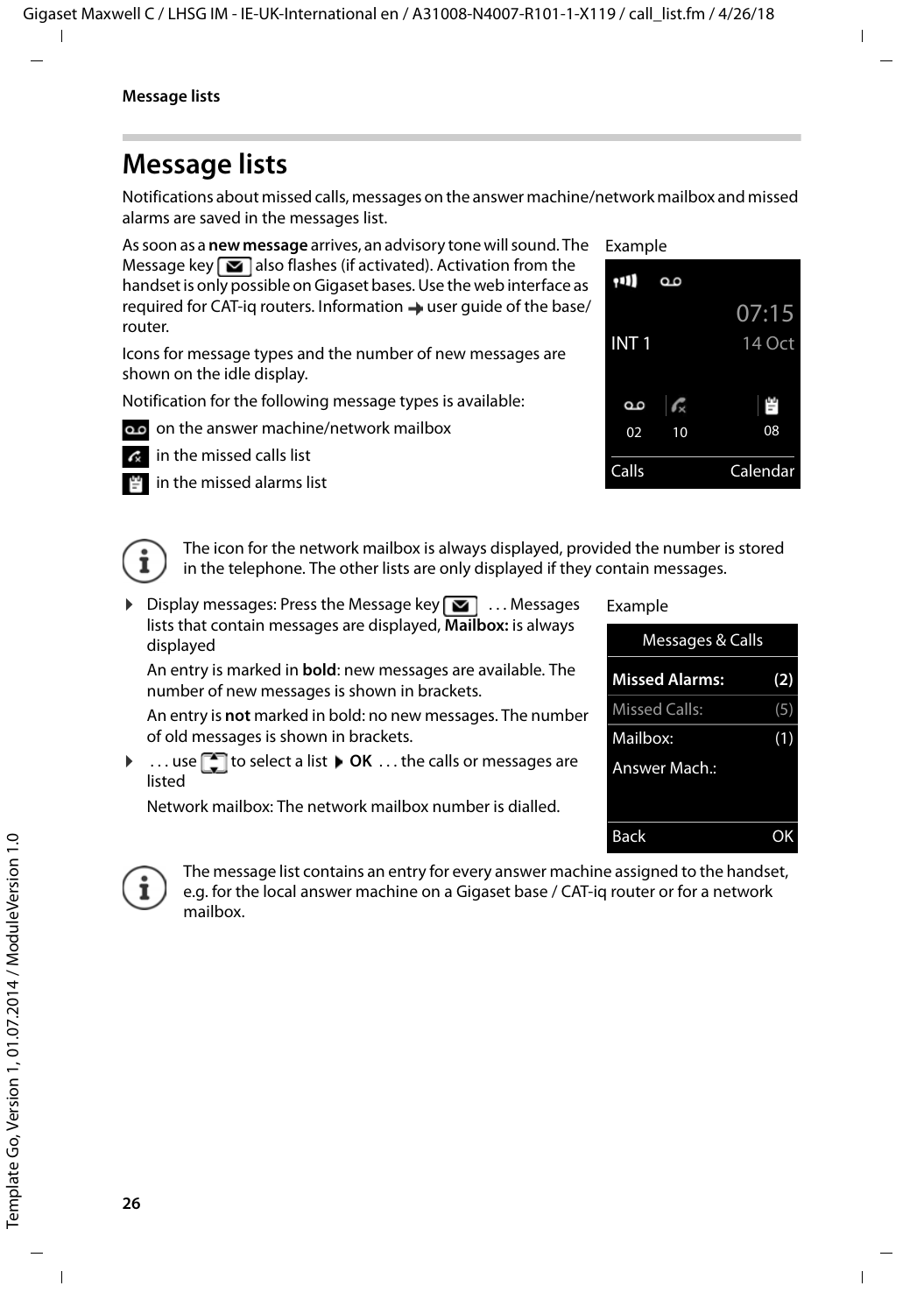### <span id="page-26-1"></span><span id="page-26-0"></span>**Call lists**

The telephone saves different types of calls (missed, accepted and outgoing calls) in lists.



The base/router to which the handset is registered provides information on call numbers.

Detailed information can be found at [wiki.gigasetpro.com](http://wiki.gigasetpro.com )

#### <span id="page-26-6"></span>**List entry**

The following information is displayed in the list entries:

- The list type (in the header)
- Icon for the type of entry:

**Missed calls**,

<span id="page-26-8"></span>**Accepted calls**,

*C* Outgoing calls (redial list),

oo Call on the answer machine

• Caller's number. If the number is stored in the directory, the name and number type ( **Phone (Home)**, **Phone (Office)**, **Phone (Mobile)**) are shown instead. In the event of missed calls, the number of missed calls from this number is also shown in square brackets.

Example



- Connection by which the call was received/made (if the call is made via an IP connection)
- Date and time of call (if set)

#### <span id="page-26-7"></span>**Opening the call list**

Via the display key:  $\rightarrow$  **Calls**  $\rightarrow$  ... use **the select the list**  $\rightarrow$  **OK** Via the menu: **▶ ■ ▶ ...use To select A Call Lists ▶ OK ▶ ...use To select** the list **OK**

Via the Message key (missed calls):

▶ Press the Message key **Missed Calls:** ▶ OK

#### <span id="page-26-2"></span>**Calling back a caller from the call list**

**▶ ■ ▶** ... use to select  $\subset$  Call Lists ▶ OK ▶ ... use to select list ▶ OK ▶ ... use  $\Box$  to select entry  $\blacktriangleright$  Lift the handset  $\blacktriangleright$ 

#### **Additional options**

<span id="page-26-3"></span>**▶ ■ ▶ ...use to select & Call Lists ▶ OK ▶ ...use to select list ▶ OK ... possible** options:

View an entry: ▶ ... use **[1]** to select entry ▶ View

Copy the number to the directory:

<span id="page-26-5"></span><span id="page-26-4"></span>**▶** ... use to select entry ▶ Options ▶ Copy to Directory Delete an entry: ▶ ... use to select entry ▶ Options ▶ external pete entry ▶ OK Delete list: ¤ **Options Delete List OK Yes**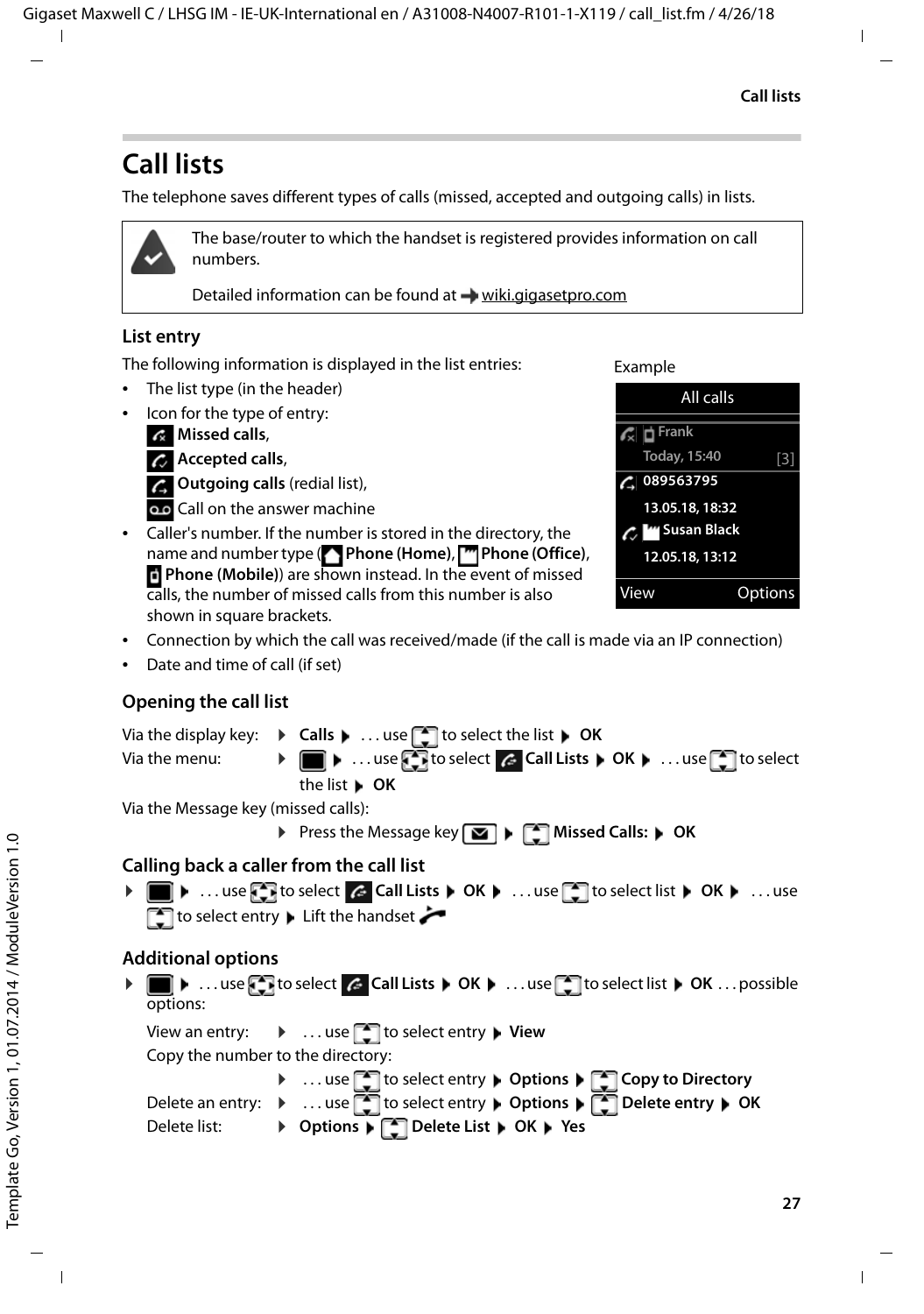### **Additional functions**

<span id="page-27-0"></span>

The functions actually available on your telephone and how they are operated depends on the base/router to which the handset is registered.

The following description applies to a Gigaset N510 IP PRO. The procedure required for your telephone may differ from the procedures described here.



#### **Additional information**

You can obtain all Gigaset user guides

in PDF format:  $\rightarrow$  [wiki.gigasetpro.com](http://wiki.gigasetpro.com)

online:  $\rightarrow$  [gigasetpro.com](http://www.gigasetpro.com)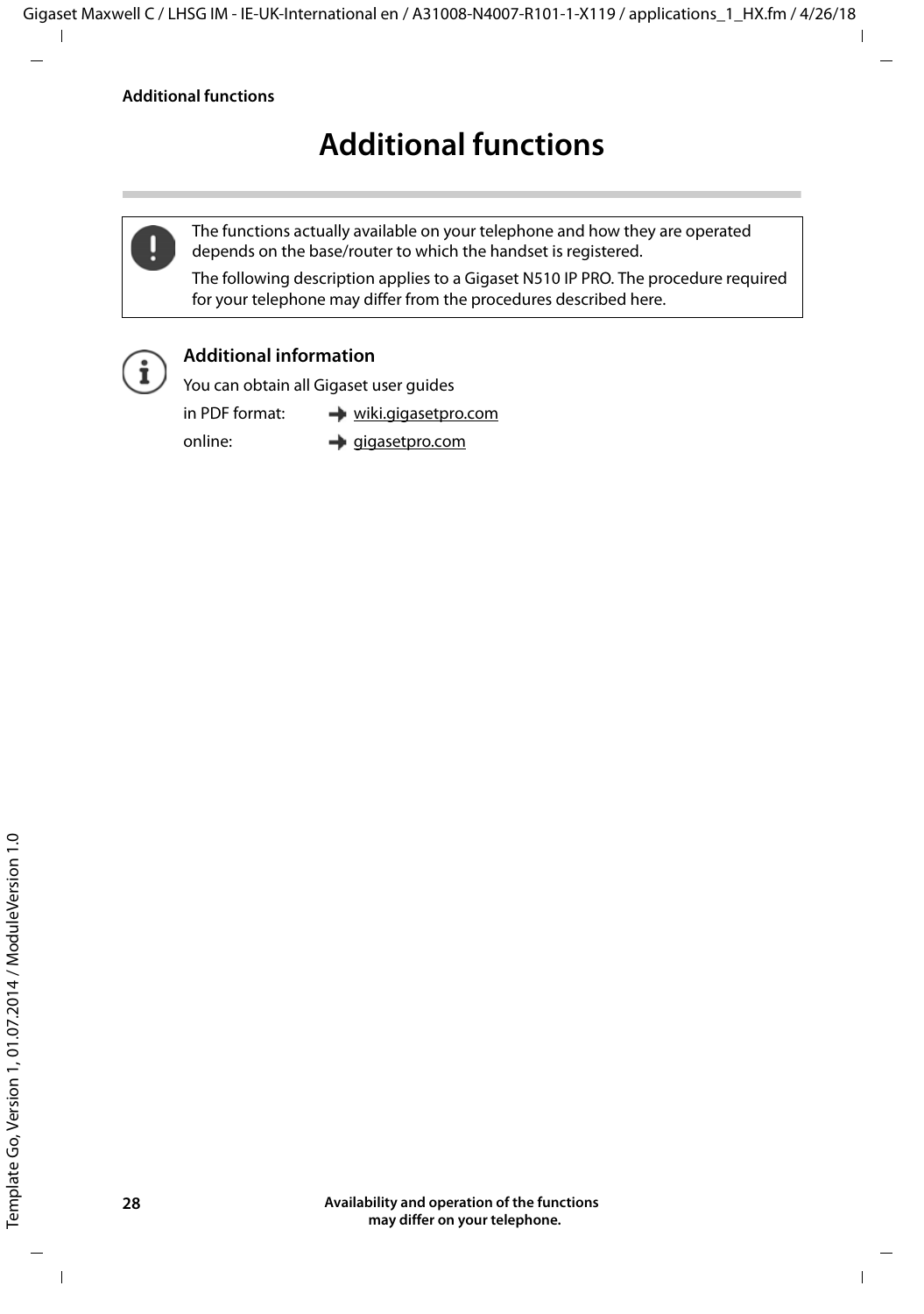### <span id="page-28-1"></span><span id="page-28-0"></span>**Sound profiles**

The telephone has sound profiles for adapting the handset to the environmental conditions: **Profile Loud, Profile Silent, Profile Personal.** You can use the **Do not disturb** profile to prevent the handset signalling an incoming call.

 $\triangleright$  Use  $\triangleright$  to switch between the profiles ... the profile is changed straight away without a prompt

#### <span id="page-28-3"></span>**Profile Do not disturb**

Activating/deactivating quickly **Press and hold** the **A** key

- The idle display shows **"Do not disturb" active**. The LED on the Profile key lights up.
- Incoming calls are not signalled but show up in the call list as missed calls.
- Most messages are blocked. Exceptions: Appointments, alarm clock and anniversaries.



An incoming call occupies a line even if it is not signalled. If all the lines on the base are occupied, calls cannot be made.

If a call arrives while you are using the telephone, the handset can return to idle status (depends on the base).

#### **Sound profiles**

The profiles are set as follows by default:

| Default setting |                      | Profile<br>Loud | <b>Profile Silent</b> | Profile<br>Personal |
|-----------------|----------------------|-----------------|-----------------------|---------------------|
| Ringtone        |                      | On              | Off                   | On                  |
| Ringtone volume | Internal             | 5               | Off                   | 5                   |
|                 | External             | 5               | Off                   | 5                   |
| Handset volume  | Receiver             | 5               | 3                     | 3                   |
|                 | Handsfree            | 5               | 3                     | 3                   |
| Advisory tones  | Key click            | Yes             | No                    | Yes                 |
|                 | Confirmation<br>tone | Yes             | No                    | Yes                 |

<span id="page-28-2"></span>Activate alert tone for an incoming call for **Profile Silent:**  $\triangleright$  after switching to **Profile Silent** press the display key **Beep** ... the icon **A** appears in the status bar



Changes to the settings listed in the table:

- apply in the **Loud** and **Silent** profiles as long as the profile is not changed.
- are permanently saved in **Profile Personal** for this profile.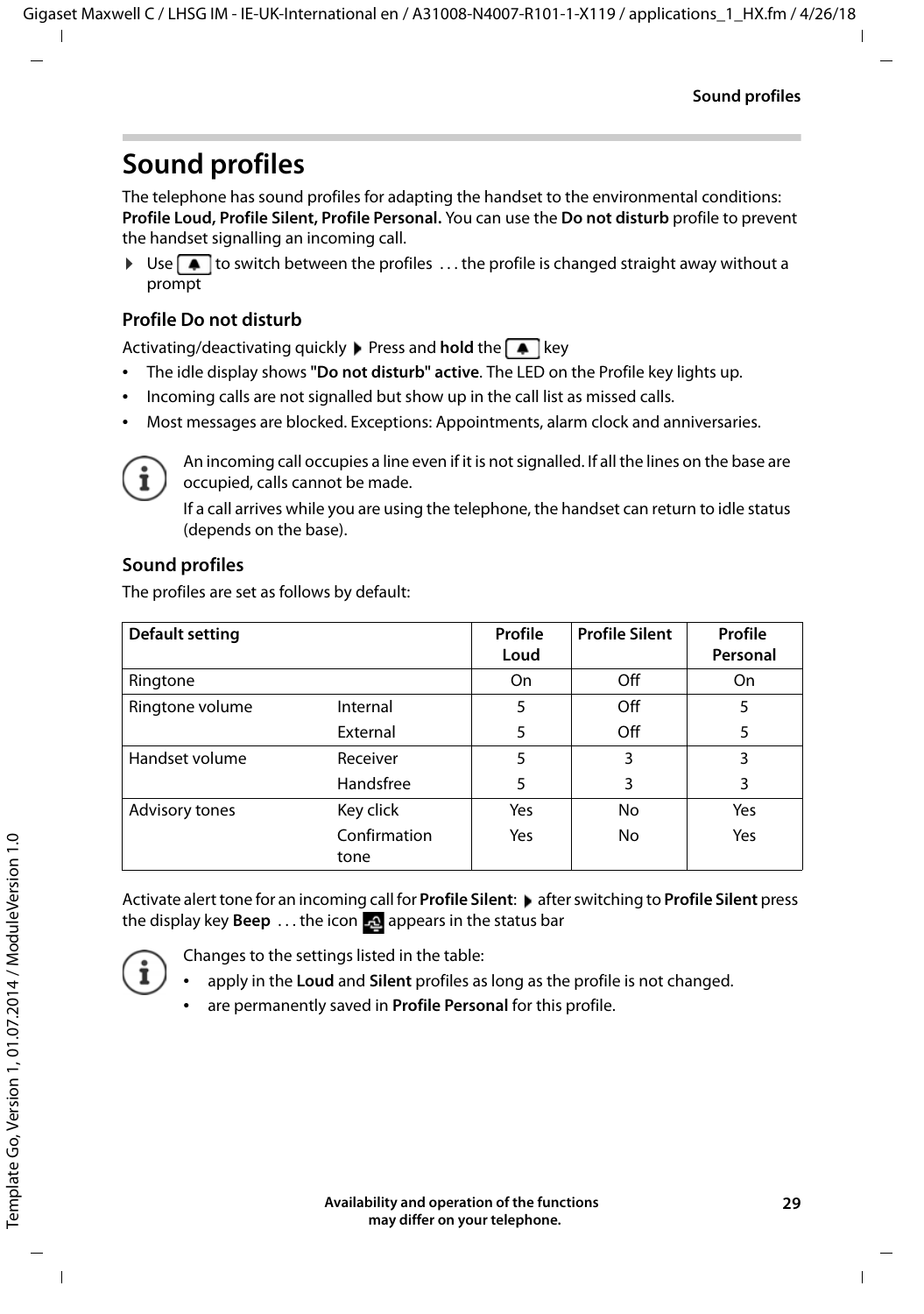### <span id="page-29-1"></span><span id="page-29-0"></span>**Calendar**

You can remind yourself of up to **30 appointments**.

In the calendar, the current day is outlined in white; on days with appointments, the numbers are displayed in colour. When a day is selected, it will be outlined in colour.



#### **Saving appointments to the calendar**



Date and time have been set.

**EXALUATER EXALUATER IN SERVICE OR A CALENDARY CONDUCT ON A LICENSE OF THE ORGANIZER TO CALENDARY CONDUCTS TO CALENDARY CONDUCTS** select desired day **OK** . . . then

- Switch on/off:  $\rightarrow$  **Activation:** ... use to select **On** or **Off** Enter date: **Dubber 2018** Date ... the selected day has been pre-set **Definition** to enter
	- new date
- Enter time:  $\mathbf{r}$  **Time**  $\mathbf{r}$  ... use  $\mathbf{r}$  to enter hours and minutes of the appointment
- Set name:  $\blacktriangleright \Box$  Text  $\blacktriangleright$  ... use  $\Box$  to enter a description of the appointment (e.g. evening meal, meeting)
- Set alarm tone:  $\bullet$  **Signal**  $\bullet$  ... use to select the melody of the reminder alarm or deactivate the acoustic signal

Enter information for the appointment:

▶ ... use **the successively select Date**, **Time**, **Text** and **Signal** ▶ ... use **the or the relevant value**  Save

Save appointment:  $\triangleright$  Save



If an appointment has already been entered:  $\blacktriangleright$   $\lceil \frac{1}{2} \rceil$  < New Entry >  $\blacktriangleright$  OK  $\blacktriangleright$  ... Then enter information for the appointment.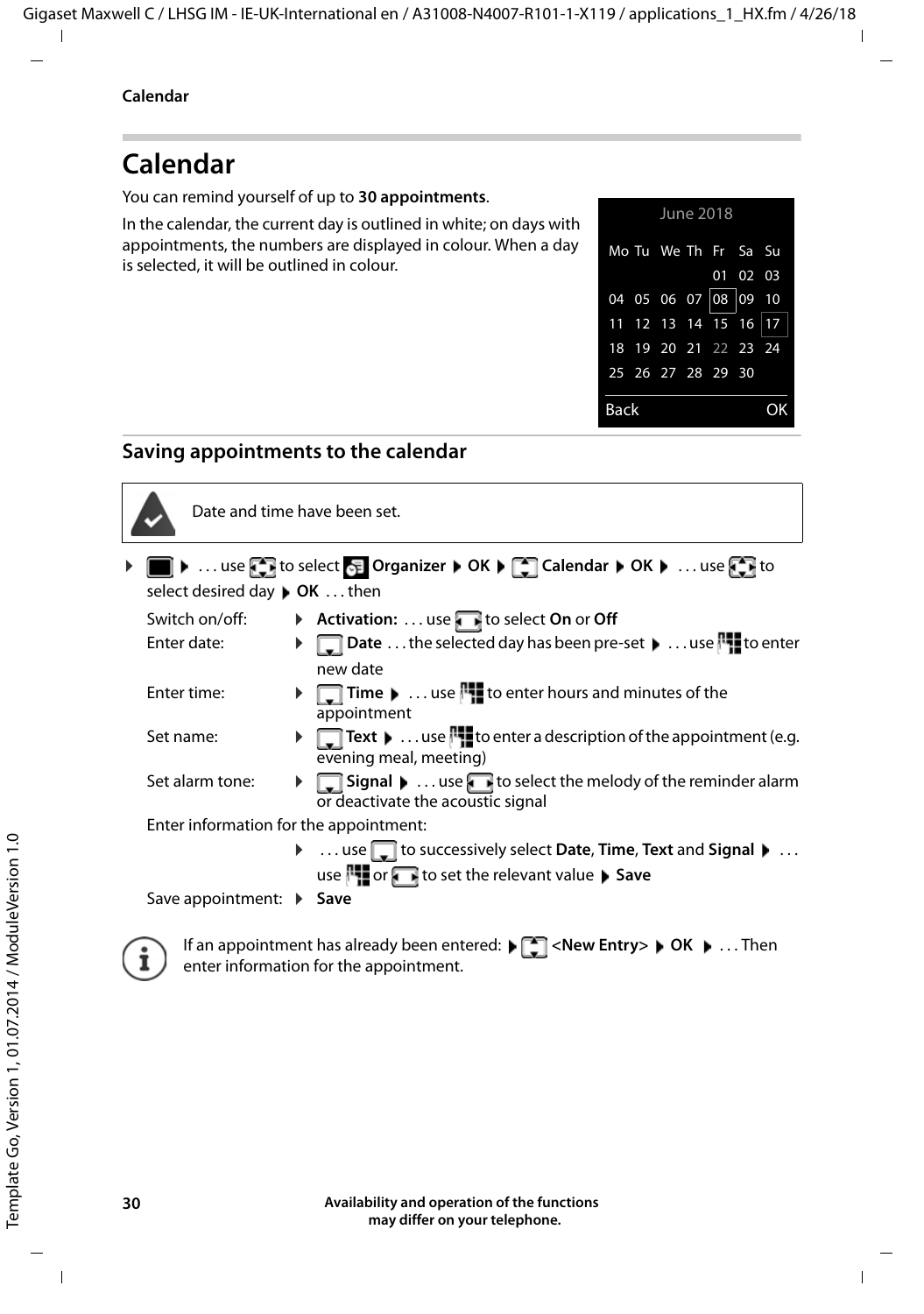#### **Notification of appointments/anniversaries**

<span id="page-30-1"></span>Anniversaries are transferred from the directory and displayed as an appointment. An appointment/anniversary is displayed in idle status and the selected ringtone plays for 60 seconds as a notification.

Acknowledge and stop the reminder: **Press the display key OFF** 



During a call, a reminder is indicated on the handset **once** with an advisory tone on the handset.

#### <span id="page-30-0"></span>**Displaying missed appointments/anniversaries**

The following appointments and anniversaries are saved in the **Missed Alarms** list:

- The appointment/anniversary call was not acknowledged.
- The appointment/anniversary was notified during a phone call.

The last 10 entries are stored. The  $\mathbb{F}$  icon and the number of new entries are shown in the display. The most recent entry appears at the top of the list.

#### **Opening the list**

▶ Press the Message key **MI** ▶ **[ ]** Missed Alarms: ▶ OK ▶ ... use 1 to browse through the list of any appointments

or



Each entry is displayed with the number or name, date and time. The most recent entry appears at the top of the list.

Delete an appointment/anniversary: **Delete** 

#### **Displaying/changing/deleting stored appointments**

| options:                                                        |                                                                                                                                                                                                |
|-----------------------------------------------------------------|------------------------------------------------------------------------------------------------------------------------------------------------------------------------------------------------|
| Display appointment details:                                    |                                                                                                                                                                                                |
| $\triangleright$ View  The appointment settings are displayed   |                                                                                                                                                                                                |
| Change appointment: $\triangleright$ View $\triangleright$ Edit |                                                                                                                                                                                                |
| or ▶ Options ▶ CO Edit entry ▶ OK                               |                                                                                                                                                                                                |
| Activate/deactivate appointment:                                |                                                                                                                                                                                                |
|                                                                 |                                                                                                                                                                                                |
| Delete appointment: > Options > Delete entry > OK               |                                                                                                                                                                                                |
| Delete all appointments for a day:                              |                                                                                                                                                                                                |
| ▶ Options ▶ [ <sup>4</sup> ] Delete all Appoints. ▶ OK ▶ Yes    |                                                                                                                                                                                                |
|                                                                 | ▶ ■ ▶  use → to select <mark>← Organizer ▶ OK ▶ ←</mark> Calendar ▶ OK ▶  use ← to<br>select day $\bullet$ OK  the appointment list is displayed $\bullet$ use $\Box$ to select date  possible |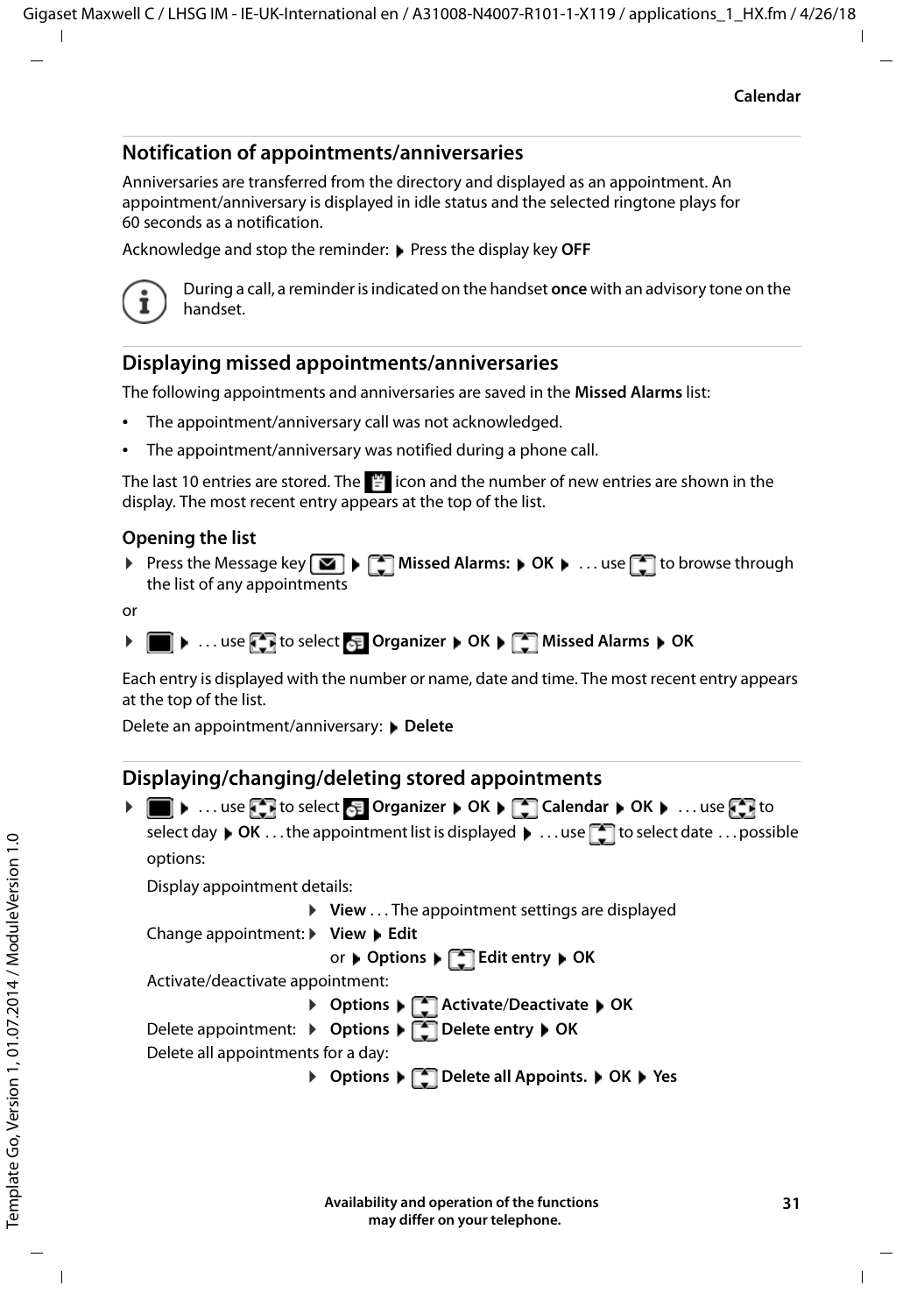### <span id="page-31-2"></span><span id="page-31-0"></span>**Alarm clock**



Date and time have been set.

### <span id="page-31-3"></span>**Activating/deactivating the alarm clock and setting the wake-up time ▶ ■ ▶ ... use to select** E Organizer ▶ OK ▶ ■ Alarm Clock ▶ OK ... then

| Switch on/off:                                  | $\blacktriangleright$ | Activation:  use to select On or Off                                                                                  |
|-------------------------------------------------|-----------------------|-----------------------------------------------------------------------------------------------------------------------|
| Setting the wake-up time: $\blacktriangleright$ |                       | $\Box$ Time $\blacktriangleright$ use $\Box$ to enter hours and minutes                                               |
| Set days:                                       |                       | Occurrence    use to switch between Monday-                                                                           |
|                                                 |                       | <b>Friday and Daily</b>                                                                                               |
| Set the volume:                                 |                       | $\Box$ Volume $\blacktriangleright$ use $\Box$ to set volume in 5 levels s or select<br>crescendo (increasing volume) |
| Set alarm:                                      |                       | <b>Melody</b> $\bullet$ use <b>the select a ringtone for the alarm</b>                                                |
| Enter alarm data:                               |                       | ▶ use do successively select Time, Occurrence, Volume                                                                 |
|                                                 |                       | and Melody $\blacktriangleright$ use $\blacksquare$ or $\blacksquare$ to set the relevant value $\blacktriangleright$ |
|                                                 |                       | Save                                                                                                                  |
| Save settings:                                  |                       | Save                                                                                                                  |
|                                                 |                       | When the alarm clock is activated the icon $\widehat{D}$ and the wake-up time are displayed in idle                   |

<span id="page-31-4"></span>When the alarm clock is activated, the icon  $\Theta$  and the wake-up time are displayed in idle display.

#### <span id="page-31-1"></span>**Alarm**

An alarm is shown on the display and indicated by the selected ringtone melody. The alarm sounds for 60 seconds. If no key is pressed, the alarm is repeated after 5 minutes. After the second repetition, the alarm call is deactivated for 24 hours.



During a call, the alarm is only indicated by a short tone.

#### <span id="page-31-5"></span>**Switching off /repeating the alarm after an interval (snooze mode)**

#### Deactivate the alarm: **DEF**

Repeat the alarm (snooze mode): Press **Snooze** or any key . . . the alarm is switched off and repeated after 5 minutes.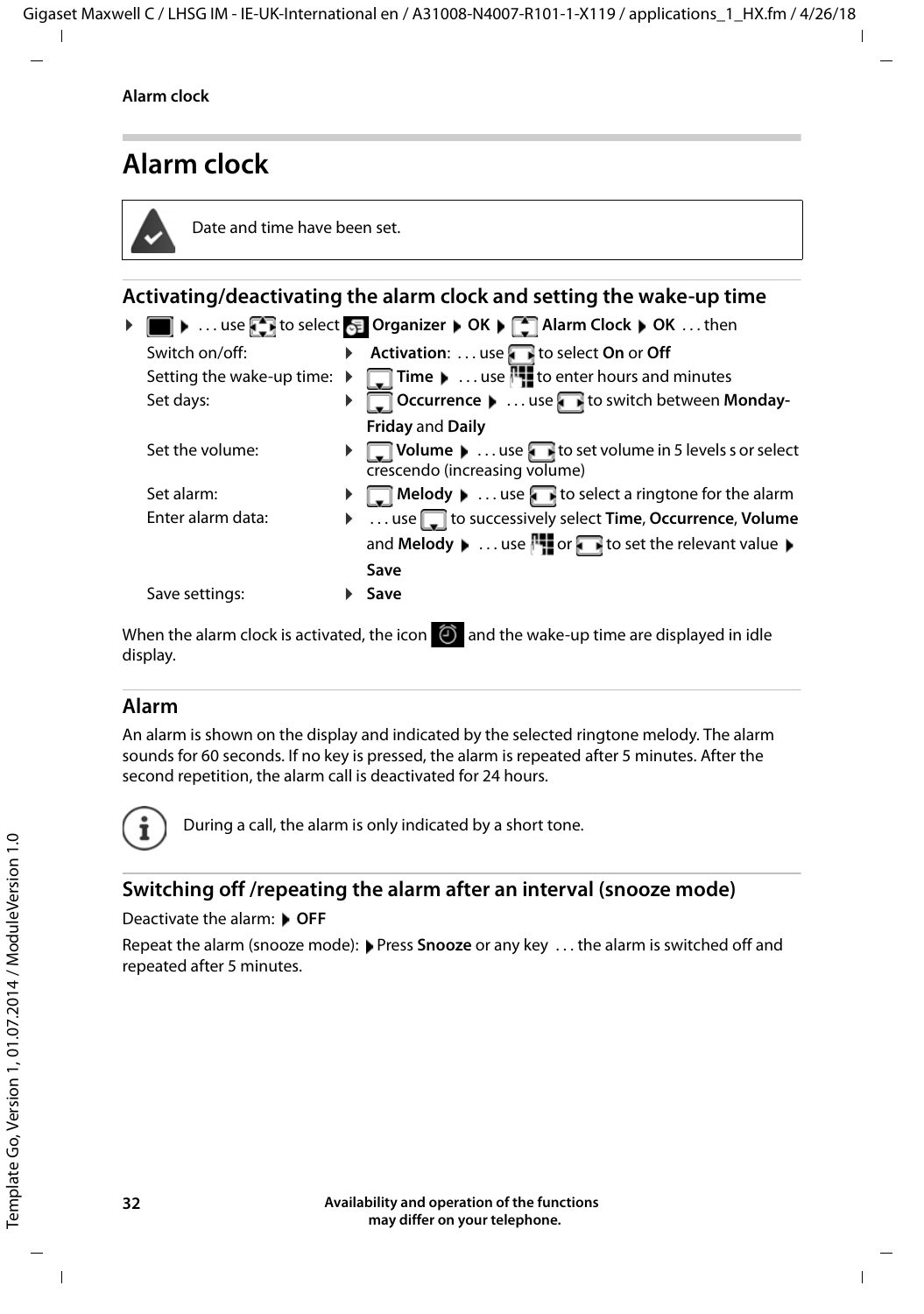### <span id="page-32-2"></span><span id="page-32-0"></span>**Room monitoring**

When the room monitor is switched on, the stored (internal or external) destination number is called as soon as a defined noise level is exceeded in the vicinity of the handset. The alarm to an external number is cancelled after approximately 90 seconds.

You can answer the alarm using the **Two Way Talk** function. This function is used to switch the loudspeaker of the handset located in the room being monitored on or off.

In room monitor mode, incoming calls are only indicated on the display (**without ringtone**). The display backlight is reduced to 50%. Advisory tones are deactivated. All keys are locked, with the exception of the display keys and the centre of the control key.

If you accept an incoming call, the room monitor mode is suspended for the duration of the call, but the function **remains** activated.



The range of the room monitor is max. 2 meters in the direction in which the microphone is facing.

The room monitor is activated 20 seconds after switching on.

The answer machine for the destination number must be switched off.

After switching on:

- ▶ Test sensitivity.
- $\blacktriangleright$  Test the connection, if the alarm is being forwarded to an external number.

#### <span id="page-32-3"></span><span id="page-32-1"></span>**Activating and setting the room monitor**



**Room Monitor** activated



The destination number is displayed in idle display when the room monitor is activated.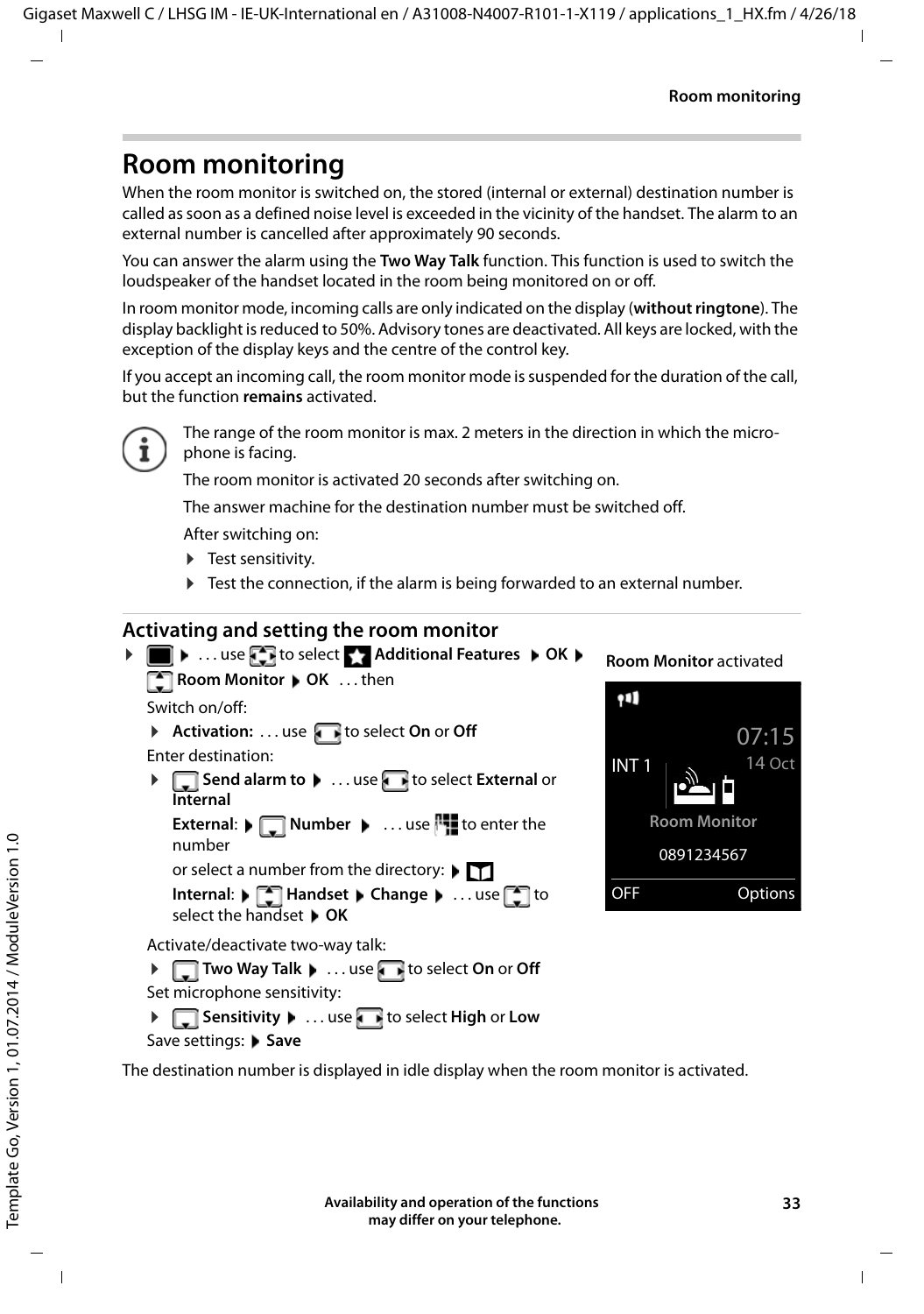#### <span id="page-33-1"></span>**Deactivating the room monitor / cancelling the alarm**

Deactivate room monitor: ▶ In idle status press the display key OFF

Cancel the alarm: **► During an alarm press and hold** the Back key

#### **Deactivating the room monitor remotely**

The alarm is forwarded to an external destination number.

The receiving phone supports tone dialling.

If the alarm is activated via a VoIP connection, the DTMF signalling must take place via SIP info or RFC2833 ( $\rightarrow$  setting on the base station).

Accept the alarm call press the  $\overline{9}$  # keys The room monitor is deactivated and the handset is in idle status. The room monitor settings on the handset (e.g. no ringtone) will remain activated until you press the display key **OFF**.



The room monitor cannot be reactivated remotely.

Reactivate: [p. 33](#page-32-1)

### <span id="page-33-3"></span><span id="page-33-0"></span>**ECO DECT**

(depending on the base)

The device range is set to maximum as default. This guarantees the best connection between the handset and the base station. In idle status, the handset will not function (as it is not transmitting). Only the base station will maintain contact with the handset via a low wireless signal. During a call, the transmission power automatically adapts to the distance between the base station and handset. The smaller the distance to the base, the lower the radiation.

To reduce the radiation further:

#### <span id="page-33-5"></span>**Reducing radiation by up to 80%**

<span id="page-33-4"></span>**▶** ■ ▶ ... use  $\Box$  to select  $\odot$  Settings ▶ OK ▶  $\Box$  ECO DECT ▶ OK ▶ Maximum **Range**  $\blacktriangleright$  **Change**  $(\blacksquare \blacktriangleright )$  = off)



The range is also reduced with this setting.

It is not possible to use a repeater to increase the range.

#### <span id="page-33-2"></span>**Deactivating radiation in idle status**

**▶ ■ ▶ ...use to select © Settings ▶ OK ▶ CCO DECT ▶ OK ▶ CONO Radiation**  $\triangleright$  **Change**  $(\triangleright \cdot \cdot)$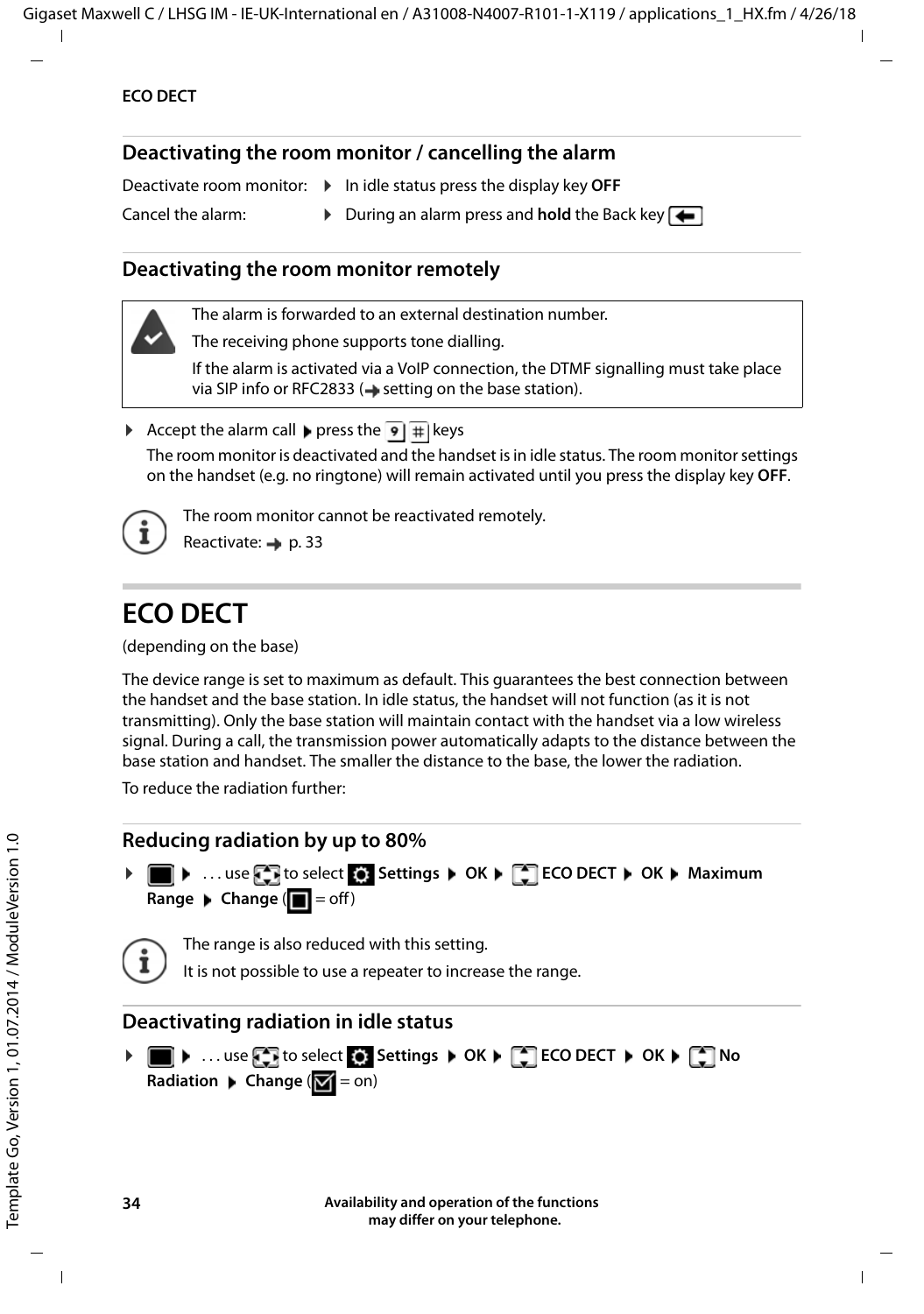

To benefit from the advantages of the setting **No Radiation**, all registered handsets must support this feature.

If the setting **No Radiation** is activated and a handset is registered to the base that does not support this feature, **No Radiation** is automatically deactivated. As soon as this handset is de-registered, **No Radiation** will automatically be re-activated.

The wireless connection will only be established for an incoming or outgoing call and the connection will be delayed by about 2 seconds.

When **No Radiation** is activated, there will be no range display/range alarm on the handset. Contactability can be tested by attempting to establish a connection.

► Lift the receiver ... the dialling tone sounds.

### <span id="page-34-0"></span>**Protection against unwanted calls**

#### <span id="page-34-3"></span>**Time control for external calls**



Date and time have been set.

<span id="page-34-2"></span>▶ Enter a time period during which the handset should suspend ringing to indicate external calls e.g. during the night.  $\blacksquare$ 

|                     | use to select $\bullet$ Settings $\triangleright$ OK $\triangleright$ $\begin{bmatrix} \bullet \\ \bullet \end{bmatrix}$ Audio Settings |
|---------------------|-----------------------------------------------------------------------------------------------------------------------------------------|
|                     | ▶ OK ▶ <<<<<<<<<> ME Ringtones (Handset) ▶ OK ▶ <<<<<<< Time<                                                                           |
| Control ▶ OK ▶ then |                                                                                                                                         |
|                     | Switch on/off: $\triangleright$ use $\triangleright$ to select On or Off                                                                |
|                     | Enter time: $\longrightarrow$ use $\Box$ to switch between Suspend ring.                                                                |
|                     | from and Suspend ring. until $\blacktriangleright$ use                                                                                  |
|                     | to enter start and end in 4-digit format                                                                                                |
| Save:               | Save                                                                                                                                    |
|                     |                                                                                                                                         |

#### Example

| <b>Time Control</b>          |      |
|------------------------------|------|
| For external calls:          |      |
| On                           |      |
| Suspend ring. from:<br>22:00 |      |
| Suspend ring. until:         |      |
| 07:00                        |      |
| Back                         | Save |



The time control only applies to the handset for which the setting is configured.

The telephone will continue to ring for numbers that have been assigned to a VIP group in the directory.

#### **Protection from anonymous callers**

<span id="page-34-1"></span>The handset will not ring if callers' numbers are not revealed. This setting can be applied to only one or to all registered handsets.

#### **For one handset**

**▶ ■ ▶ ... use to select is Settings ▶ OK ▶ 【 】 Audio Settings ▶ OK ▶ Ringtones (Handset)**  $\triangleright$  **OK**  $\triangleright$  **<b>C** Anon. Calls Silent  $\triangleright$  Edit ( $\triangleright$  = on) . . . the call is only signalled on the display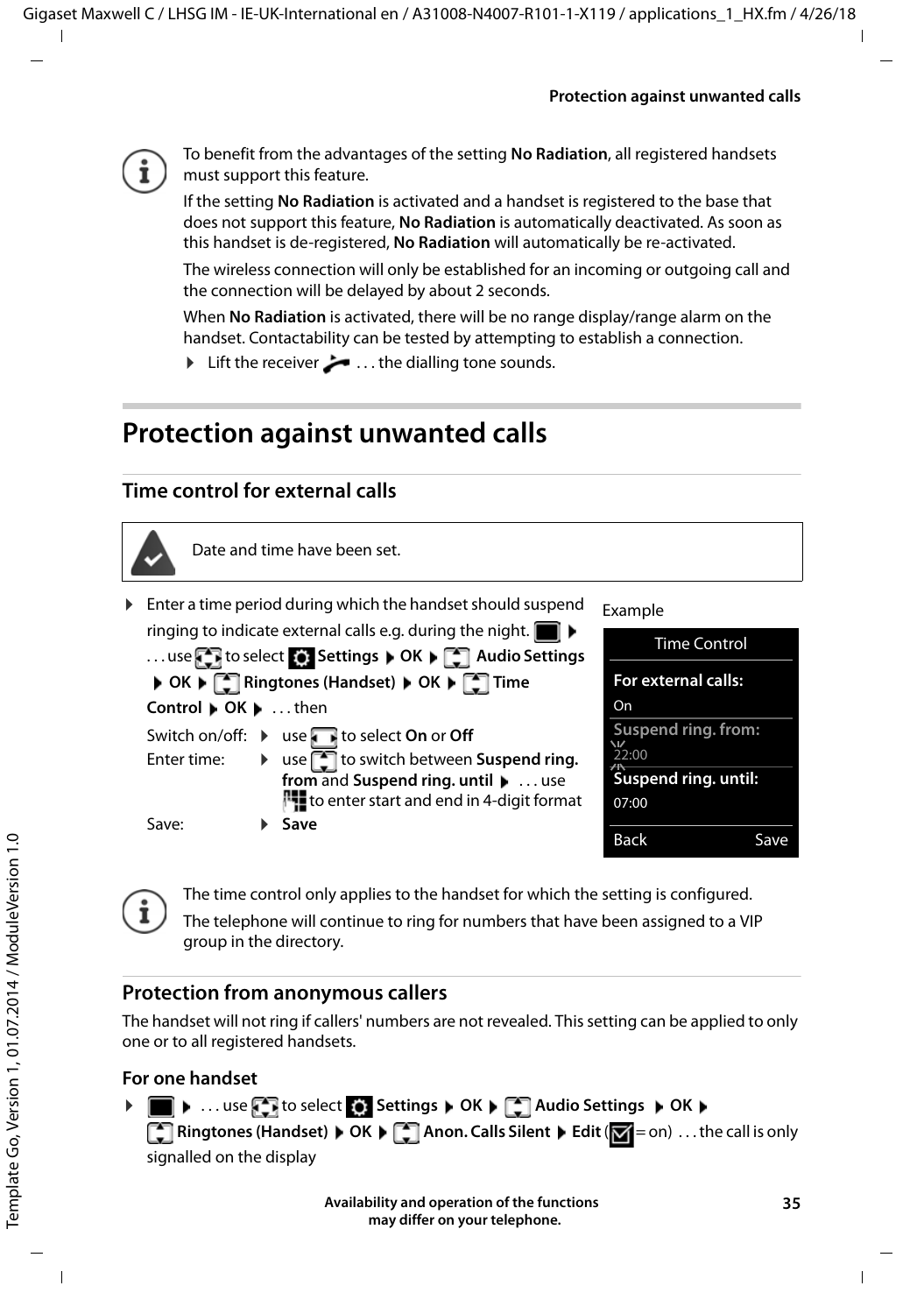#### **Protection against unwanted calls**

#### **For all handsets**

(only on some Gigaset bases)

| ▶ <b>III A</b> use <b>A</b> to select <b>A</b> Settings <b>A</b> OK <b>A A</b> Telephony <b>A</b> OK <b>A</b> Anonymous |
|-------------------------------------------------------------------------------------------------------------------------|
| <b>Calls</b> Lealit ( $\mathbf{X} = \text{on}$ ) Lea. use the select Protection Mode:                                   |

|                       | No Protection Anonymous calls are indicated in the same way as identified numbers                                        |
|-----------------------|--------------------------------------------------------------------------------------------------------------------------|
| <b>Silent Call</b>    | The telephone will not ring and the incoming call will only appear in the<br>display.                                    |
| <b>Block Call</b>     | The telephone will not ring and the incoming call will not appear in the<br>display. The caller will hear the busy tone. |
| Save settings: ▶ Save |                                                                                                                          |

#### **Black list**

(only on some Gigaset bases: [wiki.gigasetpro.com\)](http://wiki.gigasetpro.com )

<span id="page-35-0"></span>When the black list function is activated, calls from black list numbers are not indicated or are only indicated in the display. These settings apply to all registered handsets.

#### **Displaying/editing the black list**

| ▶               use       to select         Settings   OK             Telephony   OK         Black List                          |
|----------------------------------------------------------------------------------------------------------------------------------|
| Edit ▶ Blocked Numbers ▶ OK  the list of blocked numbers is displayed  possible                                                  |
| options:                                                                                                                         |
| Create an entry: ▶ New ▶  use It to enter a number ▶ Save                                                                        |
| Delete an entry: $\longrightarrow \dots$ use $\Box$ to select an entry $\blacktriangleright$ Delete $\dots$ the entry is deleted |
|                                                                                                                                  |

#### **Transferring a number from a call list to the black list**

**▶ ■ ▶ ... use to select & Call Lists ▶ OK ▶ ... use to select Accepted calls/ Missed calls**  $\triangleright$  OK  $\triangleright$  ... use  $\cdot$  to select entry  $\triangleright$  Options  $\triangleright$  Copy to Blacklist  $\triangleright$  OK

#### **Setting the protection mode**

<span id="page-35-1"></span>

|                       | ▶              use       to select     Settings   OK         Telephony   OK         Black List                                                                                                                                               |
|-----------------------|----------------------------------------------------------------------------------------------------------------------------------------------------------------------------------------------------------------------------------------------|
|                       | <b>Edit <math>\blacktriangleright</math> <math>\lceil \cdot \cdot \rceil</math> Protection Mode <math>\blacktriangleright</math> OK <math>\blacktriangleright</math>  use <math>\blacktriangleright</math> to select desired protection:</b> |
|                       | No Protection All calls are indicated, including from callers whose numbers are on the<br>black list.                                                                                                                                        |
| <b>Silent Call</b>    | The telephone will not ring and the incoming call will only appear in the<br>display.                                                                                                                                                        |
| <b>Block Call</b>     | The telephone will not ring and the incoming call will not appear in the<br>display. The caller will hear the busy tone.                                                                                                                     |
| Save settings: ▶ Save |                                                                                                                                                                                                                                              |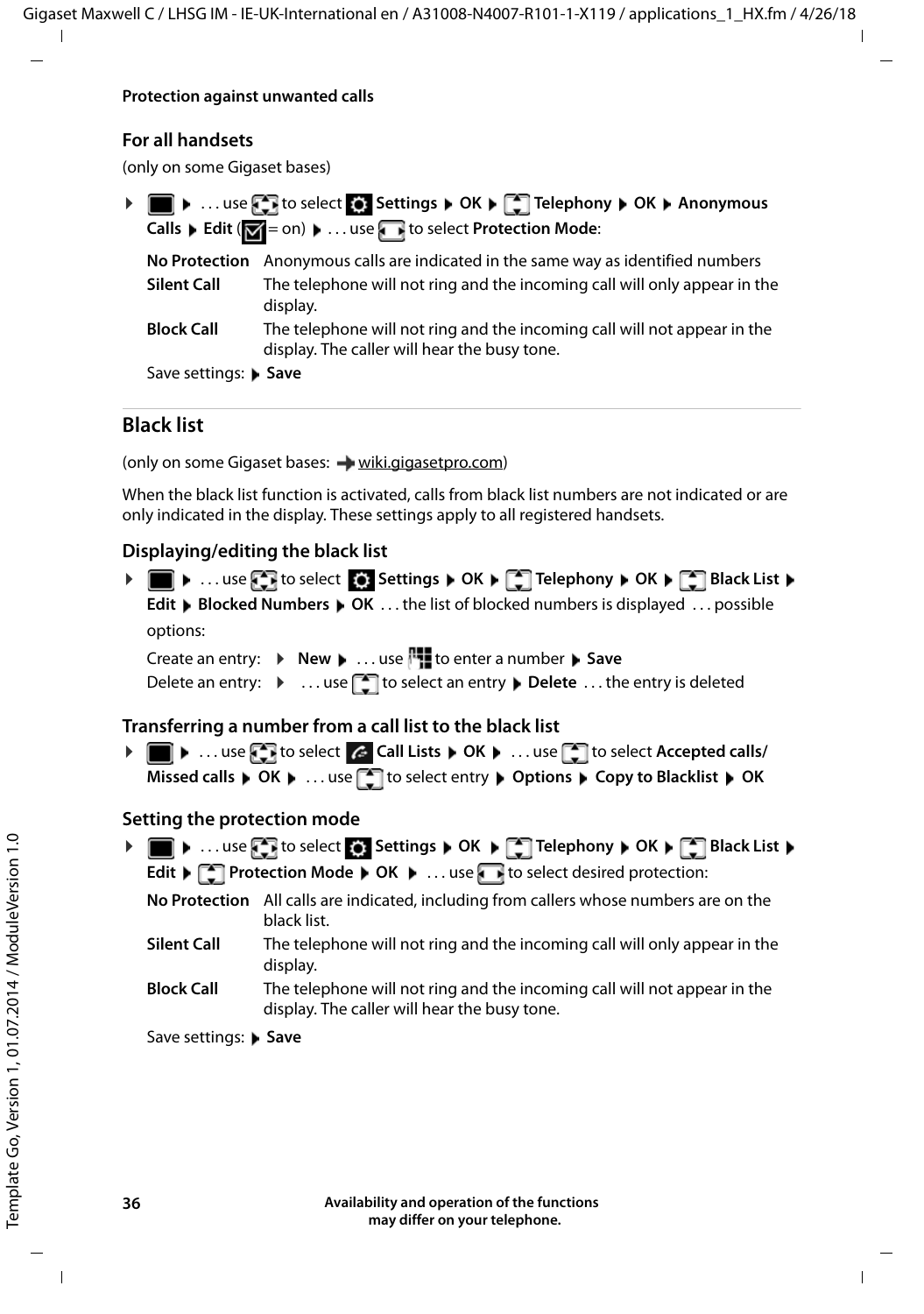### <span id="page-36-0"></span>**Resource Directory**

<span id="page-36-3"></span>Sounds for ringtones and images that can be used as caller pictures (CLIP pictures) or as a screensaver are saved in the handset's resource directory. A range of monophonic and polyphonic sounds and pictures have been pre-set but further images and sounds can be downloaded using a PC (- Gigaset QuickSync).

#### **Media types:**

<span id="page-36-7"></span>

| <b>Type</b>    |                                                          | Format                                                |
|----------------|----------------------------------------------------------|-------------------------------------------------------|
| Sound          | Ringtones<br>Monophonic<br>Polyphonic<br>Imported sounds | Internal<br>Internal<br>Internal<br>WMA, MP3, WAV     |
| <b>Picture</b> | CLIP-picture<br>Screensaver                              | BMP, JPG, GIF<br>240 x 172 pixels<br>240 x 320 pixels |

<span id="page-36-5"></span>If insufficient memory is available, you must delete one or more pictures or sounds before others can be saved.

#### <span id="page-36-1"></span>**Manage CLIP pictures/sounds**

<span id="page-36-8"></span><span id="page-36-6"></span>

| possible options:       | ▶ ● ▶ use < to select < Additional Features > OK ▶ < Resource Directory ▶ OK                                                                                                                                   |
|-------------------------|----------------------------------------------------------------------------------------------------------------------------------------------------------------------------------------------------------------|
| View CLIP-picture:      | ▶ [ Caller Pictures ▶ OK ▶  use [ ] to select picture ▶ View<br>the selected picture is displayed                                                                                                              |
| Play sound:             | ▶ [ Sounds   OK   use [ ] to select sound  the selected<br>sound is played                                                                                                                                     |
|                         | Set volume: ▶ Options ▶ Volume ▶ OK ▶  use<br>volume Save                                                                                                                                                      |
| Rename picture/sound:   |                                                                                                                                                                                                                |
|                         | ▶ Select Caller Pictures / Sounds ▶ OK ▶ use [●] to select<br>sound/image > Options > Rename > use < c to delete<br>name, use <sup>1</sup> . to enter new name ▶ Save  the entry is saved<br>with the new name |
| Delete picture/sound: ▶ | <b>Formula</b> Select Caller Pictures / Sounds ▶ OK ▶  use <sup>1</sup> to select<br>sound/picture ▶ Options ▶ Delete entry  the selected entry is<br>deleted                                                  |

<span id="page-36-4"></span>

The relevant options are not available if a picture/sound cannot be deleted.

#### <span id="page-36-2"></span>**Check memory**

Display the available memory for screensavers and CLIP-pictures.

▶ **■ ▶** ... use **to** select **Additional Features ▶ OK ▶ CORES** Resource Directory ▶ **OK**  $\blacktriangleright$   $\Box$  Capacity  $\blacktriangleright$  OK ... the percentage of available memory is displayed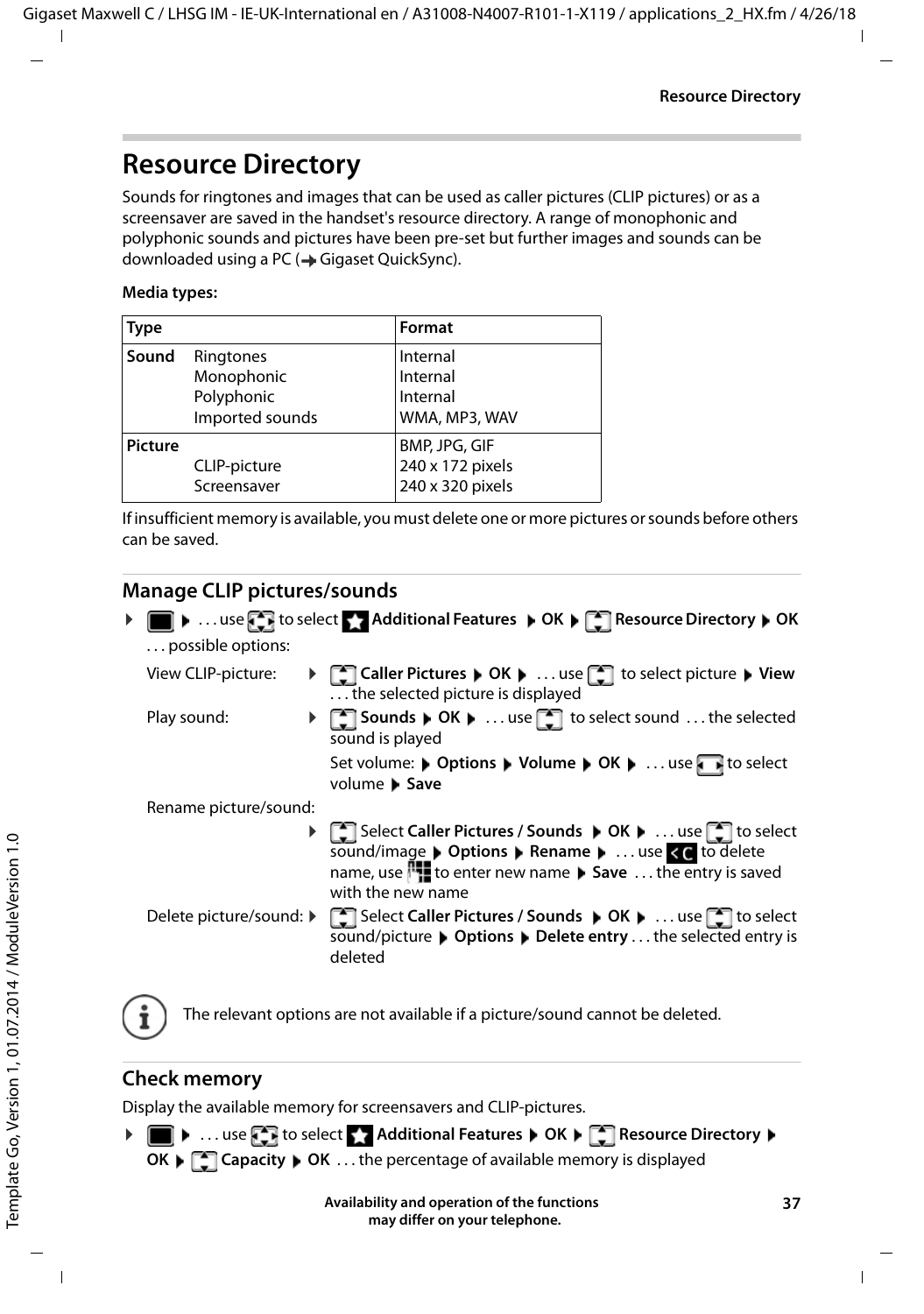### <span id="page-37-1"></span><span id="page-37-0"></span>**Bluetooth**

<span id="page-37-2"></span>The handset is able to use Bluetooth™ to communicate wirelessly with other devices that also use this technology, e.g. for connecting a Bluetooth headset.



Bluetooth is activated and the devices have been registered to the handset.

The following devices can be connected:

<span id="page-37-5"></span>• A Bluetooth headset



The headset features the **Headset** or **Handsfree Profile**. If both profiles are available, the handsfree profile is used to communicate.

It may take 5 seconds to establish a connection, whether a call is accepted using the headset or transferred to the headset, or a call is made from the headset.

• Up to 5 data devices (PCs, tablets or mobile phones) for the transmission of address book entries as a vCard or for the exchange of data with the computer. In order for telephone numbers to be used further, the area code (international and local area

code) must be saved to the telephone.

Operating Bluetooth devices  $\rightarrow$  device user guides

#### <span id="page-37-3"></span>**Activating/deactivating Bluetooth mode**

If the local area code is still not saved:  $\mathbf{v}$  ... use  $\mathbf{r}$  to enter local area code  $\mathbf{v}$  OK ▶ **■ ▶** ... use **{** I to select **8** Bluetooth ▶ OK ▶ 【 I Activation ▶ **Change** ( $\mathbf{V}$  = activated)

When in idle status, the activated Bluetooth mode is indicated on the handset by the  $\frac{1}{2}$  icon.

<span id="page-37-4"></span>**Registering Bluetooth devices**

The distance between the handset in Bluetooth mode and the active Bluetooth device (headset or data device) should not exceed 10 m.



The registration of a headset overwrites a previously registered headset.

If a headset is to be registered that is already registered with a different device, this connection must be deactivated before registering.

**▶ ■ ▶ ... use to select 8 Bluetooth ▶ OK ▶ 【● Search for Headset / Search Data** 

**Device ▶ OK** . . . the search starts (may take up to 30 seconds) . . . the names of found devices are displayed . . . possible options:

Register device: **Deptions**  $\begin{bmatrix} \bullet \\ \bullet \end{bmatrix}$  **Trust Device**  $\begin{bmatrix} \bullet & \bullet \end{bmatrix}$  **OK**  $\begin{bmatrix} \bullet & \bullet \end{bmatrix}$  **to enter the PIN of the** Bluetooth device to be registered **OK** . . . the device is added to the list of known devices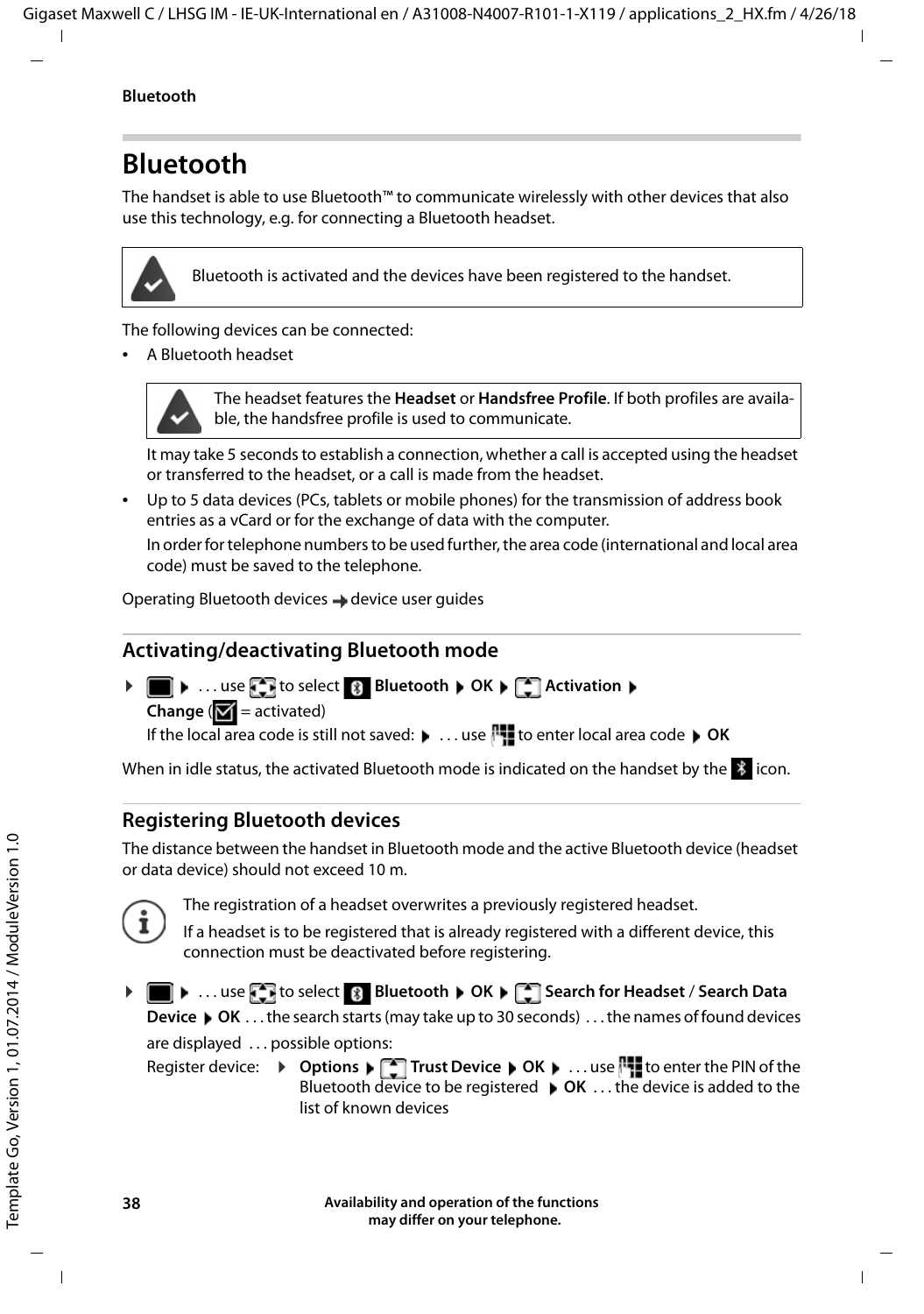Display information about a device:

- ▶ ...use **the select a device, if applicable ▶ View ...the device name** and device address are displayed
- Repeat search: ¤ **Options Repeat Search OK**

Cancel search:  $\rightarrow$  **Cancel** 

#### <span id="page-38-2"></span>**Editing the list of known (trusted) devices**

#### **Open the list**

**▶ ■ ▶ ...use T** to select **Bluetooth** ▶ OK ▶ T Known Devices ▶ OK ...the known devices are listed, an icon indicates the type of device



**Bluetooth headset** 

**B** Bluetooth data device

If a device is connected, the relevant icon is shown in the display header instead of  $\ddot{\mathbf{\cdot}}$ .

#### **Edit an entry**

- $\triangleright$  **n**  $\bullet$  ... use  $\begin{bmatrix} \bullet \\ \bullet \end{bmatrix}$  to select  $\begin{bmatrix} \circ \\ \bullet \end{bmatrix}$  Bluetooth  $\triangleright$  OK  $\triangleright$  **CE Nown Devices**  $\triangleright$  OK  $\triangleright$  ... use  $\begin{bmatrix} \bullet \\ \bullet \end{bmatrix}$ to select entry . . . possible options:
	- View an entry: ▶ View . . . the device name and device address are displayed ▶ Press OK to go back

<span id="page-38-1"></span>De-register a Bluetooth device:

**▶ Options ▶ Delete entry ▶ OK** 

Edit name: **•** Options **•** Edit Name • OK **•** ... use  $\frac{1}{1}$  to edit name • Save If an active Bluetooth device is de-registered, it may try to re-connect as a "non-

registered device".

#### **Rejecting/accepting a non-registered Bluetooth device**

If a Bluetooth device that is not registered in the list of known devices tries to connect to the handset, a prompt will appear asking you to enter the PIN of the Bluetooth device (Bonding).

- Reject:  $\triangleright$  Press the Back key
- 
- Accept:  $\mathbf{F}$  ... use  $\mathbf{F}$  to enter the PIN of the Bluetooth device to be accepted  $\mathbf{F}$  OK  $\mathbf{F}$  ... Wait for PIN confirmation . . . then

Add the device to the list of known devices:  $\triangleright$  Yes

Use the device temporarily: **▶ No** . . . the Bluetooth connection can be used, as long as the device is located within transmission range or until it is switched off

#### <span id="page-38-0"></span>**Changing the Bluetooth name of the handset**

The handset is shown by this name on another Bluetooth device.

▶ **■ ▶** ... use **{ ]** to select **8** Bluetooth ▶ OK ▶ [ ] Own Device ▶ OK ... the name and the device address are shown **Change <b>ALC**<sub>1</sub>. . . . use  $\mathbb{F}_{\bullet}$  to change the name **Save**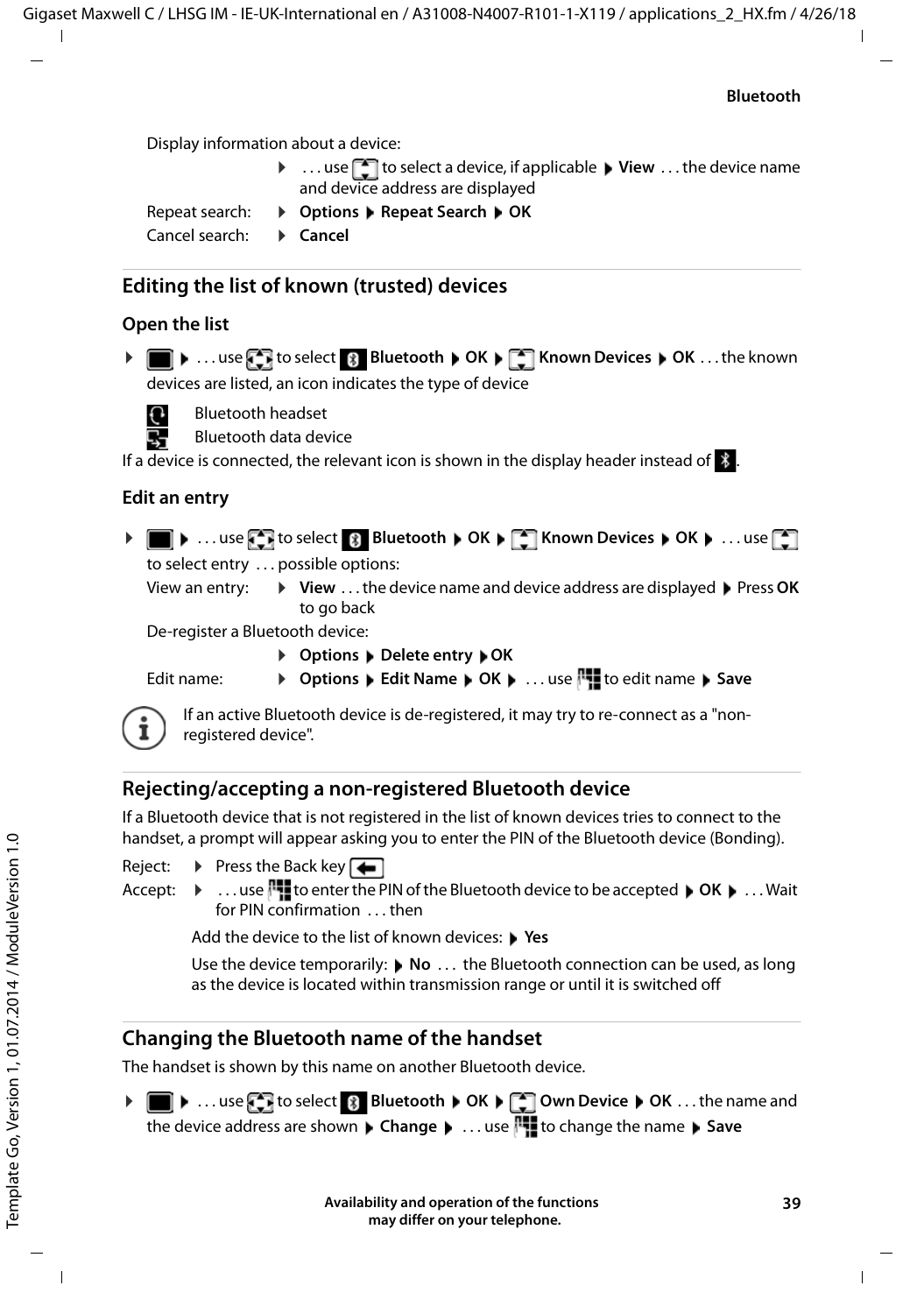### <span id="page-39-1"></span><span id="page-39-0"></span>**Additional functions using the PC interface**



The **Gigaset QuickSync** program has been installed on the computer.

Free to download at  $\rightarrow$  [gigaset.com/quicksync](http://www.gigaset.com/quicksync)

<span id="page-39-3"></span>QuickSync functions:

- Sync the handset's directory with Microsoft® Outlook®
- Upload CLIP-pictures (.bmp) from the computer to the handset
- Upload pictures (.bmp) as screensavers from the computer to the handset
- Upload sounds (ringtone melodies) from the computer to the handset
- Update firmware
- Cloud synchronisation with Google™
- ▶ Connecting the handset to the computer via Bluetooth or via a USB data cable.



Connect the handset **directly** to the PC, **not** via a USB hub.

#### **Transferring data**



Data transfer using Bluetooth:

- The computer has Bluetooth capability.
- A USB data cable is not plugged in. If a USB data cable is plugged in during an existing Bluetooth connection, the Bluetooth connection is interrupted.

**Example 3 Launch the Gigaset QuickSync** program on the computer.

The message **Data transfer in progress** is shown on the display during data transfer between the handset and PC. During this time, it is not possible to enter any data using the keypad and incoming calls are ignored.

#### <span id="page-39-2"></span>**Carrying out a firmware update**

- **▶** Connect the telephone and the PC using a USB data cable ▶ Launch Gigaset QuickSync ▶ Establish connection to the handset
- ▶ Start firmware update in Gigaset QuickSync . . . Information about this can be found in **Gigaset QuickSync** help feature

The update process may take up to 10 minutes (not including download time).

The data are first downloaded from the online update server. The time required for this depends on Internet connection speed.

The display on your telephone is switched off, the Message key  $\Box$  flashes.

Once the update is complete, your telephone will automatically restart.



The firmware can also be updated directly via the DECT radio link if the base/router supports this (**+Handset Update**).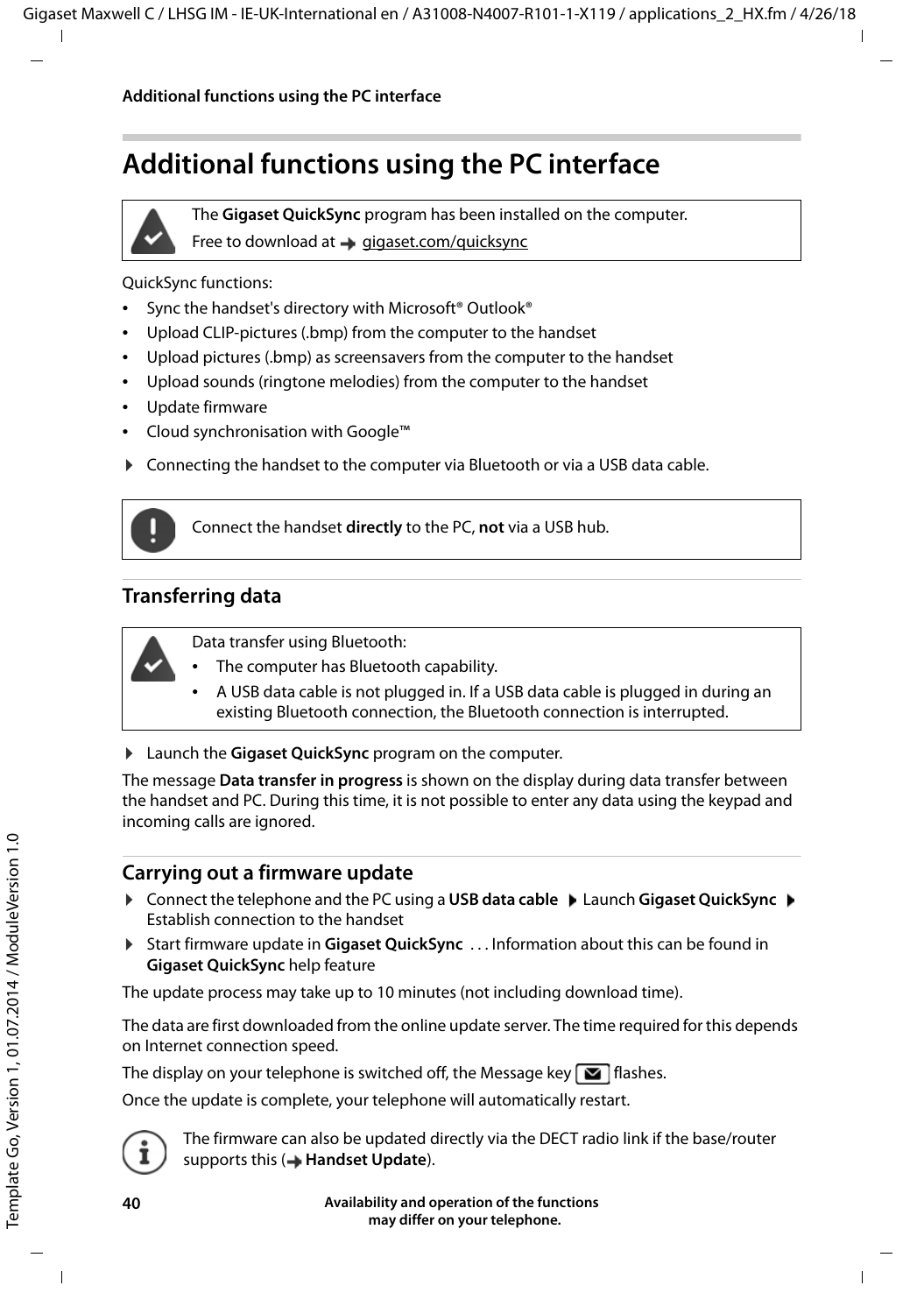#### **Procedure in the event of an error**

If the update procedure fails or the telephone no longer functions properly after the update, repeat the update procedure:

- **▶ End the "Gigaset QuickSync"** program on the PC ▶ Remove the USB data cable from the telephone Detach the power cable from the device D Re-insert the power cable
- $\triangleright$  Carry out the firmware update again as described above

If the update procedure fails more than once or it is no longer possible to connect to the PC, carry out the **Emergency Update**:

- ▶ End the "Gigaset QuickSync" program on the PC ▶ Remove the USB data cable from the telephone  $\blacktriangleright$  Detach the power cable from the device
- Press and hold keys  $\boxed{4}$  and  $\boxed{6}$  at the same time  $\blacktriangleright$  Re-insert the power cable
- Release keys  $\boxed{4}$  and  $\boxed{6}$
- $\triangleright$  Carry out the firmware update as described above



Always save pictures and sounds uploaded onto the handset on the PC, as they are deleted during an **Emergency Update**.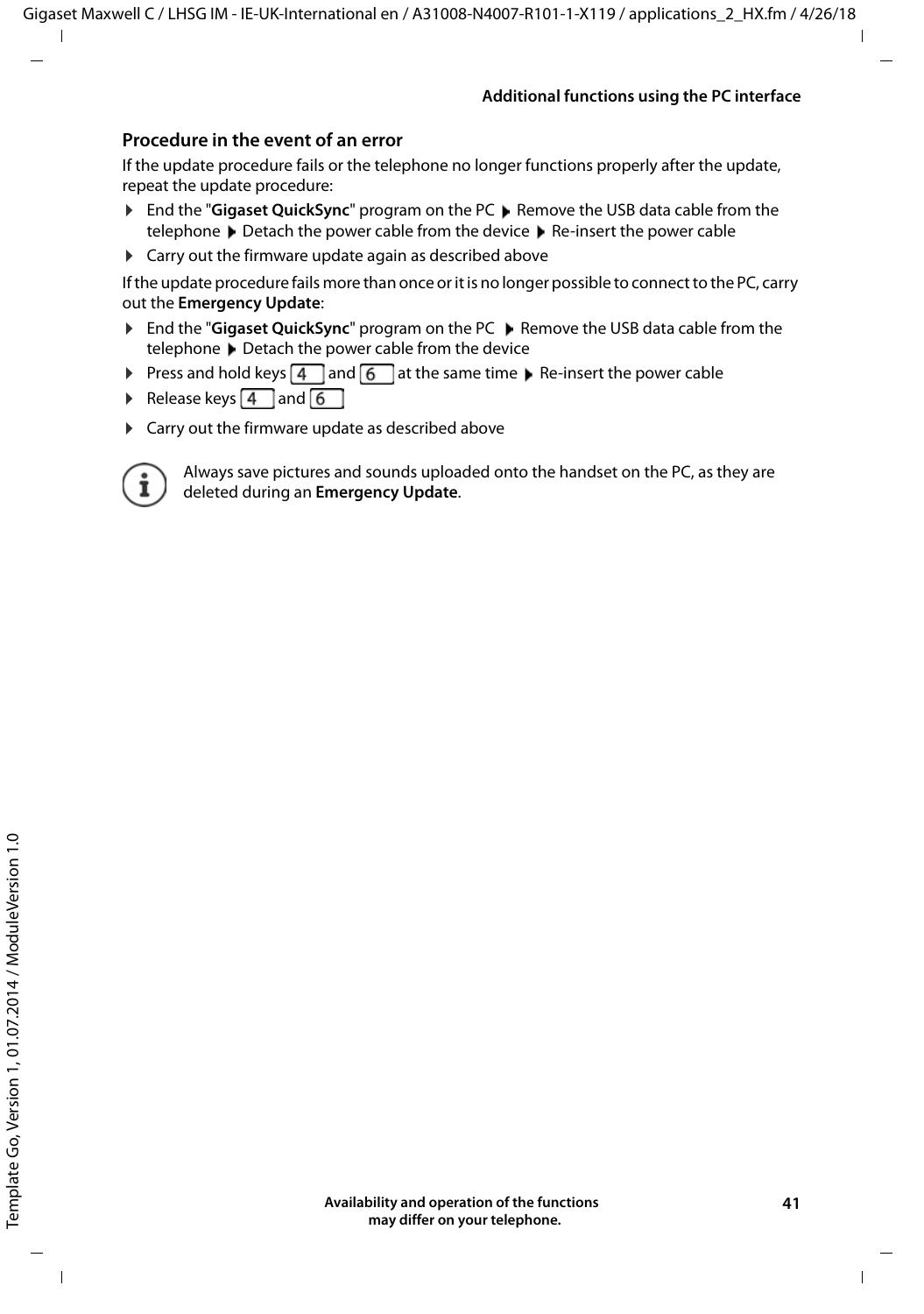### **Setting the handset**

### <span id="page-41-2"></span><span id="page-41-0"></span>**Changing the language**

**▶** ■ ▶ ... use **F** to select **S** Settings ▶ OK ▶ F Language ▶ OK ▶ ... use F to select language **>** Select ( $\bigcirc$  = selected)

<span id="page-41-4"></span>If the handset has been set to an incomprehensible language:

**P P** Press the keys **9 5** slowly one after the other **P** ... use **the select the correct** languagepress the right display key

### <span id="page-41-3"></span>**Display and keypad**

#### <span id="page-41-1"></span>**Screensaver**

A digital or analogue clock, Info Services and a range of pictures can be selected to be displayed as a screensaver when in idle status. You can also display the assignment of the quick dial keys in idle status.

|                                                                         | ▶ ■ ▶  use the to select of Settings ▶ OK ▶ [ ] Display & Keypad ▶ OK ▶       |
|-------------------------------------------------------------------------|-------------------------------------------------------------------------------|
| <b>Screensaver &gt; Edit</b> ( $\boxed{\blacktriangledown}$ = on)  then |                                                                               |
| Switch on/off:                                                          | Activation:  use to select On or Off                                          |
| Select screensaver:                                                     | > Selection •  use in to select a screensaver (Quick dial                     |
|                                                                         | screen / Digital Clock / Analog Clock / Info Services / <pictures></pictures> |
|                                                                         | / Slideshow)                                                                  |
| View screensaver:                                                       | $\blacktriangleright$ View                                                    |
| Save selection:                                                         | $\blacktriangleright$ Save                                                    |

The screensaver is activated approx. 10 seconds after the display has changed to idle status.



All pictures from the **Screensaver** folder of the **Resource Directory** are available for selection.

#### **End screensaver**

Press the Back key  $\leftarrow \dots$  the display changes to idle status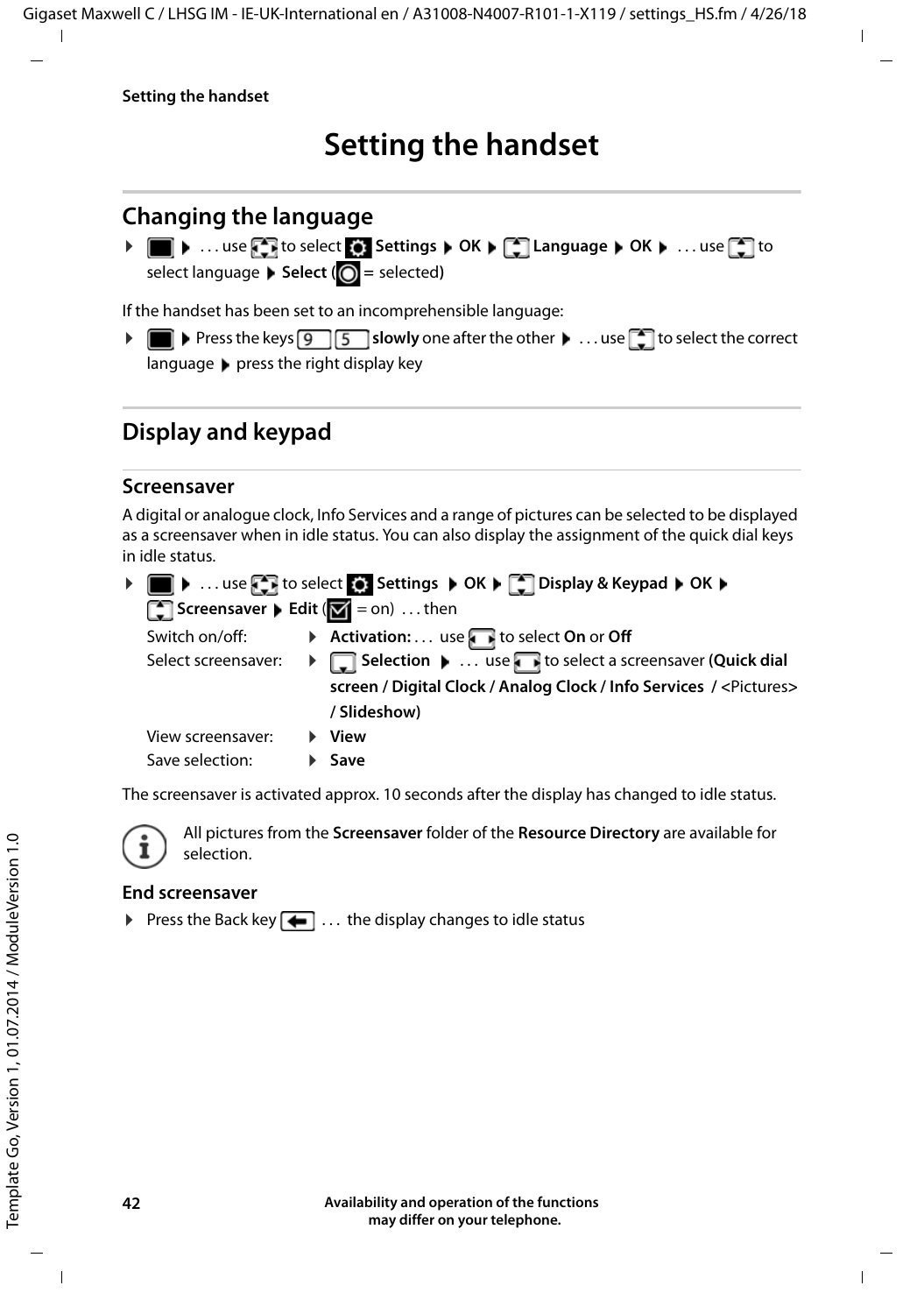#### **Notes on displaying Info Services**

(only on a Gigaset N510 IP PRO or another Gigaset-IP base)

**Info Services** are activated via the web configurator.

The telephone is connected to the Internet.



The type of info service available to your phone is set on the Internet on the Gigaset.net server.

If no information is currently available, the digital time (**Digital Clock**) is displayed instead until information is available again.

#### **Switching Info Services on/off**

(only on a Gigaset N510 IP PRO or another Gigaset-IP base)

The text information from the Internet that is set for the screensaver **Info Services** can be displayed as a scrolling message in idle status.

**▶ ■ ▶ ... use CE** to select S: Settings ▶ OK ▶ C Display & Keypad ▶ OK ▶ **T** Info Ticker **Edit** (**T** = on)

The text appears as soon as the telephone changes to idle status. If a message is shown in the display, the info text is not displayed.

#### <span id="page-42-2"></span>**Large font**

Show text and icons in call lists and in the directory in a larger size in order to improve legibility. Only one entry is shown in the display and names are abbreviated if necessary.

**▶ ■ ▶** ... use  $\Box$  to select  $\odot$  Settings ▶ OK ▶  $\Box$  Display & Keypad ▶ OK ▶  $\Box$  Large **Font Change** ( $\boxed{\blacksquare}$  = on)

#### <span id="page-42-0"></span>**Colour scheme**

You can choose from a range of colour combinations for the display.



#### <span id="page-42-1"></span>**Activating/deactivating automatic keypad lock**

Automatically lock the keypad when the handset has been in idle status for around 15 seconds.

¤. . . use to select **Settings OK Display & Keypad OK Auto Keypadlock Change** ( = on)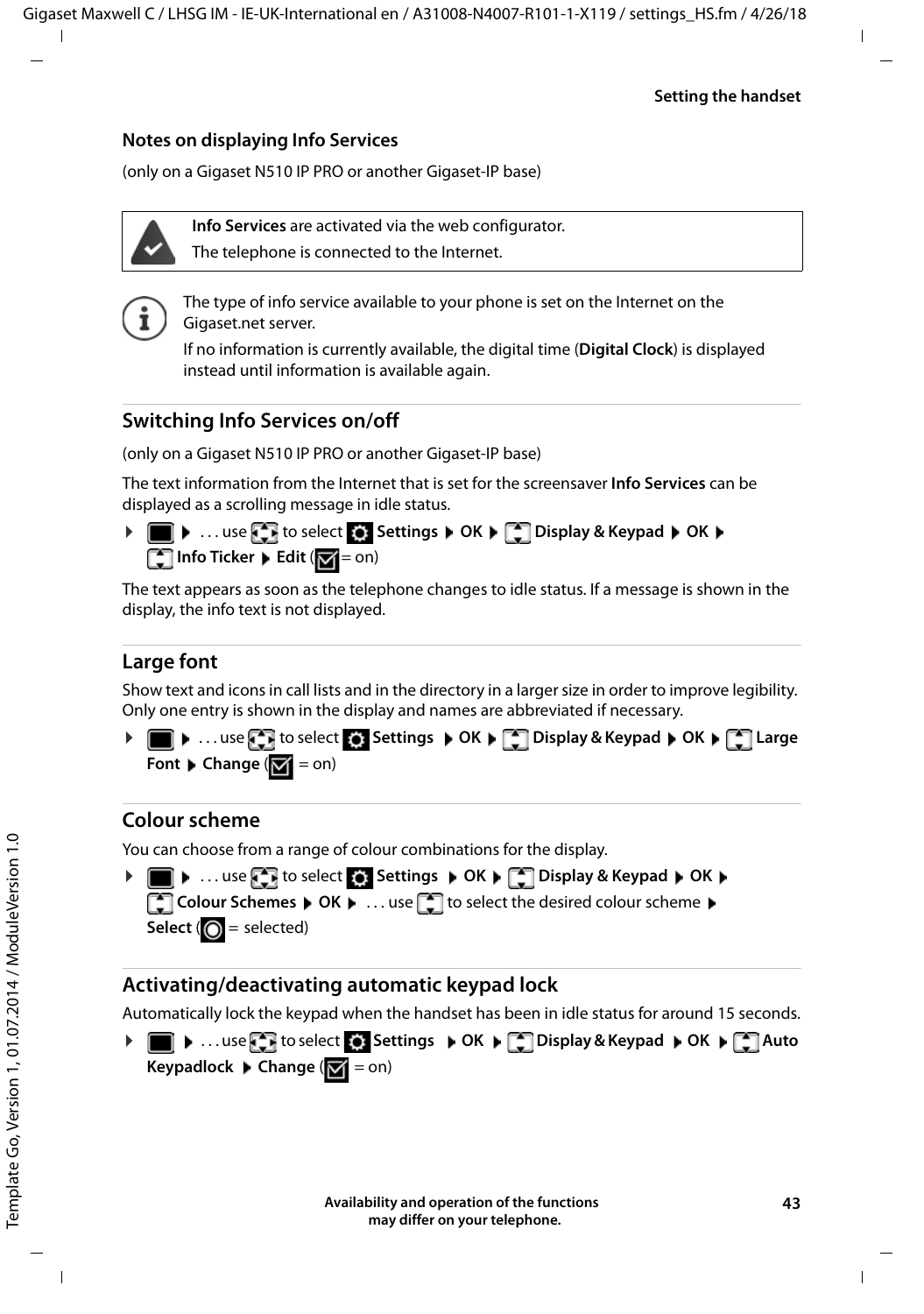### <span id="page-43-0"></span>**Changing the earpiece and handsfree volume**

<span id="page-43-4"></span>You can set the volume of the earpiece and speaker at 5 levels independently of each other.



Changes are only saved permanently in **Profile Personal**.

#### **During a conversation**

**T** Handset Volume  $\blacktriangleright$  ... use **T** to select volume  $\blacktriangleright$  Save ... the setting is saved



Without saving, the setting is automatically saved after around 3 seconds.

#### **In idle status**

**▶ ■ ▶ ... use to select Audio Settings ▶ OK ▶ Handset Volume ▶ OK ... then** For the earpiece:  $\longrightarrow$  **Earpiece**: ... use to set the volume For the speaker:  $\rightarrow \Box$  **Speaker**  $\rightarrow \Box$  use the volume Save settings: Save settings:

### <span id="page-43-1"></span>**Earpiece profiles**

Select a profile for the earpiece in order to adapt the telephone as much as possible to the surroundings. Check which is the most comfortable profile for you.

**▶ ■ ▶ ... use**  $\begin{bmatrix} \bullet \\ \bullet \end{bmatrix}$  **to select Audio Settings ▶ OK ▶**  $\begin{bmatrix} \bullet \\ \bullet \end{bmatrix}$  **Earpiece Profiles ▶ OK ▶ ...** use **the select Profile High or Low > Select (O** = selected)

### <span id="page-43-2"></span>**Ringtones**

#### <span id="page-43-3"></span>**Ringtone volume**

**▶ ■ ▶ ... use to select Audio Settings ▶ OK ▶ T** Ringtones (Handset) **DK DK** DOK **D** OK **D** ... use **the select For internal calls and alarms** or **External Calls**  $\triangleright$  ... use **the set volume in 5 levels or in crescendo** mode (increasing volume) **Save**

#### Example



Changes are only saved permanently in **Profile Personal**.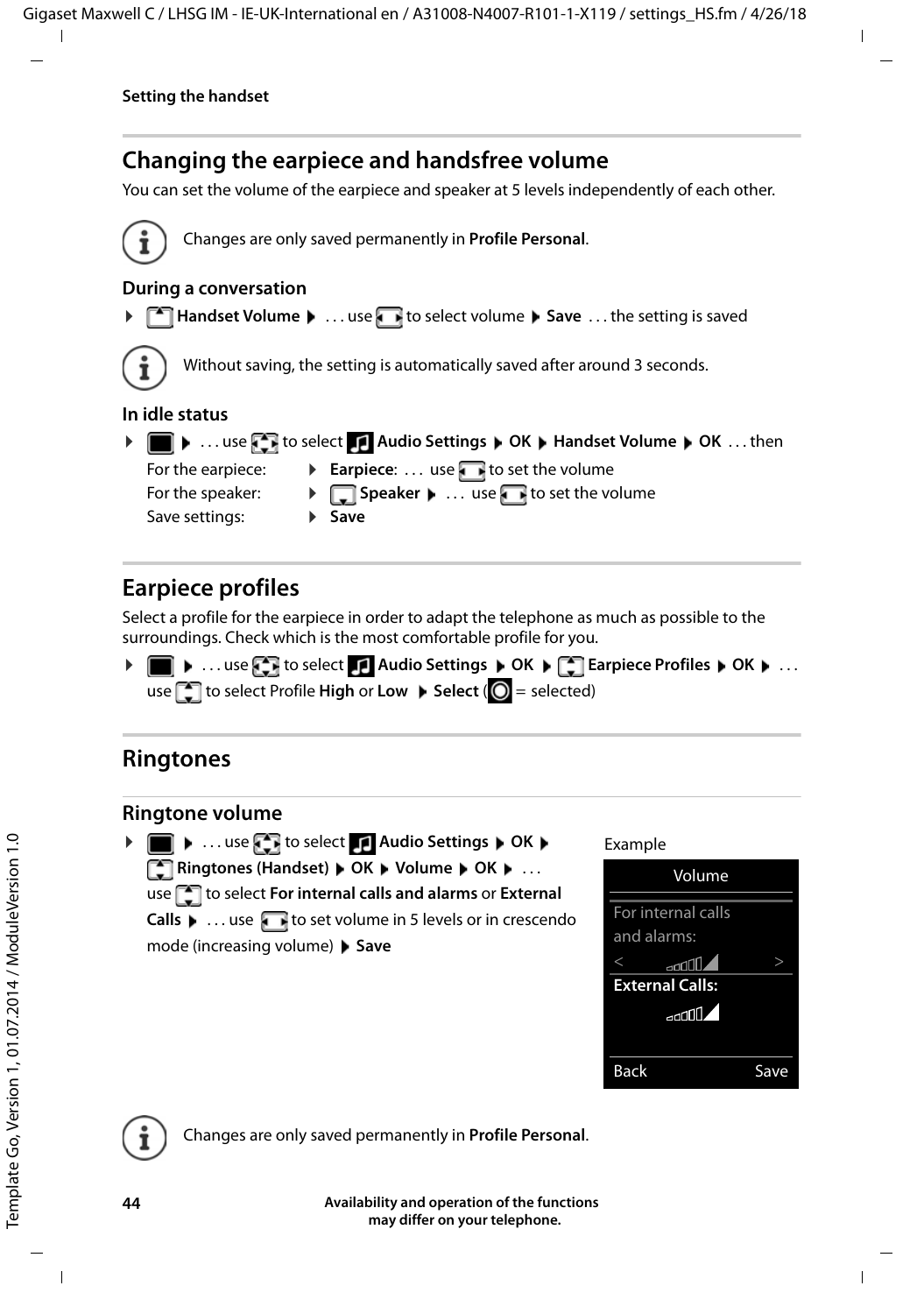#### <span id="page-44-2"></span>**Ringtone melody**

Set different ringtones for internal and external calls for every available receive connection of the telephone (**Landline**, **IP1**) or set the same ringtone for **All calls**.

**▶ ■ ▶ ... use to select** Audio Settings ▶ OK ▶ CA Ringtones (Handset) ▶ OK ▶ **The I Melodies**  $\triangleright$  **OK**  $\triangleright$  ... use  $\blacksquare$  to select the connection  $\triangleright$  ... use  $\blacksquare$  to select the ringtone/melody in each case **Save** 

#### **Switching the ringtone on/off**

#### <span id="page-44-3"></span>**Switching the ringtone off permanently**

Using the Star key: **•** Press and **hold** the key  $* \circ$ 

- Using the sound profile **Silent**:  $\rightarrow$  Use the **A** key to set **Profile Silent**
- ... X appears in the status bar

#### **Switching the ringtone on permanently**

Ringtone switched off using the Star key:

Press and **hold** the key  $* \infty$ 

Ringtone switched off using the sound profile **Silent**:

**▶** Use the  $\boxed{\bullet}$  key to set **Profile Loud** or **Profile Personal** 

#### **Switching the ringtone off for the current call**

¤ **Silence**

#### <span id="page-44-1"></span>**Switching the alert tone (beep) on/off**

Switch on an alert tone (beep) instead of the ringtone:

**▶** . . . Press the Profile key **4** to select **Profile Silent** ▶ press **Beep** within 3 seconds . . . the following icon appears in the status bar

Switching off the alert tone: **1**... Press the Profile key **1** to change profile

#### <span id="page-44-0"></span>**Switching advisory tones on/off**

The handset notifies acoustically about different activities and statuses. These advisory tones can be switched on/off independently of each other.

**▶ ■ ▶ ...use**  $\bullet$  **to select** Audio Settings ▶ OK ▶ ■ Advisory Tones ▶ OK ...then

Tone when keys are pressed:

▶ **Key Tones:** . . . use to select On or Off

Confirmation/error tone after making entries, advisory tone when a new message has been received:

▶ **Q** Confirmation ▶ ... use to select On or Off Warning tone when the handset is moved out of range of the base station: ▶ **Qut of Range:** ... use to select On or Off

Save settings: **B** Save

**Availability and operation of the functions may differ on your telephone.**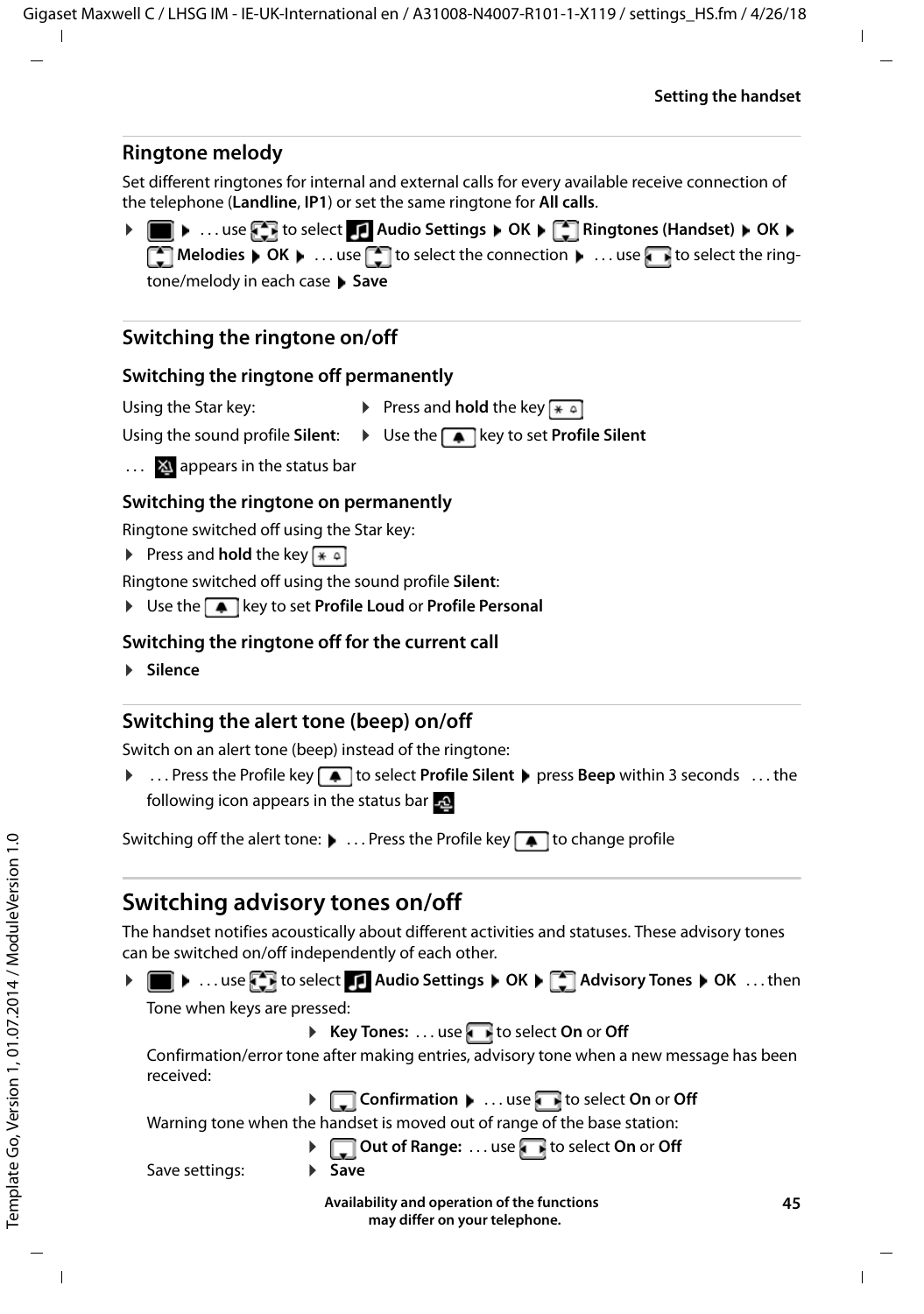#### <span id="page-45-0"></span>**Fast access to numbers and functions**

**Number keys:** It is possible to assign a **number from the directory** to the keys  $[0, \square]$  and  $[2, \square]$ to  $\sqrt{9}$ 

**Display keys:** The left and right display keys have a **function** preset by default, but the keys can be re-assigned.

You can then dial the number or start the function by simply pressing a key.

#### <span id="page-45-1"></span>**Assigning a number to digit keys (quick dial)**



A number has not been assigned to the digit key.

▶ Press and **hold** the digit key

or

**▶ Briefly** press the digit key ▶ Press the display key **QuickDial** 

The directory opens.

**▶ ...use**  $\begin{bmatrix} \bullet \end{bmatrix}$  **to select an entry ▶ OK ▶ ...use beto select a number if necessary ▶ OK ...** the entry is saved to the digit key



If the entry in the directory is deleted later, this will not affect the assignment of the digit key.

#### **Dialling a number**

▶ Press and **hold** the digit key . . . the number is dialled immediately

or

▶ **Briefly** press the digit key . . . the number/name (possibly in abbreviated form) is shown on the left display key. . . press the display key . . . the number is dialled

#### **Changing the digit key assignment**

▶ **Briefly** press the digit key ▶ Change . . . the directory is opened . . . possible options:

Change the assignment:  $\rightarrow \dots$  use  $\Box$  to select an entry  $\rightarrow$  OK  $\rightarrow \dots$  select a number if required **OK**

Delete the assignment: **Exermi**cient **Clear Key**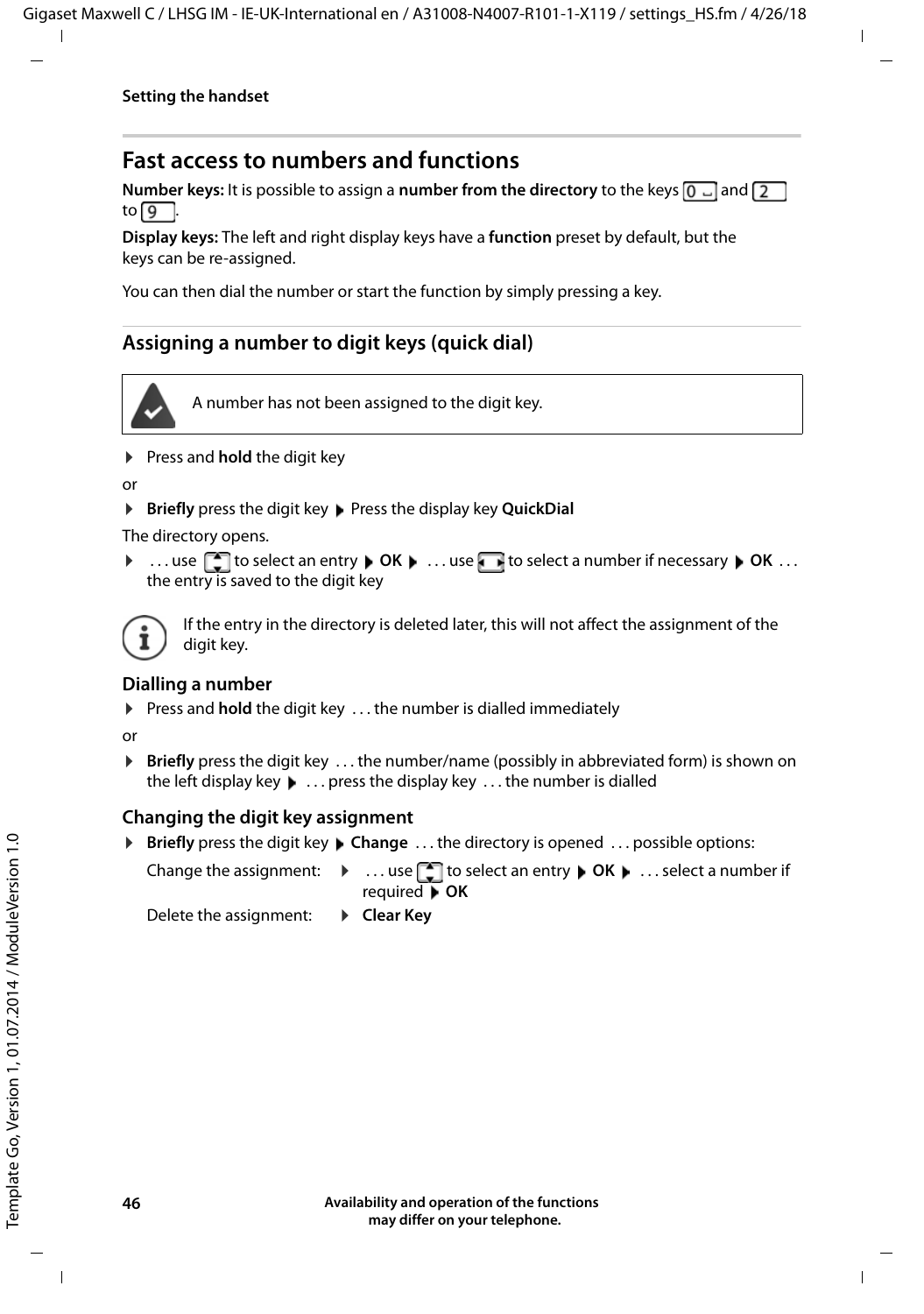#### **Assigning display keys, changing assignments**

▶ Press and **hold** the left or right display key in idle status . . . the list of possible key assignments is opened **b** ... use **the select function <b>b** OK ... possible options:

| <b>Seize Line</b>        | Initiate call using handsfree function                |
|--------------------------|-------------------------------------------------------|
| INT                      | Open the list of handsets registered to the same base |
| <b>Ouick Dial</b>        | Assign a number from the directory to the display key |
| <b>Room Monitor</b>      | Set and activate/deactivate the room monitor          |
| Timer                    | Set, enable and disable the timer                     |
| <b>Alarm Clock</b>       | Set and activate/deactivate the alarm clock           |
| Calendar                 | Open calendar                                         |
| <b>One Touch Call</b>    | Set up one touch call                                 |
| <b>Bluetooth</b>         | Open Bluetooth menu                                   |
| Redial                   | Show redial list                                      |
| <b>Handset Directory</b> | Open the handset's local directory                    |
| <b>More Functions</b>    | ▶ OK ▶  use select other function                     |
| <b>Call Lists</b>        | Show call lists                                       |
| <b>Withhold Number</b>   | Withhold phone number identification for next call    |
| <b>Call Divert</b>       | Activate/deactivate Call Divert                       |

<span id="page-46-1"></span>The availability of options depends on the base.

#### **Starting a function**

Ť

With the telephone in idle status: **Briefly** press ... the assigned function is executed

### **Changing the name of a connection (line)**

(only on a CAT-iq router)

<span id="page-46-2"></span>

| ▶ ■ ▶ use < I to select < Settings ▶ OK ▶ < Telephony ▶ OK ▶ <                                                                          |
|-----------------------------------------------------------------------------------------------------------------------------------------|
| <b>Connections</b> $\triangleright$ OK  all available connections (lines) are displayed $\triangleright$ use $\triangleright$ to select |
| connection ▶ OK ▶ Connection Name ▶ OK ▶  use $\mathbb{N}$ to change the name of the                                                    |
| connection ▶ Save                                                                                                                       |

### <span id="page-46-0"></span>**Assigning handsets to a connection (line)**

#### (only on a CAT-iq router)

Multiple handsets can be assigned to a connection. Incoming calls to the number designated to a connection will be forwarded to all handsets assigned to the connection.

| ▶ ■ ▶  use < ref to select < settings ▶ OK ▶ < Telephony ▶ OK ▶ <                                                             |
|-------------------------------------------------------------------------------------------------------------------------------|
| Connections ▶ OK ▶  use strategies to select connection ▶ OK ▶ San Assigned Handsets                                          |
| all registered handsets are displayed $\blacktriangleright$ use $\lceil \cdot \rceil$ to select handset $\blacktriangleright$ |
| <b>Change</b> ( $\mathbf{V}$ = handset is assigned)                                                                           |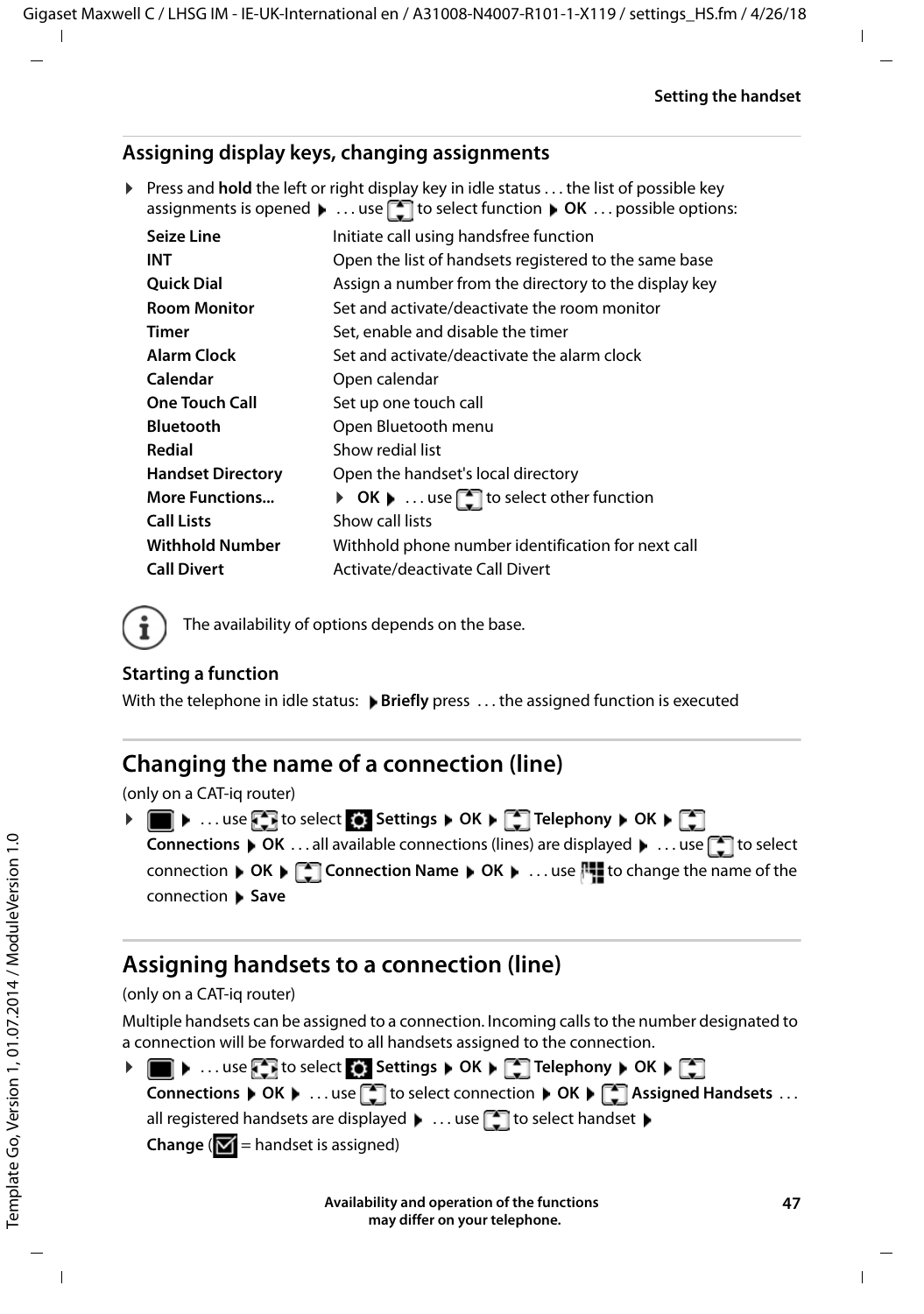#### <span id="page-47-3"></span>**Permit/prevent multiple calls**

(only on a CAT-iq router)

If the function is activated, multiple calls can be made in parallel.

| ▶ ■ ▶ use < I to select < Settings ▶ OK ▶ ۞ Telephony ▶ OK ▶ ۞                                                                                                          |
|-------------------------------------------------------------------------------------------------------------------------------------------------------------------------|
| <b>Connections</b> $\triangleright$ OK $\triangleright$ use <b>T</b> to select connection $\triangleright$ OK $\triangleright$ <b>T</b> Multiple Calls $\triangleright$ |
| Change $\sqrt{N}$ = on)                                                                                                                                                 |

#### <span id="page-47-2"></span>**Permit/prevent internal listening in**

(only on a CAT-iq router)

If the function is enabled, an internal party can listen in to an external call and take part in the conversation (conference).



### <span id="page-47-1"></span><span id="page-47-0"></span>**Changing the handset PIN**

The handset is protected against unauthorised use by a PIN. The handset PIN must be entered e. g. when switching off the keypad lock.

Change the handset's 4-digit PIN (default setting: **0000**):

**▶ ■ ▶ ... use < to select © Settings ▶ OK ▶ COSYstem ▶ OK ▶ CO Handset PIN ▶ OK**  $\blacktriangleright$  ... use  $\begin{bmatrix} 1 \\ 1 \end{bmatrix}$  to enter the current PIN  $\blacktriangleright$  **OK**  $\blacktriangleright$  ... use  $\begin{bmatrix} 1 \\ 1 \end{bmatrix}$  to enter the new handset PIN  $\blacktriangleright$ **OK**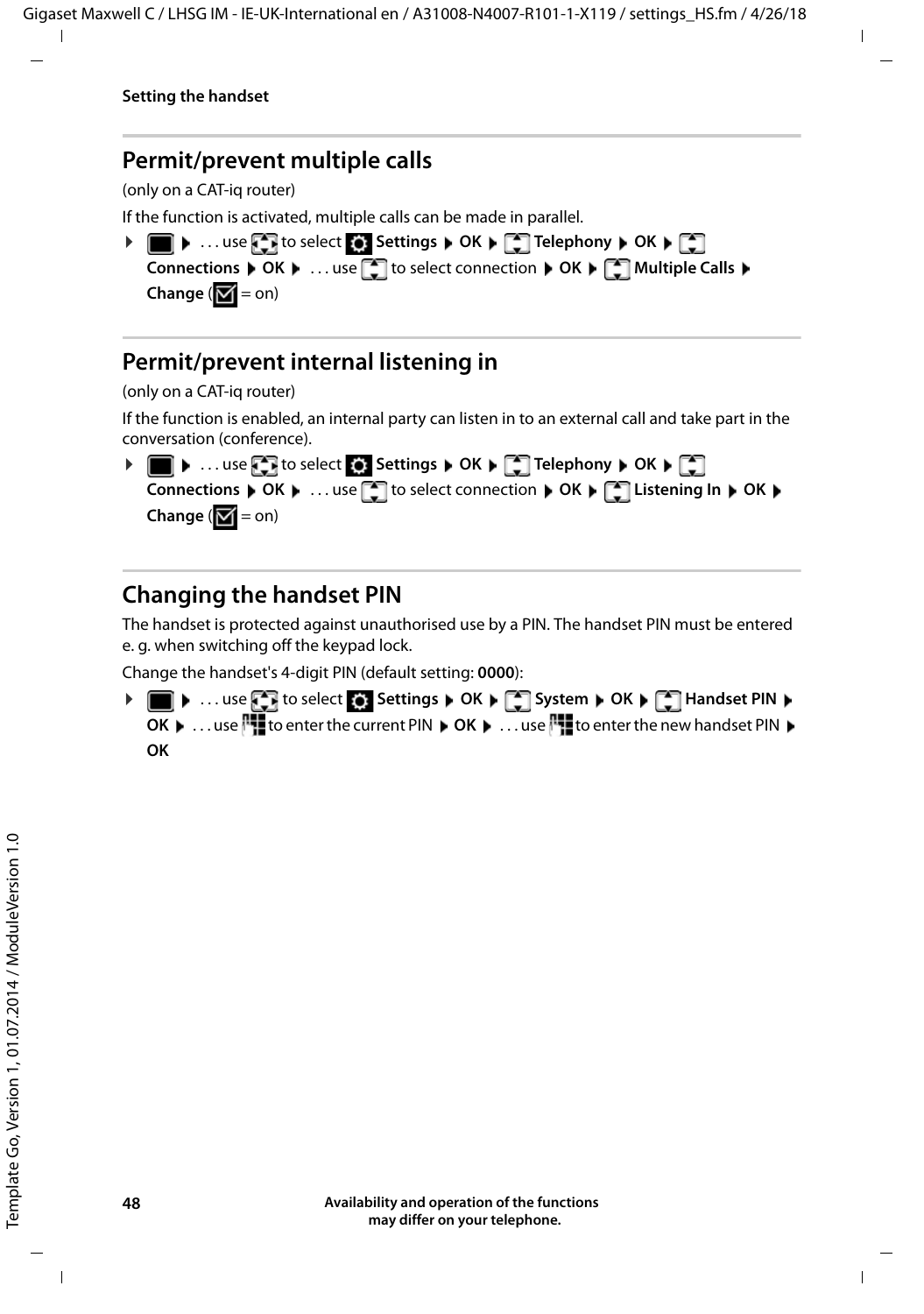### **Handset update**

<span id="page-48-2"></span><span id="page-48-0"></span>The handset supports firmware updating via the DECT radio link to the base/router (SUOTA = Software Update Over The Air).



The base/router to which the handset is registered must also support this function (**+** [wiki.gigasetpro.com\)](http://wiki.gigasetpro.com)

If your base/router does not support this function, you can also update the firmware via a USB cable and **Gigaset Quick Sync**.

If new firmware is available for the handset a message to this effect will be displayed.

▶ Start the firmware update with Yes.

Start the firmware update manually:

**▶ ■ ▶ ... use Settings ▶ OK ▶ System ▶ OK ▶ System ▶ OK ▶ Settings ▶ OK ▶ RES** Update  $\triangleright$  OK  $\triangleright$  Update  $\triangleright$  OK  $\triangleright$  OK  $\ldots$  if there is new firmware, the update will start



The update process may take up to 30 minutes. During this time, only restricted handset use is available.

### <span id="page-48-1"></span>**Resetting the handset to the default settings**

Reset any individual settings and changes that you have made.

**▶ ■ ▶ ... use to select Settings ▶ OK ▶ Bystem ▶ OK ▶ CHANDISET Reset ▶ OK ▶ Yes ... the handset's settings are reset** 



The following settings are **not** affected by a reset

- Registration of the handset to the base station
- Date and time
- Directory entries and call lists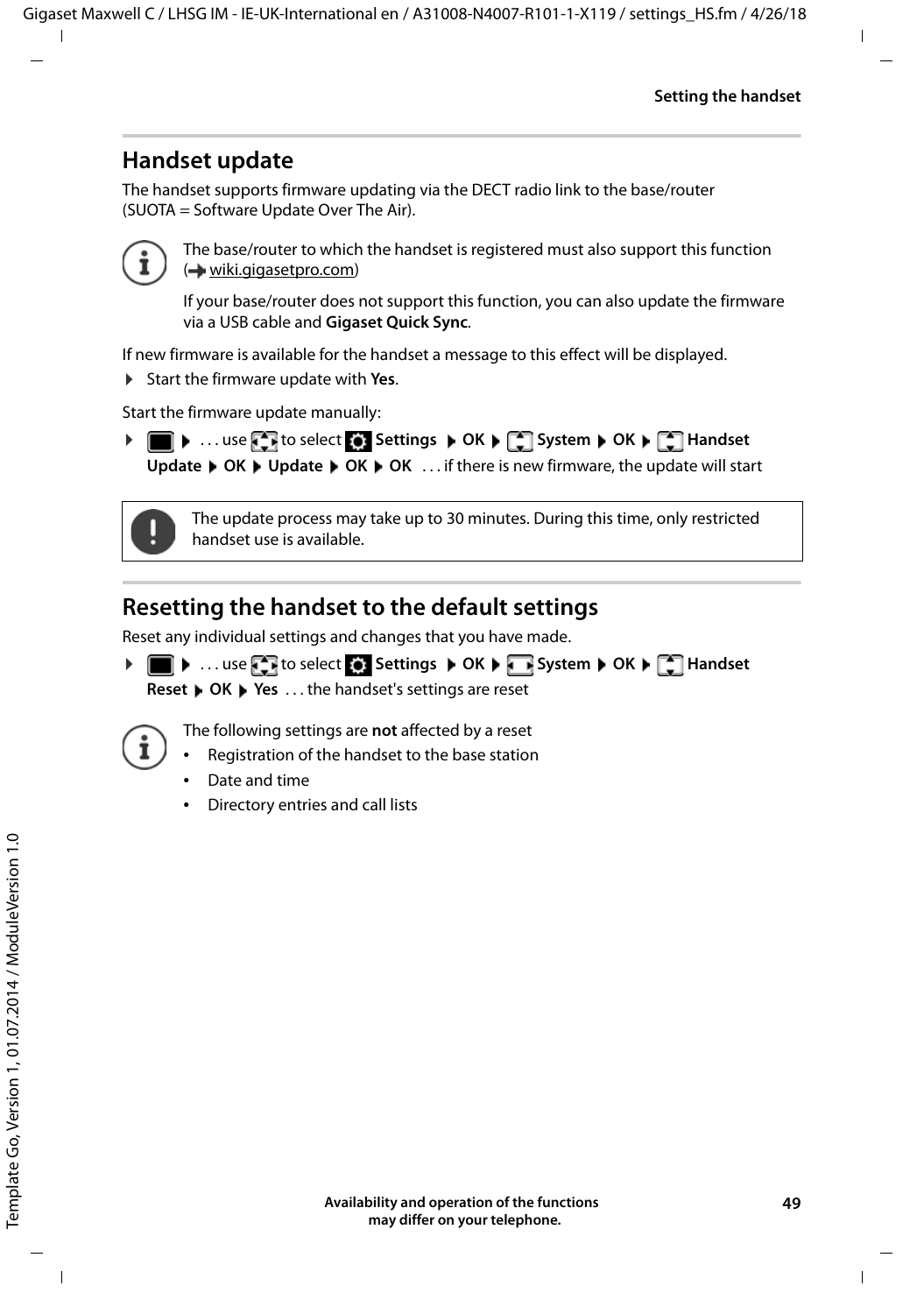### **Appendix**

### <span id="page-49-4"></span><span id="page-49-1"></span><span id="page-49-0"></span>**Customer Service & Help**

Do you have any questions?

For quick help and information, please refer to this user guide or visit [gigasetpro.com](http://www.gigasetpro.com). For online information and services concerning

- **Products**
- Documents
- Interop
- **Firmware**
- $FAO$
- **Support**

please refer to [wiki.gigasetpro.com.](http://wiki.gigasetpro.com)

For further information our Gigaset specialised reseller will be happy to help you related to your Gigaset product.

### <span id="page-49-5"></span><span id="page-49-2"></span>**Manufacturer's advice**

### <span id="page-49-3"></span>**Authorisation**

This device is intended for use worldwide. Use outside the European Economic Area (with the exception of Switzerland) is subject to national approval.

Country-specific requirements have been taken into consideration.

Hereby, Gigaset Communications GmbH declares that the radio equipment type Gigaset Maxwell C is in compliance with Directive 2014/53/EU.

The full text of the EU declaration of conformity is available at the following internet address: [gigasetpro.com/docs.](http://www.gigasetpro.com/docs)

This declaration could also be available in the "International Declarations of Conformity" or "European Declarations of Conformity" files.

Therefore please check all of these files.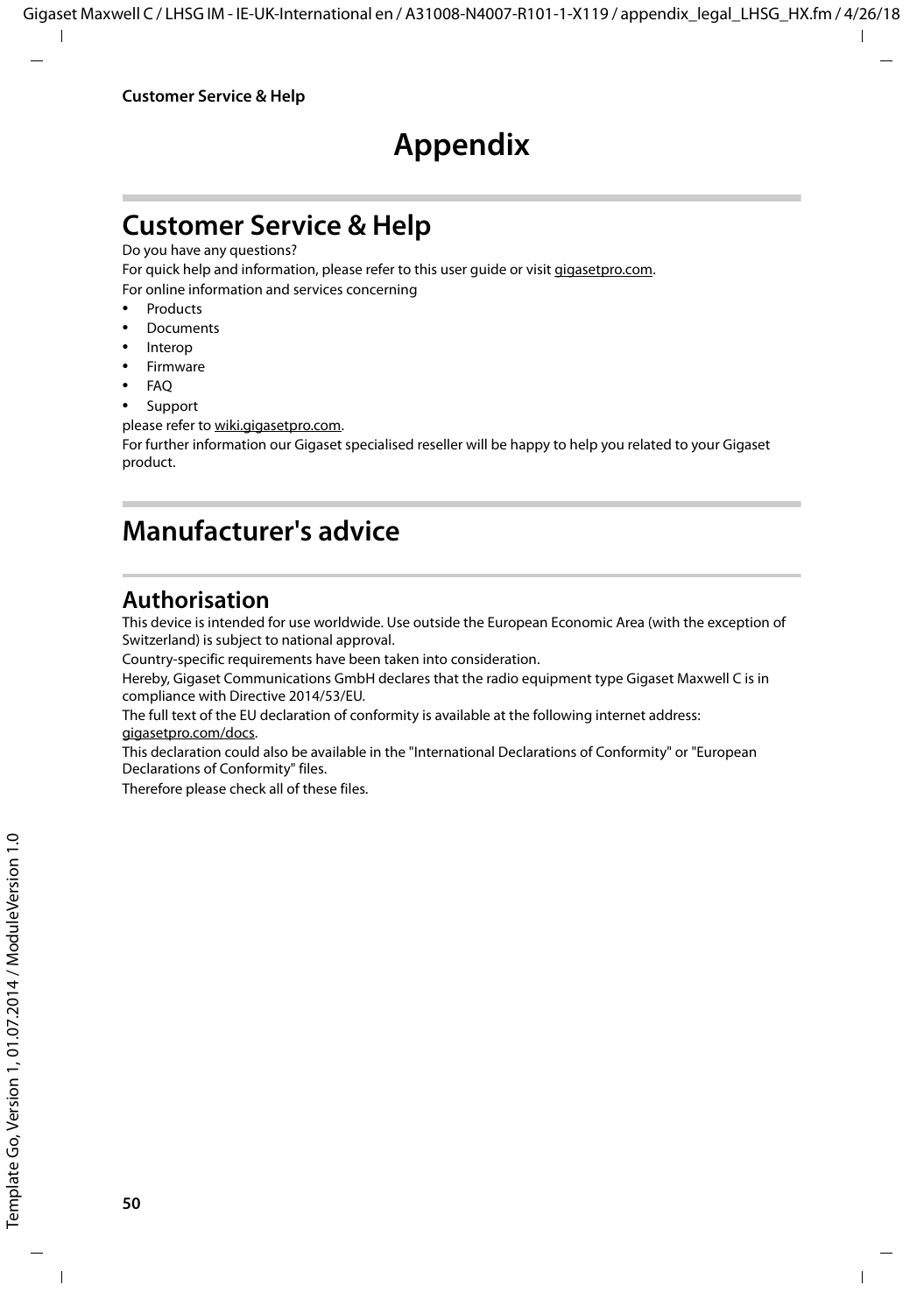### <span id="page-50-3"></span>**Environment**

#### **Environmental management system**



Gigaset Communications GmbH is certified pursuant to the international standards ISO 14001 and ISO 9001.

**ISO 14001 (Environment):** Certified since September 2007 by TÜV SÜD Management Service GmbH.

**ISO 9001 (Quality):** Certified since 17/02/1994 by TÜV SÜD Management Service GmbH.

#### <span id="page-50-2"></span>**Disposal**

All electrical and electronic products should be disposed of separately from the municipal waste stream via designated collection facilities appointed by the government or the local authorities.



This crossed-out wheeled bin symbol on the product means the product is covered by the European Directive 2012/19/EU. The correct disposal and separate collection of your old appliance will help prevent potential negative consequences for the environment and human health. It is a precondition for reuse and recycling of used electrical and electronic equipment.

For more detailed information about disposal of your old appliance, please contact your local council refuse centre or the original supplier of the product.

### <span id="page-50-0"></span>**Care**

Wipe the device with a **damp** cloth or an antistatic cloth. Do not use solvents or microfibre cloths. **Never** use a dry cloth; this can cause static.

In rare cases, contact with chemical substances can cause changes to the device's exterior. Due to the wide variety of chemical products available on the market, it was not possible to test all substances.

Impairments in high-gloss finishes can be carefully removed using display polishes for mobile phones.

### <span id="page-50-1"></span>**Contact with liquid**

If the device comes into contact with liquid:

- **1 Disconnect the power supply.**
- 2 Allow the liquid to drain from the device.
- 3 Pat all parts dry.
- 4 Place the device in a dry, warm place **for at least 72 hours** (**not** in a microwave, oven etc.) with the keypad facing down (if applicable).
- **5 Do not switch on the device again until it is completely dry.**

When it has fully dried out, you will normally be able to use it again.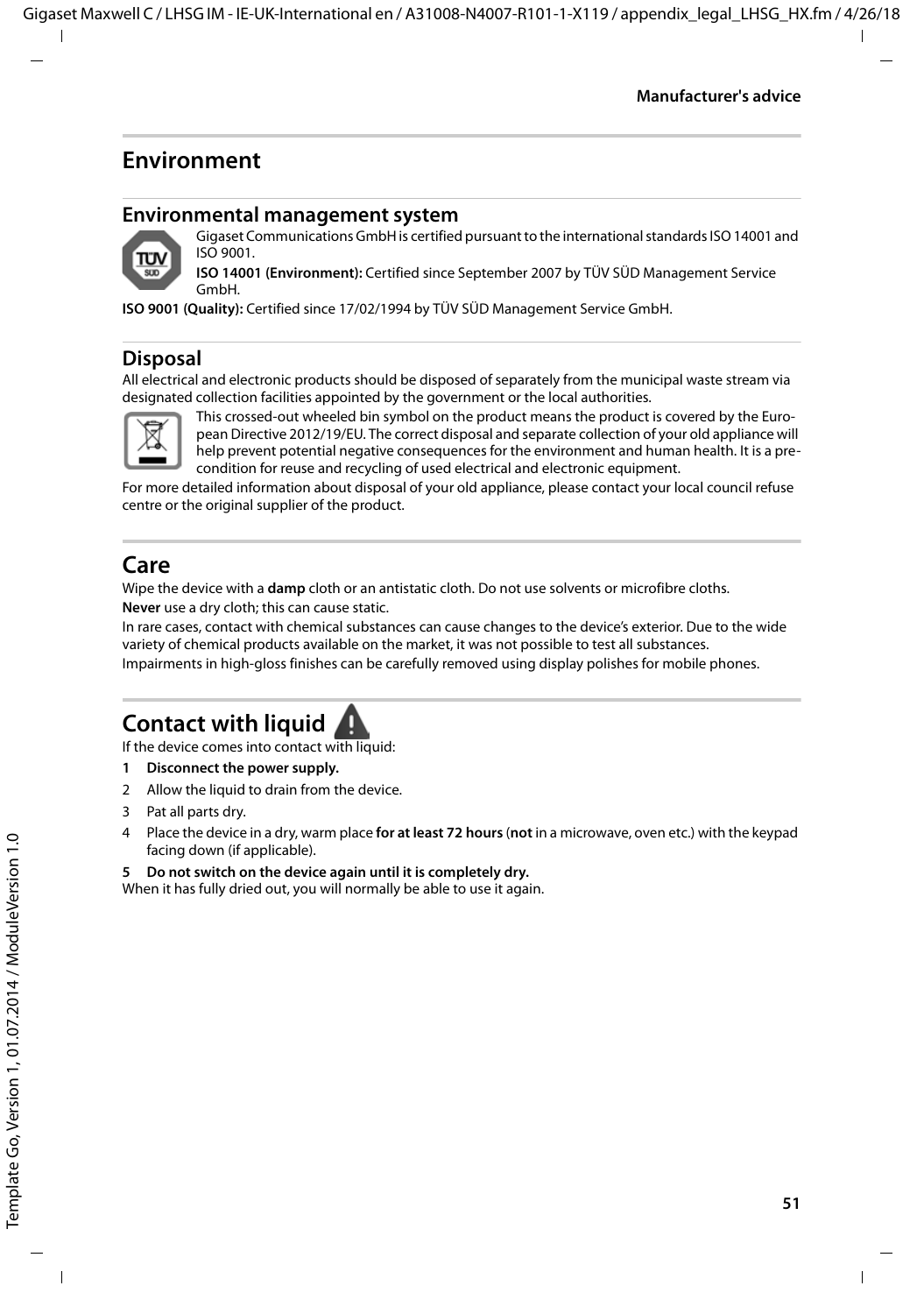<span id="page-51-2"></span>**COL** 

### <span id="page-51-0"></span>**Technical data**

#### <span id="page-51-1"></span>**Power consumption of the handset**

| In idle status (with screensaver) *:          | approx. 0.5 W |
|-----------------------------------------------|---------------|
| During a call using the receiver *:           | approx. 1.5 W |
| During a call using the handsfree function *: | approx. 2.0 W |
| * Maximum Range activated                     |               |

### **General specifications**

| DECT standard                                  | Supported                                                                                            |
|------------------------------------------------|------------------------------------------------------------------------------------------------------|
| CAT-ig standard                                | Certified in accordance with standard CAT-ig 2.0 with HD<br>Voice dect.org/cat-ig-certification.aspx |
| GAP standard                                   | Supported                                                                                            |
| No. of channels                                | 60 duplex channels                                                                                   |
| Radio freguency range                          | 1880-1900 MHz                                                                                        |
| Duplex mode                                    | Time division multiplexing, 10 ms frame length                                                       |
| Repetition frequency of the transmission pulse | 100 Hz                                                                                               |
| Duration of the transmission pulse             | 370 µs                                                                                               |
| Channel grid                                   | 1728 kHz                                                                                             |
| <b>Bit rate</b>                                | 1152 kbit/s                                                                                          |
| Modulation                                     | GFSK                                                                                                 |
| Language code                                  | 32 kbit/s                                                                                            |
| Transmission power                             | 10 mW average power per channel, 250 mW pulse power                                                  |
| Range                                          | Up to 50 m indoors, up to 300 m outdoors                                                             |
| Environmental conditions for operation         | +5 °C to +45 °C; 20% to 75% relative humidity                                                        |
| Bluetooth: Radio frequency range               | 2402-2480 MHz                                                                                        |
| Bluetooth: Transmission power                  | 4 mW pulse power                                                                                     |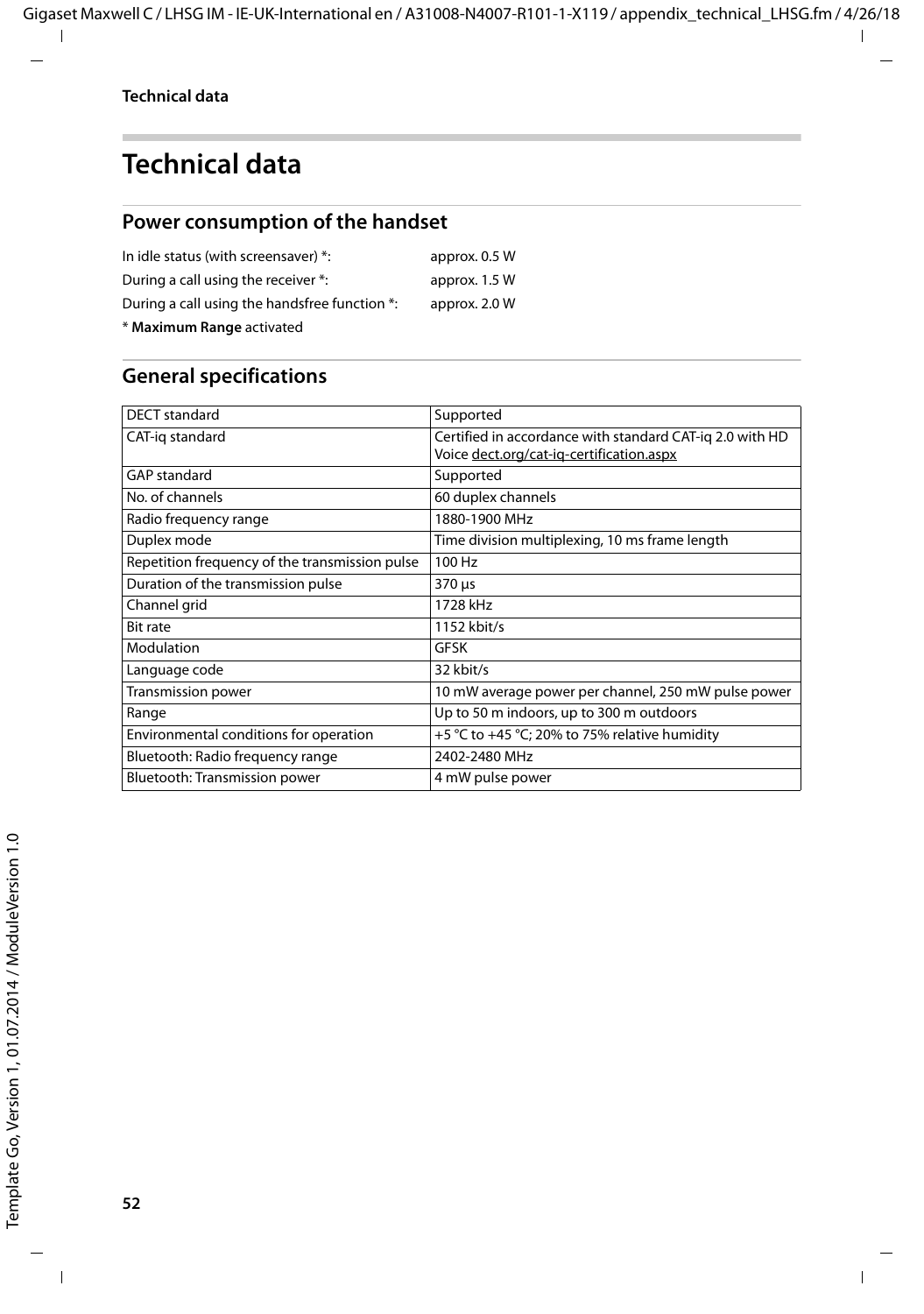### <span id="page-52-0"></span>**Character charts**

#### **Standard characters**

Press the relevant key the number of times indicated.

|                                         | 1x | 2x | 3x                 | 4x | 5x | 6x | 7x | 8x | 9x | 10x |
|-----------------------------------------|----|----|--------------------|----|----|----|----|----|----|-----|
| $1 - \omega$                            | 1  |    |                    |    |    |    |    |    |    |     |
| $\overline{2}$                          | a  | b  | c                  | 2  | ä  | á  | à  | â  | ã  | ç   |
| $\overline{3}$                          | d  | e  | f                  | 3  | ë  | é  | è  | ê  |    |     |
| $\overline{4}$                          | g  | h  | i                  | 4  | ï  | í  | ì  | î  |    |     |
| 5                                       | i  | k  |                    | 5  |    |    |    |    |    |     |
| $6\overline{6}$                         | m  | n  | o                  | 6  | ö  | ñ  | ó  | ò  | ô  | õ   |
| 7                                       | р  | q  | r                  | S  | 7  | ß  |    |    |    |     |
| $\overline{\mathbf{8}}$                 | t  | u  | v                  | 8  | ü  | ú  | ù  | û  |    |     |
| $\overline{9}$                          | w  | x  | у                  | z  | 9  | ÿ  | ý  | æ  | ø  | å   |
| $\overline{0}$ $\overline{\phantom{0}}$ | 11 | ٠  | $\pmb{\mathsf{r}}$ | ?  | Ţ  | 2) | 0  |    |    |     |

1) Space

2) Line break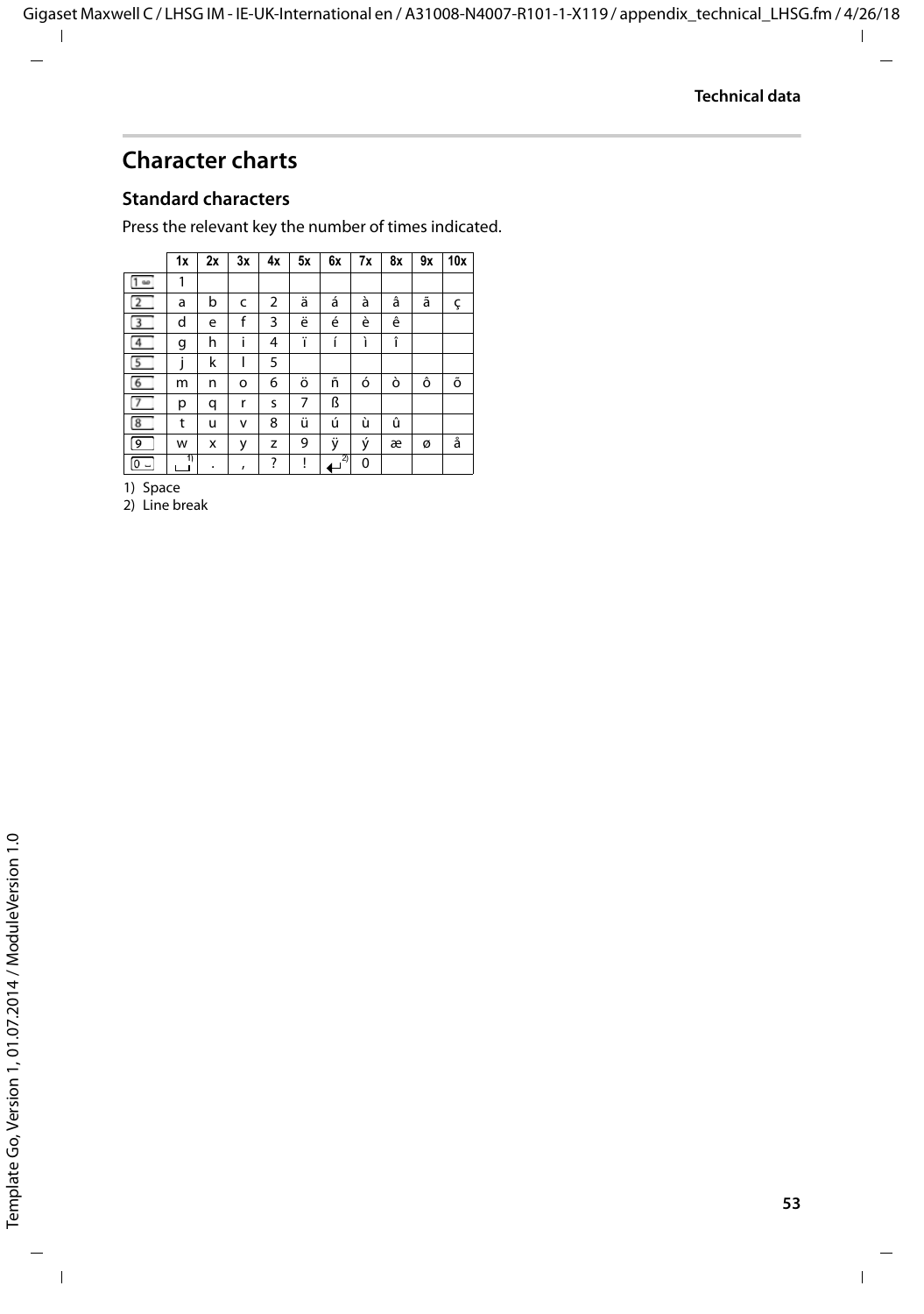### <span id="page-53-3"></span><span id="page-53-1"></span>**Display icons**

The following icons are displayed depending on the settings and the operating status of your telephone.

#### <span id="page-53-0"></span>**Icons in the status bar**

<span id="page-53-5"></span>

| lcon | Meaning                                                                                                                                         |
|------|-------------------------------------------------------------------------------------------------------------------------------------------------|
|      | Signal strength (No Radiation off)<br>1%-100%<br>white, if <b>Maximum Range</b> on;<br>green, if Maximum Range off                              |
|      | Red: no connection to the base station                                                                                                          |
| G    | No Radiation activated:<br>white, if <b>Maximum Range</b> on;<br>green, if Maximum Range off                                                    |
|      | Answer machine activated indicator<br>flashes: Answer machine is recording<br>a message or is being operated by<br>another internal participant |
|      | <b>Profile Silent</b> activated (Ringtone<br>switched off)                                                                                      |

| lcon | Meaning                   |
|------|---------------------------|
|      | "Beep" ringtone activated |
|      | Keypad lock activated     |

#### <span id="page-53-2"></span>**Display key icons**

| lcon | Meaning            |
|------|--------------------|
|      | Last number redial |
|      | Delete text        |

| lcon | Meaning                         |
|------|---------------------------------|
| ۱T۱  | Open the directory              |
|      | Copy number to the directory    |
|      | Divert a call to answer machine |

#### <span id="page-53-4"></span>**Display icons to indicate** . . .

| lcon | Meaning                                             |
|------|-----------------------------------------------------|
|      | <b>External call</b>                                |
|      | Internal call                                       |
|      | Establishing a call (outgoing call)                 |
|      | Connection established                              |
|      | No connection established/<br>connection terminated |

| lcon | Meaning                     |
|------|-----------------------------|
|      | Reminder for appointment    |
| ويوم | Reminder for anniversary    |
|      | Alarm call                  |
|      | Countdown timer             |
|      | Answer machine is recording |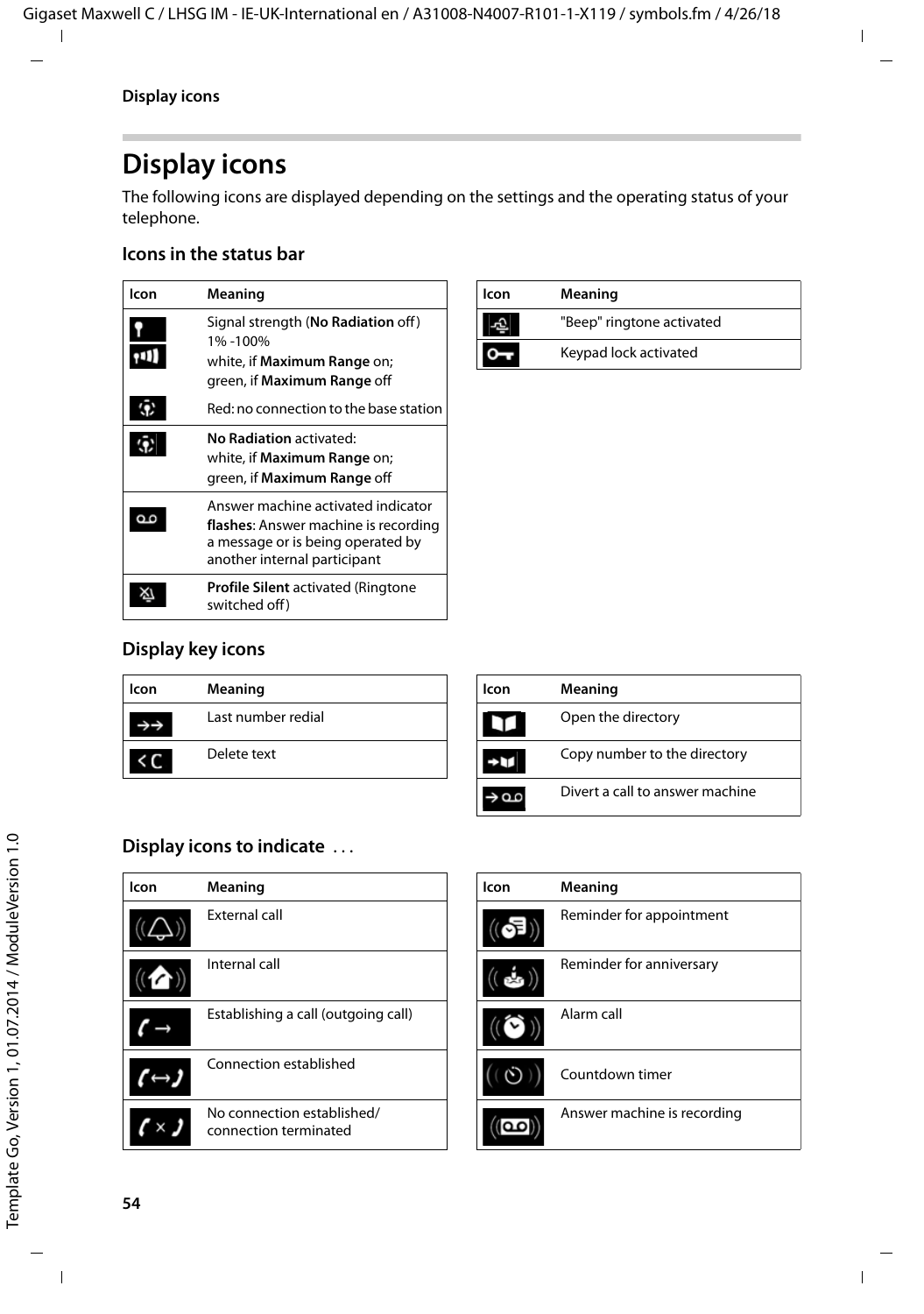#### **Other display icons**

| lcon | Meaning                                              | lco |
|------|------------------------------------------------------|-----|
|      | Alarm clock is activated, display with<br>alarm time |     |
|      | Timer switched on, display with<br>countdown         |     |
|      | Action complete (green)                              |     |
|      | Action failed (red)                                  |     |
|      |                                                      |     |

| lcon | Meaning           |
|------|-------------------|
|      | Information       |
|      | (Security) prompt |
|      | Please wait       |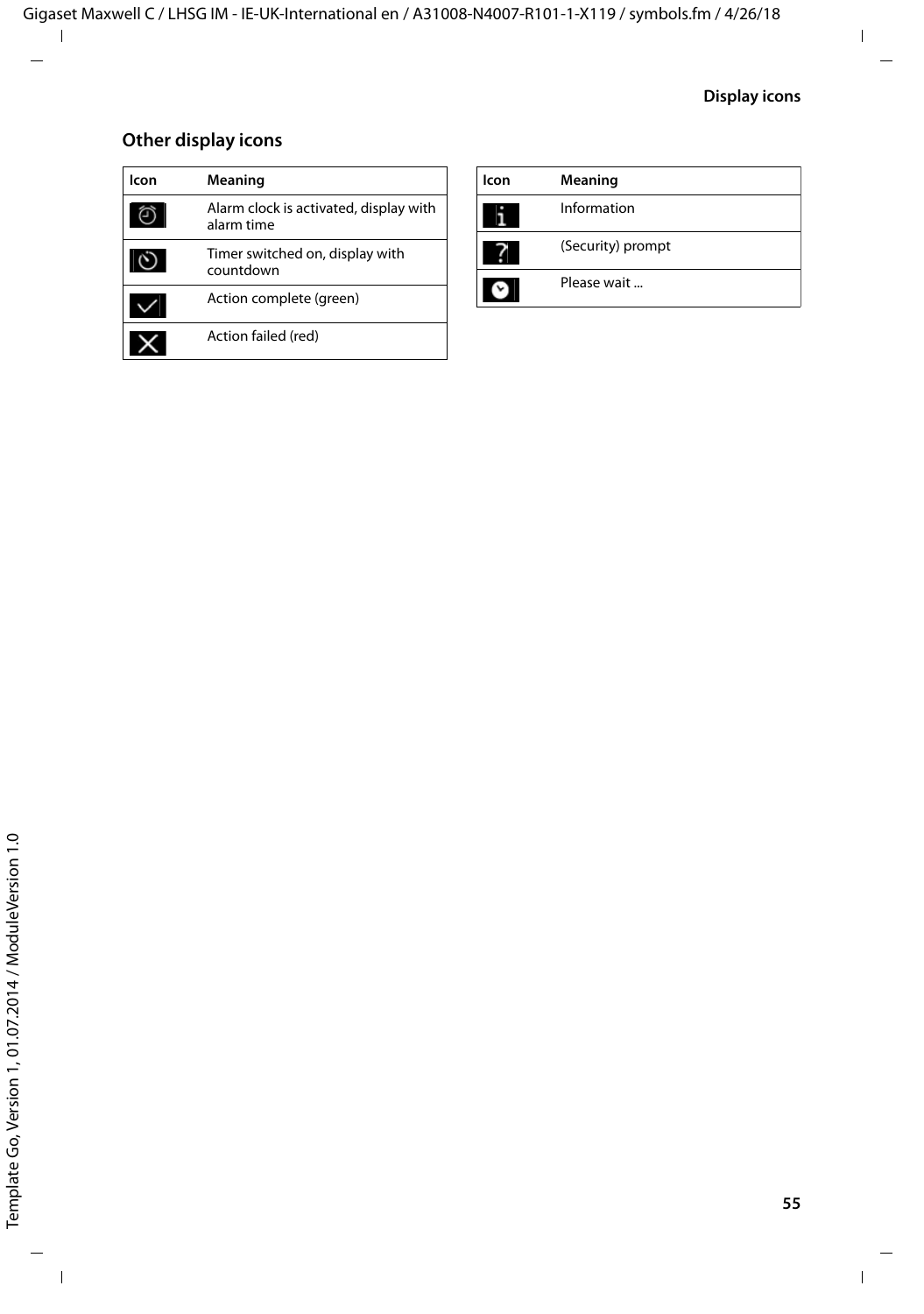### <span id="page-55-0"></span>**Index**

| A                                                                    |  |
|----------------------------------------------------------------------|--|
| Advisory tones 45, 46                                                |  |
| Alarm32                                                              |  |
| Alarm (room monitor)                                                 |  |
| switch off $\ldots \ldots \ldots \ldots \ldots \ldots \ldots \ldots$ |  |
| Alarm clock32                                                        |  |
| switch on/off $\ldots \ldots \ldots \ldots \ldots \ldots \ldots 32$  |  |
|                                                                      |  |
| Anniversary, see Appointment                                         |  |
|                                                                      |  |
| calling back a caller 27                                             |  |
| Appointment                                                          |  |
|                                                                      |  |
|                                                                      |  |
| notification31                                                       |  |
|                                                                      |  |
|                                                                      |  |
| Authorisation 50                                                     |  |
|                                                                      |  |

#### **B**

| Beep (alert tone) $\dots\dots\dots\dots\dots\dots$ 29, 45 |  |
|-----------------------------------------------------------|--|
|                                                           |  |
|                                                           |  |
|                                                           |  |
| activate 38                                               |  |
| changing the device name39                                |  |
| copy directory (vCard) 25                                 |  |
| de-registering devices 39                                 |  |
| list of known devices 39                                  |  |
| registering devices 38                                    |  |
|                                                           |  |

### **C**

| Call                                                                        |
|-----------------------------------------------------------------------------|
|                                                                             |
| Call block 36                                                               |
| Call list                                                                   |
|                                                                             |
| copying a number to the directory $\dots \dots 27$                          |
| delete 27                                                                   |
| delete an entry $\dots\dots\dots\dots\dots\dots\dots$ 27                    |
|                                                                             |
|                                                                             |
|                                                                             |
| opening $\ldots \ldots \ldots \ldots \ldots \ldots \ldots \ldots \ldots 27$ |
|                                                                             |
|                                                                             |
| Call, anonymous                                                             |
| protection from35                                                           |
|                                                                             |
| Calling                                                                     |
|                                                                             |
| Calls                                                                       |
| making an external call $\ldots \ldots \ldots \ldots \ldots 18$             |
|                                                                             |
| Care of the device 51                                                       |
|                                                                             |
| Changing                                                                    |
| display language42                                                          |
|                                                                             |

| earpiece volume 44                                                        |  |
|---------------------------------------------------------------------------|--|
|                                                                           |  |
| Changing the device name (Bluetooth). 39                                  |  |
| Changing the handset PIN 48                                               |  |
|                                                                           |  |
| CLIP-picture                                                              |  |
| view in Resource Directory  37                                            |  |
|                                                                           |  |
| Connecting the power cable $\ldots \ldots \ldots \ldots$ 10               |  |
| Connecting the USB data cable  13                                         |  |
| Connection                                                                |  |
| assigning handset  47                                                     |  |
| changing name  47                                                         |  |
| headset 4                                                                 |  |
| Contact with liquid $\ldots \ldots \ldots \ldots \ldots \ldots \ldots 51$ |  |
|                                                                           |  |
|                                                                           |  |
|                                                                           |  |
| Correcting incorrect entries 17                                           |  |
|                                                                           |  |
|                                                                           |  |
|                                                                           |  |

#### **D**

| Deactivating wireless module  34<br>De-registering devices (Bluetooth) 39<br>Dialling                                             |  |
|-----------------------------------------------------------------------------------------------------------------------------------|--|
| from the directory  18                                                                                                            |  |
| copy vCard (Bluetooth) 25<br>dialling numbers  18<br>selecting an entry 23<br>sending entry/list to handset 24                    |  |
| sending to handset 24                                                                                                             |  |
| <b>Display</b><br>changing display language 42<br>missed appointment/anniversary  31<br>network mailbox message. 26<br>setting 42 |  |
| Display icons  54                                                                                                                 |  |
| Display language<br>"Do not disturb" profile 29                                                                                   |  |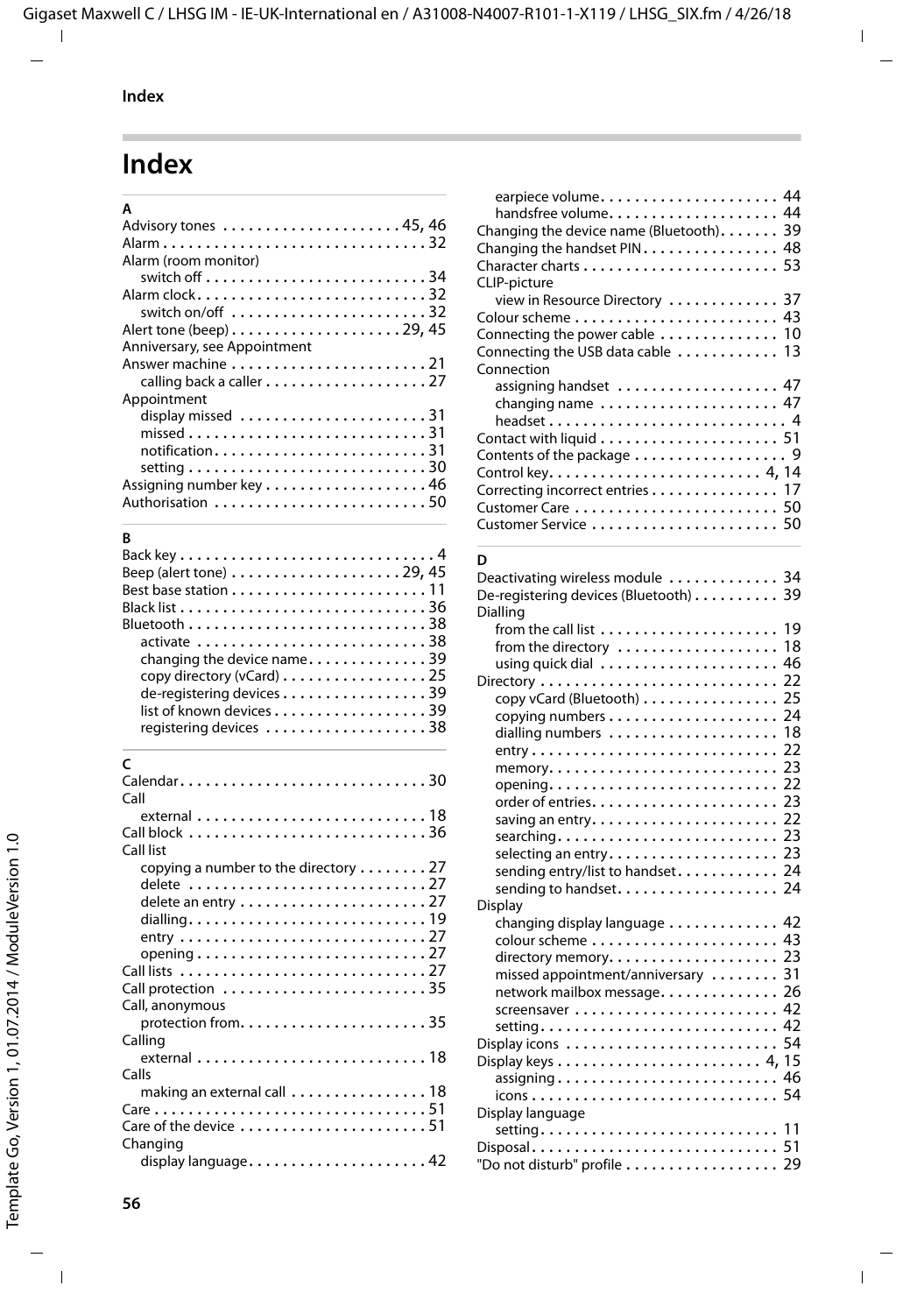| F                             |
|-------------------------------|
|                               |
|                               |
| $ECO$ DECT34                  |
| <b>Emergency numbers</b>      |
|                               |
|                               |
|                               |
| Entering special characters17 |
|                               |
| Entering umlauts17            |
| Environment51                 |
|                               |

#### **F**

| Firmware update 49 |  |  |  |  |  |  |  |  |  |  |  |  |
|--------------------|--|--|--|--|--|--|--|--|--|--|--|--|
|                    |  |  |  |  |  |  |  |  |  |  |  |  |

#### **G**

| Gigaset QuickSync25, 40 |  |  |  |  |  |  |  |  |  |
|-------------------------|--|--|--|--|--|--|--|--|--|

#### **H**

| Handset                                                                           |
|-----------------------------------------------------------------------------------|
| advisory tones  46                                                                |
| assigning connection  47                                                          |
| automatic keypad lock. 43                                                         |
| changing the settings 42                                                          |
|                                                                                   |
|                                                                                   |
| display language42                                                                |
|                                                                                   |
|                                                                                   |
| handset volume 20                                                                 |
| handsfree volume $\dots\dots\dots\dots\dots$ . 20, 44                             |
|                                                                                   |
|                                                                                   |
| $muting \ldots \ldots \ldots \ldots \ldots \ldots \ldots \ldots \ldots \ldots 20$ |
| overview 4                                                                        |
|                                                                                   |
| restoring to default setting. 46                                                  |
| update49                                                                          |
| use for room monitoring 33                                                        |
|                                                                                   |
|                                                                                   |
| Handsfree mode 20                                                                 |
|                                                                                   |
|                                                                                   |
|                                                                                   |
|                                                                                   |
|                                                                                   |
|                                                                                   |
|                                                                                   |
|                                                                                   |
|                                                                                   |

#### **I**

#### Icons alarm clock . . . . . . . . . . . . . . . . . . . . . . . . . [32](#page-31-4) displaying new messages. . . . . . . . . . . . . . [26](#page-25-3) indications . . . . . . . . . . . . . . . . . . . . . . . . . [54](#page-53-4)

| on display keys 54     |  |
|------------------------|--|
|                        |  |
| Idle status            |  |
|                        |  |
| Indications, icons  54 |  |
|                        |  |

#### **K**

| Key                                                                                                                                       |  |
|-------------------------------------------------------------------------------------------------------------------------------------------|--|
| end/back 4<br>headset 4                                                                                                                   |  |
| Key, assigning 46<br>Keypad lock, automatic 43                                                                                            |  |
| Keys<br>display keys $\dots \dots \dots \dots \dots \dots \dots$ 4, 15<br>handsfree  20<br>handsfree key 18<br>menu  14<br>message key  4 |  |
| г<br>Language<br>Large font  43<br><b>IFD</b><br>handsfree key 4                                                                          |  |

#### profile key . . . . . . . . . . . . . . . . . . . . . . . . . . [4](#page-3-14) Line . . . . . . . . . . . . . . . . . . . . . . . . . . . . . . . . [47](#page-46-2) Liquid . . . . . . . . . . . . . . . . . . . . . . . . . . . . . . [51](#page-50-1) List known devices (Bluetooth) . . . . . . . . . . . . . [39](#page-38-2) Lock/unlock the keypad . . . . . . . . . . . . . . . . [14](#page-13-4) Lower/upper case . . . . . . . . . . . . . . . . . . . . . . [17](#page-16-5)

#### **M**

| Manufacturer's advice 50                |
|-----------------------------------------|
| Maximum Range  34                       |
| Medical equipment 8                     |
| Melody                                  |
| ringtone for internal/external calls 45 |
| Memory in the directory  23             |
| Memory, resource directory 37           |
| Menu key (Control key)  14              |
|                                         |
|                                         |
| Microphone                              |
|                                         |
| Missed anniversaries/appointments 31    |
|                                         |
| Muting the handset  20                  |
|                                         |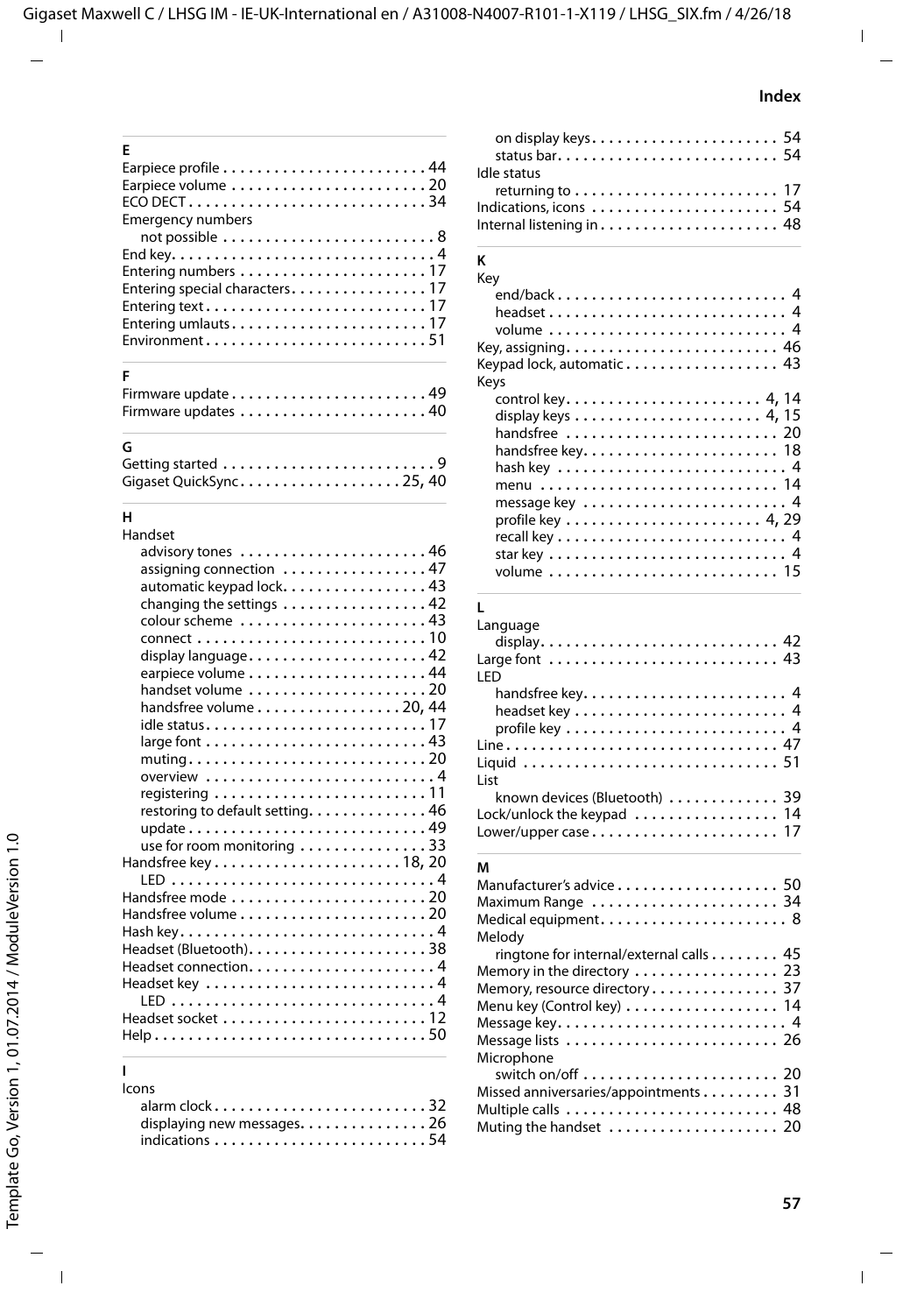#### **Index**

| N                                                                                                     |
|-------------------------------------------------------------------------------------------------------|
| Number<br>copying to the directory $\dots\dots\dots\dots\dots$<br>saving in the directory22           |
| O                                                                                                     |
| Overview                                                                                              |
| P                                                                                                     |
| PC Interface 40<br>Picture                                                                            |
| delete 37<br>formats $\ldots \ldots \ldots \ldots \ldots \ldots \ldots \ldots \ldots 37$<br>rename 37 |
| Port                                                                                                  |
| Power consumption. $\ldots \ldots \ldots \ldots \ldots \ldots 52$<br>Protection from calls            |
| "Do not disturb" profile $\ldots \ldots \ldots \ldots \ldots 29$<br>anonymous 35                      |

#### **Q**

| assigning $\ldots \ldots \ldots \ldots \ldots \ldots \ldots \ldots 15$ |
|------------------------------------------------------------------------|
| display assignment $\ldots \ldots \ldots \ldots \ldots$ . 16           |
|                                                                        |

| S                                                                             |
|-------------------------------------------------------------------------------|
| Safety precautions  8                                                         |
| Screensaver  42                                                               |
| quick dial keys  16                                                           |
| Searching in directory 23                                                     |
| Sending                                                                       |
| 24<br>entire directory to handset                                             |
| Setting the date<br>12                                                        |
| 12<br>Setting the time                                                        |
| Show new messages 26                                                          |
| 54                                                                            |
| Signal tone, see Advisory tones                                               |
| Snooze mode (alarm) $\dots\dots\dots\dots\dots$ 32                            |
| Sound                                                                         |
|                                                                               |
|                                                                               |
| playback  37                                                                  |
| rename  37                                                                    |
| Sound profiles  29                                                            |
|                                                                               |
|                                                                               |
| Starkey  4                                                                    |
|                                                                               |
|                                                                               |
|                                                                               |
|                                                                               |
| т                                                                             |
|                                                                               |
| Telephone                                                                     |
| angle<br>10                                                                   |
| connecting<br>10                                                              |
| 14<br>operating                                                               |
| 10<br>$set-up \ldots \ldots \ldots \ldots \ldots \ldots \ldots \ldots \ldots$ |
| 35<br>Time control for external calls $\ldots \ldots \ldots$                  |
| U                                                                             |
| Update  40                                                                    |
|                                                                               |

#### **V**

| Viewing network mailbox message  26<br>VIP group, classify directory entry 22<br>VIP ringtone 22 |  |
|--------------------------------------------------------------------------------------------------|--|
| Volume                                                                                           |  |
| earpiece 44                                                                                      |  |
| handset handsfree volume  44                                                                     |  |
| handset speaker/earpiece volume 20                                                               |  |
| speaker 44                                                                                       |  |
|                                                                                                  |  |
| Volume keys 15                                                                                   |  |

USB port . . . . . . . . . . . . . . . . . . . . . . . . . . . . . [4](#page-3-15)

#### **W**

[Warning tone, see Advisory tones](#page-45-0)